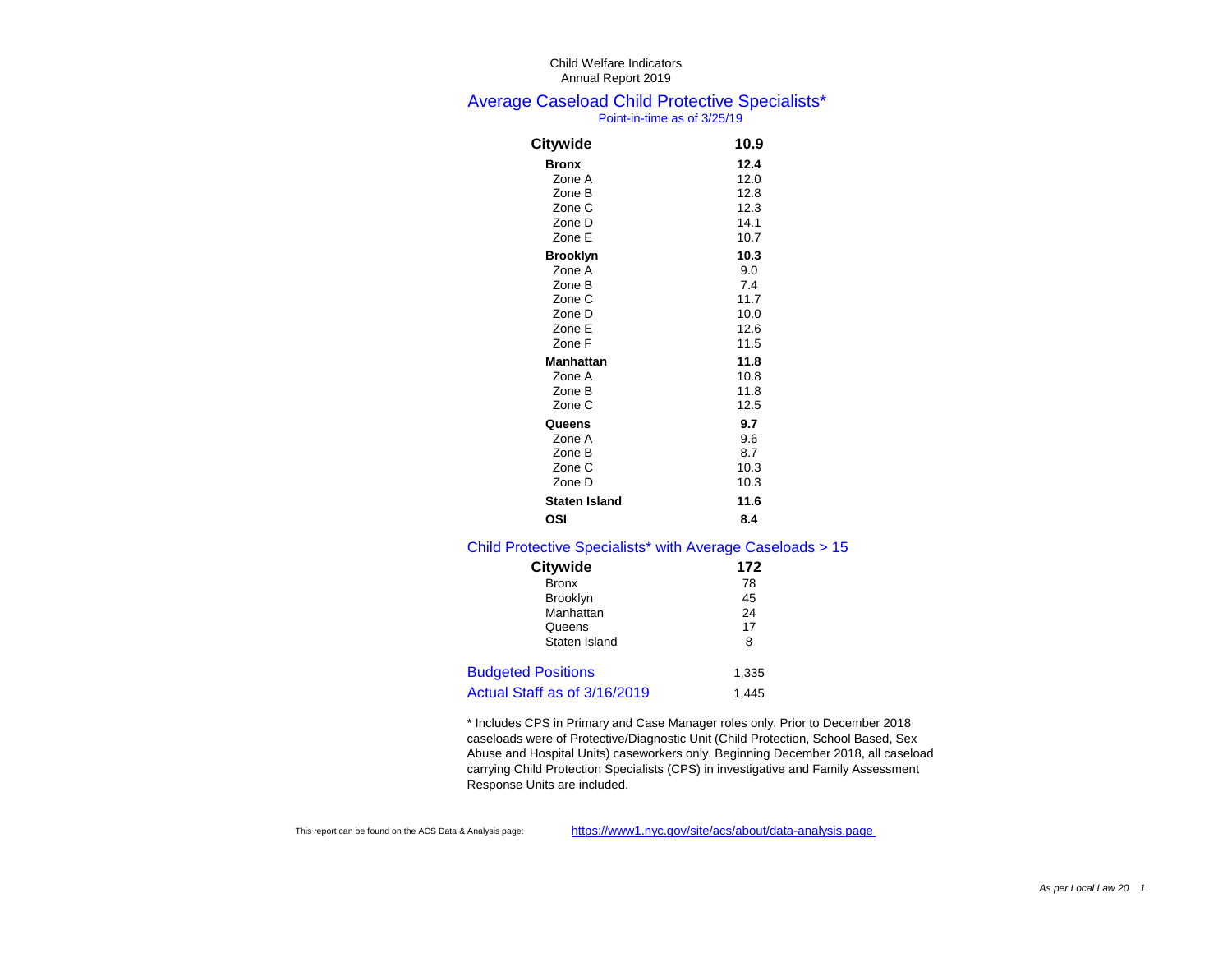#### Average Caseload Child Protective Specialists\* Point-in-time as of 6/24/19

| Citywide             | 10.1 |
|----------------------|------|
| <b>Bronx</b>         | 10.6 |
| Zone A               | 11.1 |
| Zone B               | 10.7 |
| Zone C               | 9.9  |
| Zone D               | 11.7 |
| Zone E               | 9.6  |
| <b>Brooklyn</b>      | 9.6  |
| Zone A               | 7.2  |
| Zone B               | 8.5  |
| Zone C               | 11.9 |
| Zone D               | 8.9  |
| Zone E               | 11.9 |
| Zone F               | 10.1 |
| <b>Manhattan</b>     | 10.3 |
| Zone A               | 10.2 |
| Zone B               | 10.9 |
| Zone C               | 10.1 |
| Queens               | 10.0 |
| Zone A               | 10.0 |
| Zone B               | 9.3  |
| Zone C               | 10.2 |
| Zone D               | 10.7 |
| <b>Staten Island</b> | 10.6 |
| OSI                  | 8.9  |
|                      |      |

### Child Protective Specialists\* with Average Caseloads > 15

| <b>Citywide</b>              | 96    |
|------------------------------|-------|
| <b>Bronx</b>                 | 26    |
| <b>Brooklyn</b>              | 32    |
| Manhattan                    | 7     |
| Queens                       | 22    |
| Staten Island                | 9     |
| <b>Budgeted Positions</b>    | 1,335 |
| Actual Staff as of 6/22/2019 | 1.470 |

\* Includes CPS in Primary and Case Manager roles only. Prior to December 2018 caseloads were of Protective/Diagnostic Unit (Child Protection, School Based, Sex Abuse and Hospital Units) caseworkers only. Beginning December 2018, all caseload carrying Child Protection Specialists (CPS) in investigative and Family Assessment Response Units are included.

This report can be found on the ACS Data & Analysis page: https://www1.nyc.gov/site/acs/about/data-analysis.page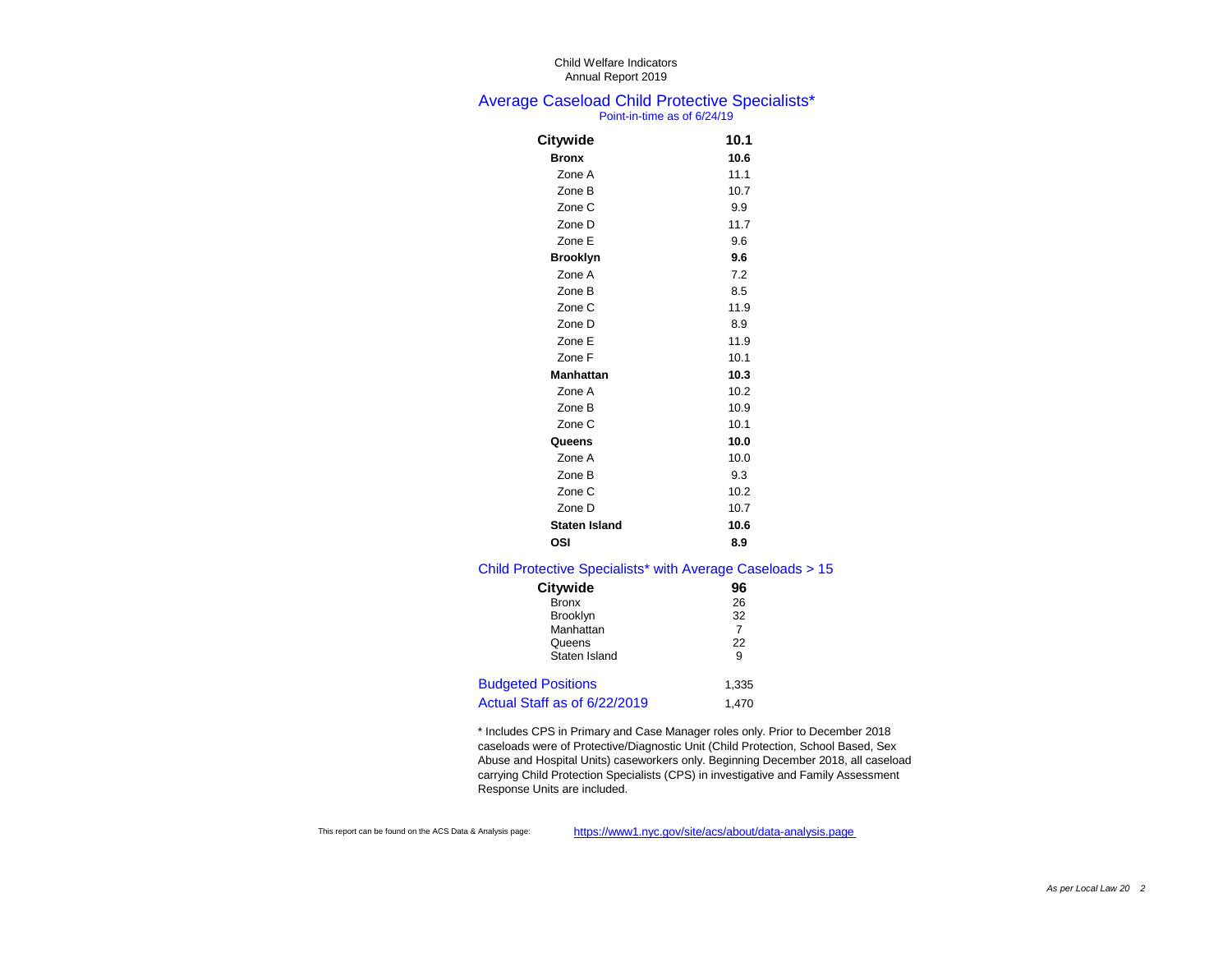#### Average Caseload Child Protective Specialists\* Point-in-time as of 9/30/19

| <b>Citywide</b>      | 7.6  |
|----------------------|------|
| <b>Bronx</b>         | 7.5  |
| Zone A               | 8.0  |
| Zone B               | 8.0  |
| Zone C               | 6.3  |
| Zone D               | 8.5  |
| Zone E               | 6.5  |
| <b>Brooklyn</b>      | 7.8  |
| Zone A               | 6.5  |
| Zone B               | 5.8  |
| Zone C               | 10.4 |
| Zone D               | 7.7  |
| Zone E               | 8.8  |
| Zone F               | 7.7  |
| <b>Manhattan</b>     | 6.7  |
| Zone A               | 6.0  |
| Zone B               | 7.0  |
| Zone C               | 7.2  |
| Queens               | 7.6  |
| Zone A               | 7.6  |
| Zone B               | 7.5  |
| Zone C               | 7.8  |
| Zone D               | 7.2  |
| <b>Staten Island</b> | 9.2  |
| OSI                  | 8.3  |
|                      |      |

#### Child Protective Specialists\* with Average Caseloads > 15

| <b>Citywide</b>              | 12    |
|------------------------------|-------|
| <b>Bronx</b>                 | 1     |
| <b>Brooklyn</b>              | 6     |
| Manhattan                    | 0     |
| Queens                       | 1     |
| Staten Island                | 4     |
| <b>Budgeted Positions</b>    | 1,335 |
| Actual Staff as of 9/14/2019 | 1.508 |

\* Includes CPS in Primary and Case Manager roles only. Prior to December 2018 caseloads were of Protective/Diagnostic Unit (Child Protection, School Based, Sex Abuse and Hospital Units) caseworkers only. Beginning December 2018, all caseload carrying Child Protection Specialists (CPS) in investigative and Family Assessment Response Units are included. https://www1.nyc.gov/site/acs/about/data-analysis.page

This report can be found on the ACS Data & Analysis page:

**.**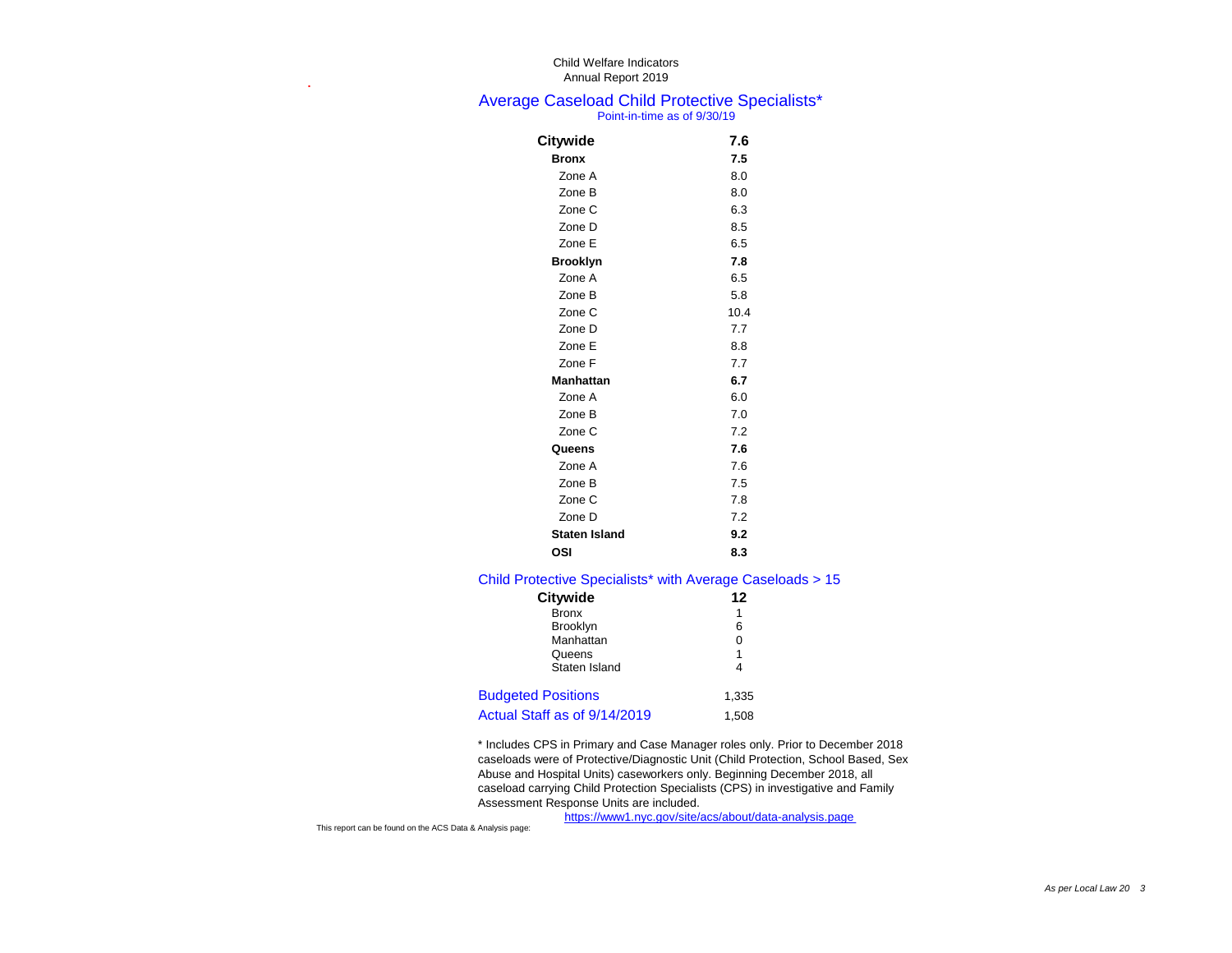#### Average Caseload Child Protective Specialists\* Point-in-time as of 12/30/19

| <b>Citywide</b>      | 9.0  |
|----------------------|------|
| <b>Bronx</b>         | 9.6  |
| Zone A               | 9.8  |
| Zone B               | 11.3 |
| Zone C               | 8.2  |
| Zone D               | 9.8  |
| Zone E               | 9.2  |
| Zone F               | 3.2  |
| <b>Brooklyn</b>      | 9.2  |
| Zone A               | 7.2  |
| Zone B               | 7.5  |
| Zone C               | 11.0 |
| Zone D               | 7.8  |
| Zone E               | 11.6 |
| Zone F               | 10.9 |
| <b>Manhattan</b>     | 8.4  |
| Zone A               | 7.6  |
| Zone B               | 7.9  |
| Zone C               | 9.5  |
| Queens               | 8.6  |
| Zone A               | 8.4  |
| Zone B               | 9.0  |
| Zone C               | 8.4  |
| Zone D               | 8.4  |
| <b>Staten Island</b> | 9.2  |
| OSI                  | 7.5  |

#### Child Protective Specialists\* with Average Caseloads > 15

| <b>Citywide</b>               | 48    |
|-------------------------------|-------|
| <b>Bronx</b>                  | 14    |
| <b>Brooklyn</b>               | 29    |
| Manhattan                     | 2     |
| Queens                        | 3     |
| Staten Island                 | 0     |
| <b>Budgeted Positions</b>     | 1,335 |
| Actual Staff as of 12/21/2019 | 1,537 |

\* Includes CPS in Primary and Case Manager roles only. Prior to December 2018 caseloads were of Protective/Diagnostic Unit (Child Protection, School Based, Sex Abuse and Hospital Units) caseworkers only. Beginning December 2018, all caseload carrying Child Protection Specialists (CPS) in investigative and Family Assessment Response Units are included.

https://www1.nyc.gov/site/acs/about/data-analysis.page

This report can be found on the ACS Data & Analysis page: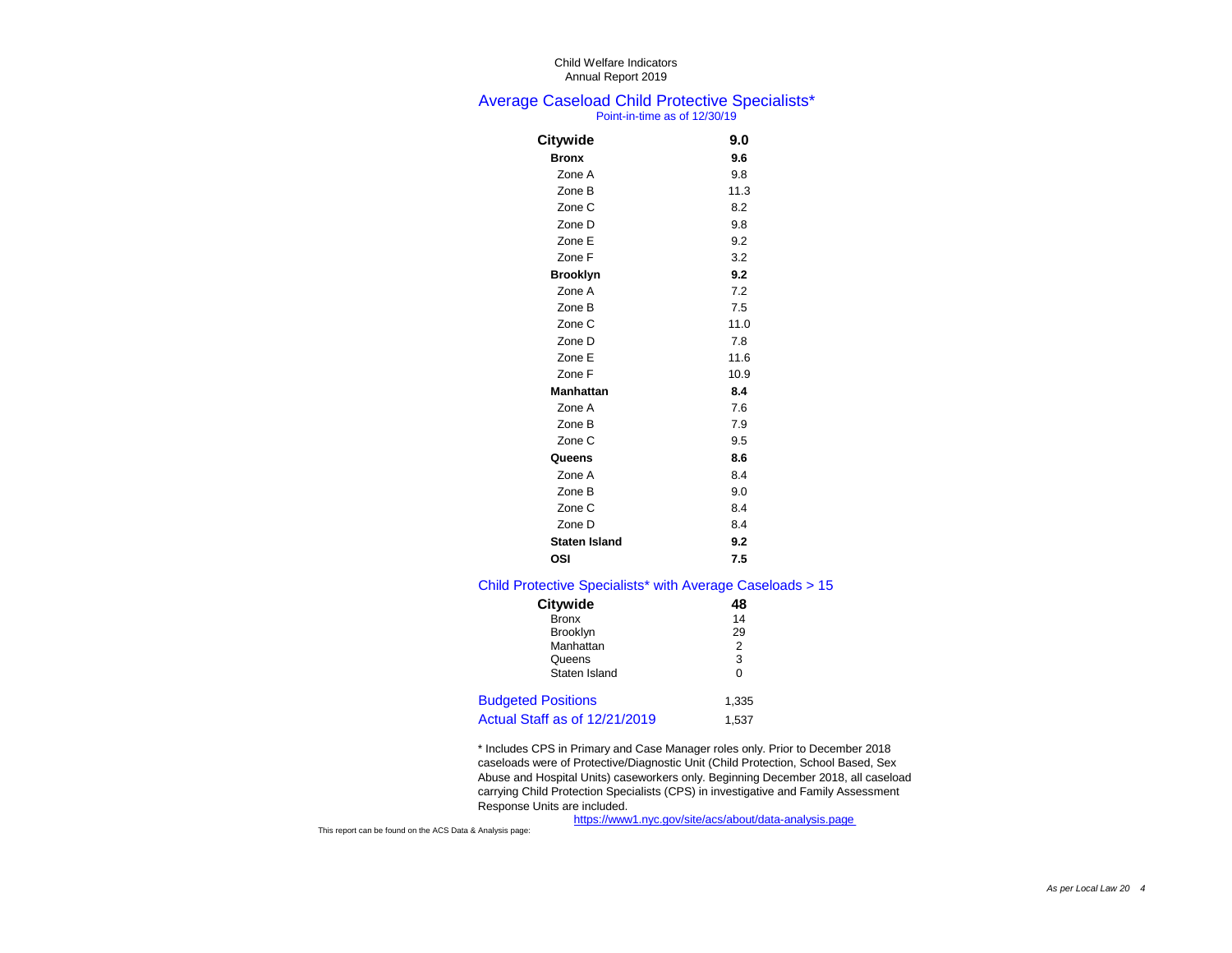|                                                                       | <b>Bronx</b> | <b>Brooklyn</b> | <b>Manhattan</b> | Queens         | <b>Staten</b><br><b>Island</b> | <b>OSI</b> | <b>Total</b> |
|-----------------------------------------------------------------------|--------------|-----------------|------------------|----------------|--------------------------------|------------|--------------|
| Child Protective* Staffing Experience, Point-in-time as of 3/16/2019  |              |                 |                  |                |                                |            |              |
| <b>Child Protective Spec</b>                                          | 399          | 427             | 184              | 272            | 97                             | 66         | 1,445        |
| 0 - 1 year experience                                                 | 139          | 133             | 57               | 73             | 31                             | 14         | 447          |
| 1 - 3 years experience                                                | 141          | 159             | 64               | 104            | 30                             | 28         | 526          |
| 3 - 5 years experience                                                | 26           | 37              | 17               | 19             | 4                              | 5          | 108          |
| 5 - 7 years experience                                                | 8            | 10              | 3                | 6              |                                |            | 29           |
| 7 - 9 years experience                                                | 19           | 13              | 11               | 9              | 6                              | 5          | 63           |
| 9 or more years experience                                            | 66           | 75              | 32               | 61             | 25                             | 13         | 272          |
| <b>Child Protective-Sp Supv I</b>                                     | 29           | 27              | 14               | 18             | 4                              | 6          | 98           |
| 1 - 5 years experience                                                | 27           | 21              | 10               | 16             | 4                              | 5          | 83           |
| 5 - 10 years experience                                               | 2            | 2               | 0                | 0              | 0                              |            | 5            |
| 10-15 years experience                                                | 0            |                 |                  |                | 0                              | 0          | 3            |
| 15 - 20 years experience                                              | O            | 3               |                  | 0              | 0                              | O          | 4            |
| 20 or more years experience                                           | 0            | U               | 2                |                | 0                              | O          | 3            |
| <b>Child Protective-Sp Supv II</b>                                    | 68           | 80              | 35               | 53             | 15                             | 14         | 265          |
| 1 - 5 years experience                                                | 25           | 36              | 14               | 5              |                                | 5          | 89           |
| 5 - 10 years experienced                                              | 12           | 9               | 5                | 6              | 4                              | 3          | 39           |
| 10-15 years experience                                                |              | 20              | 6                | 20             | 4                              | 2          | 59           |
| 15 - 20 years experience                                              | 4            | 4               | 3                | 10             | 0                              |            | 22           |
| 20 or more years experience                                           | 20           | 11              | 7                | 12             | 3                              | 3          | 56           |
| Protective Manager Staffing Experience, Point-in-time as of 3/16/2019 |              |                 |                  |                |                                |            |              |
| <b>Child Protection Manager</b>                                       | 29           | 22              | 11               | 15             | 7                              | 2          | 86           |
| 0 - 1 year experience                                                 | 5            | 0               | 3                |                |                                |            | 10           |
| 1 - 5 years experience                                                | 8            | 9               |                  |                | 2                              |            | 25           |
| 5 - 10 years experience                                               | 5            | 9               | 3                | 2              |                                |            | 20           |
| 10-15 years experience                                                | 10           | 2               | 3                | 6              |                                |            | 23           |
| 15 - 20 years experience                                              |              |                 |                  | 0              |                                |            | 4            |
| 20 or more years experience                                           | 0            |                 | 0                | $\overline{2}$ |                                |            | 4            |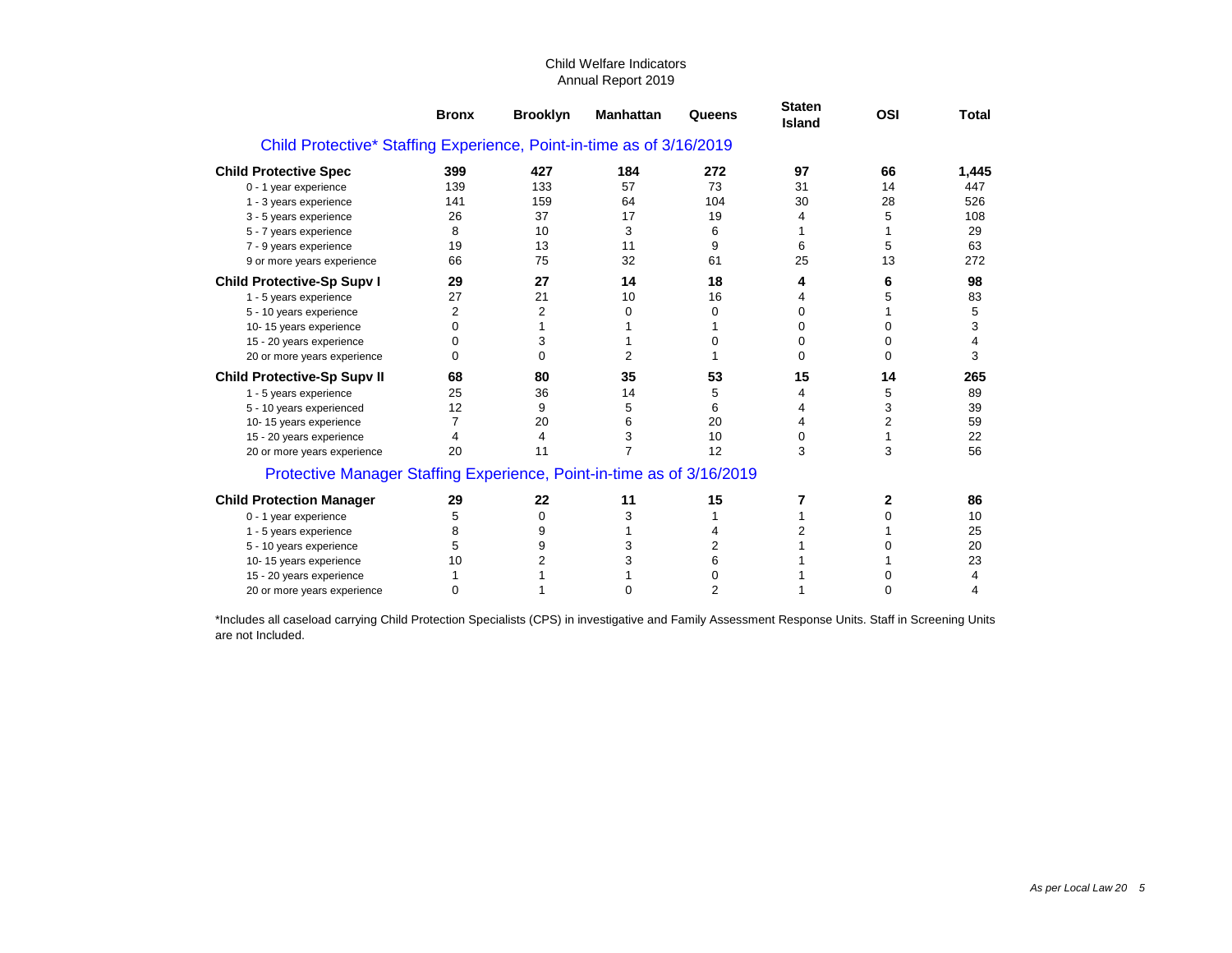|                                                                       | <b>Bronx</b> | <b>Brooklyn</b> | <b>Manhattan</b> | Queens         | <b>Staten</b><br><b>Island</b> | <b>OSI</b> | <b>Total</b> |
|-----------------------------------------------------------------------|--------------|-----------------|------------------|----------------|--------------------------------|------------|--------------|
| Child Protective* Staffing Experience, Point-in-time as of 6/22/2019  |              |                 |                  |                |                                |            |              |
| <b>Child Protective Spec</b>                                          | 419          | 425             | 205              | 277            | 81                             | 63         | 1,470        |
| 0 - 1 year experience                                                 | 142          | 121             | 69               | 66             | 34                             | 14         | 446          |
| 1 - 3 years experience                                                | 146          | 162             | 71               | 111            | 26                             | 27         | 543          |
| 3 - 5 years experience                                                | 43           | 46              | 17               | 28             | 3                              | 7          | 144          |
| 5 - 7 years experience                                                | 7            | 8               | 4                | 3              |                                |            | 24           |
| 7 - 9 years experience                                                | 18           | 15              | 11               | 9              | 5                              | 3          | 61           |
| 9 or more years experience                                            | 63           | 73              | 33               | 60             | 12                             | 11         | 252          |
| <b>Child Protective-Sp Supv I</b>                                     | 25           | 30              | 13               | 15             | 5                              |            | 95           |
| 1 - 5 years experience                                                | 24           | 23              | 9                | 12             | 5                              | 5          | 78           |
| 5 - 10 years experience                                               |              | 2               | 0                | 0              | 0                              | 2          | 5            |
| 10-15 years experience                                                | 0            | 2               |                  |                | 0                              | 0          | 4            |
| 15 - 20 years experience                                              | O            | 2               |                  |                | 0                              | O          | 4            |
| 20 or more years experience                                           | 0            |                 | 2                |                | 0                              | O          | 4            |
| <b>Child Protective-Sp Supv II</b>                                    | 71           | 80              | 33               | 53             | 10                             | 14         | 261          |
| 1 - 5 years experience                                                | 24           | 37              | 13               | 5              | 2                              | 5          | 86           |
| 5 - 10 years experienced                                              | 16           | 9               | 5                | 6              | 2                              | 3          | 41           |
| 10-15 years experience                                                |              | 19              | 6                | 20             | 3                              | 2          | 57           |
| 15 - 20 years experience                                              | 4            | 4               | 3                | 10             | 0                              |            | 22           |
| 20 or more years experience                                           | 20           | 11              | 6                | 12             | 3                              | 3          | 55           |
| Protective Manager Staffing Experience, Point-in-time as of 6/22/2019 |              |                 |                  |                |                                |            |              |
| <b>Child Protection Manager</b>                                       | 26           | 20              | 11               | 19             | 9                              | 2          | 87           |
| 0 - 1 year experience                                                 | 4            | 3               | 5                | 2              | 3                              |            | 18           |
| 1 - 5 years experience                                                | 10           |                 |                  | 5              | 3                              |            | 27           |
| 5 - 10 years experience                                               | 3            | 6               |                  | $\overline{2}$ | 0                              |            | 12           |
| 10-15 years experience                                                | 9            | 2               | 3                | 7              | 2                              |            | 23           |
| 15 - 20 years experience                                              | O            |                 |                  | 0              |                                |            | 3            |
| 20 or more years experience                                           | 0            |                 | U                | 3              | 0                              | 0          | 4            |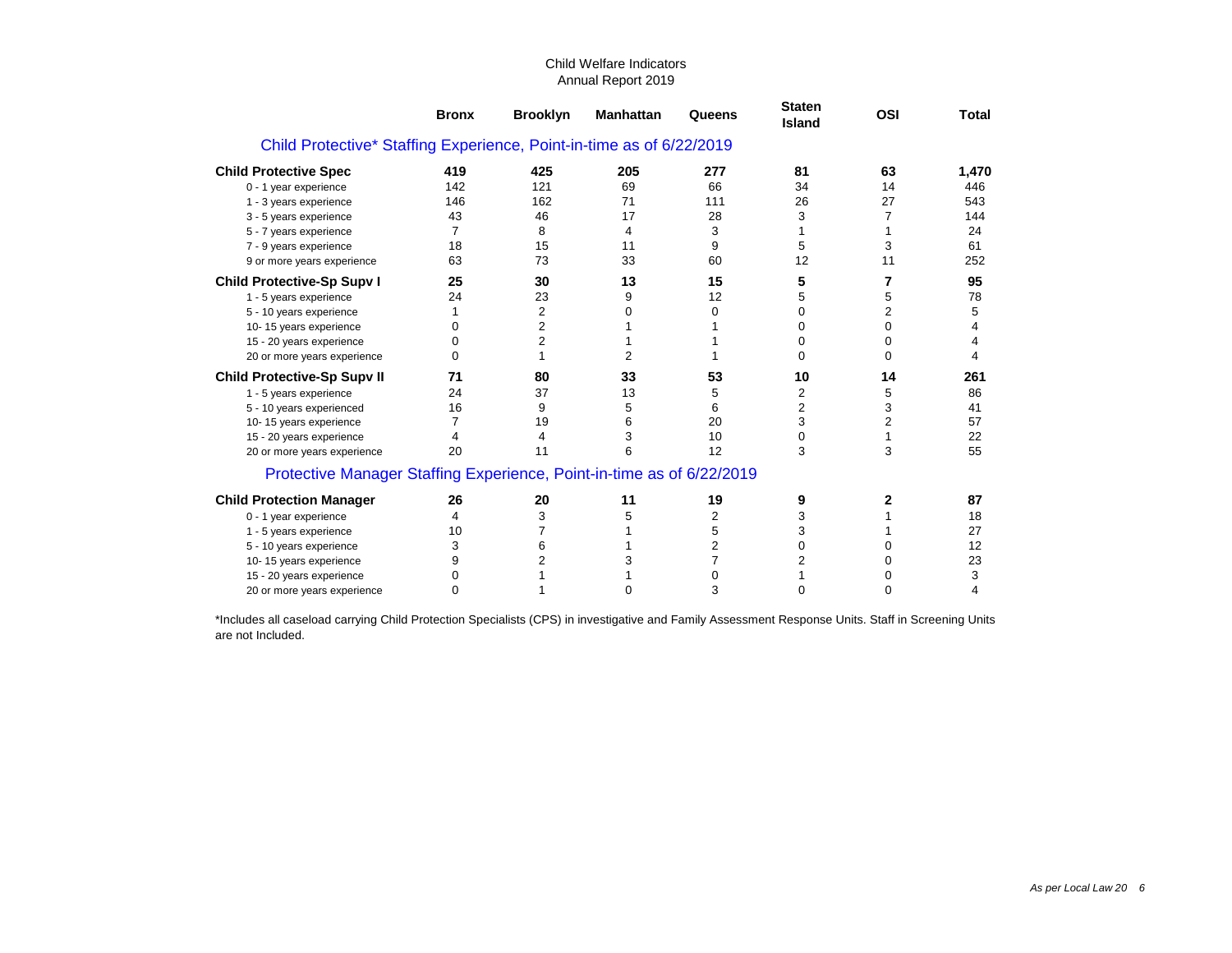|                                                                       | <b>Bronx</b> | <b>Brooklyn</b> | <b>Manhattan</b> | Queens         | <b>Staten</b><br><b>Island</b> | <b>OSI</b> | <b>Total</b> |
|-----------------------------------------------------------------------|--------------|-----------------|------------------|----------------|--------------------------------|------------|--------------|
| Child Protective* Staffing Experience, Point-in-time as of 9/14/2019  |              |                 |                  |                |                                |            |              |
| <b>Child Protective Spec</b>                                          | 425          | 445             | 198              | 294            | 78                             | 68         | 1,508        |
| 0 - 1 year experience                                                 | 150          | 150             | 78               | 92             | 29                             | 19         | 518          |
| 1 - 3 years experience                                                | 144          | 154             | 69               | 97             | 28                             | 25         | 517          |
| 3 - 5 years experience                                                | 41           | 47              | 14               | 39             | 3                              | 11         | 155          |
| 5 - 7 years experience                                                | 15           | 14              | 4                | 5              |                                |            | 40           |
| 7 - 9 years experience                                                | 13           | 13              | 5                | 8              | 4                              | 3          | 46           |
| 9 or more years experience                                            | 62           | 67              | 28               | 53             | 13                             | 9          | 232          |
| <b>Child Protective-Sp Supv I</b>                                     | 27           | 30              | 14               | 12             | 2                              | 5          | 90           |
| 1 - 5 years experience                                                | 25           | 23              | 10               | 9              | 2                              |            | 73           |
| 5 - 10 years experience                                               |              | 2               | 0                | 0              | 0                              | 0          | 3            |
| 10-15 years experience                                                |              |                 |                  |                | 0                              |            | 5            |
| 15 - 20 years experience                                              |              | 3               |                  |                | 0                              | O          | 5            |
| 20 or more years experience                                           | O            |                 | 2                |                | 0                              |            | 4            |
| <b>Child Protective-Sp Supv II</b>                                    | 69           | 78              | 33               | 54             | 10                             | 13         | 257          |
| 1 - 5 years experience                                                | 22           | 35              | 12               | 6              | 2                              | 5          | 82           |
| 5 - 10 years experienced                                              | 18           | 9               | 5                | 6              | $\overline{c}$                 | 3          | 43           |
| 10-15 years experience                                                | 6            | 15              | 5                | 19             | 3                              |            | 49           |
| 15 - 20 years experience                                              | 5            | 8               | 4                | 9              |                                |            | 28           |
| 20 or more years experience                                           | 18           | 11              | 7                | 14             | $\overline{c}$                 | 3          | 55           |
| Protective Manager Staffing Experience, Point-in-time as of 9/14/2019 |              |                 |                  |                |                                |            |              |
| <b>Child Protection Manager</b>                                       | 22           | 22              | 11               | 16             | 7                              | 3          | 81           |
| 0 - 1 year experience                                                 | 2            | 4               | 3                | $\overline{c}$ | 2                              | 2          | 13           |
| 1 - 5 years experience                                                | 9            | 8               | 3                | 5              | 3                              |            | 32           |
| 5 - 10 years experience                                               | 3            | 6               |                  | $\overline{c}$ |                                |            | 11           |
| 10-15 years experience                                                |              |                 | 3                | 5              |                                |            | 17           |
| 15 - 20 years experience                                              |              |                 |                  | 0              |                                |            | 5            |
| 20 or more years experience                                           | 0            |                 | U                | $\overline{c}$ | 0                              | O          | 3            |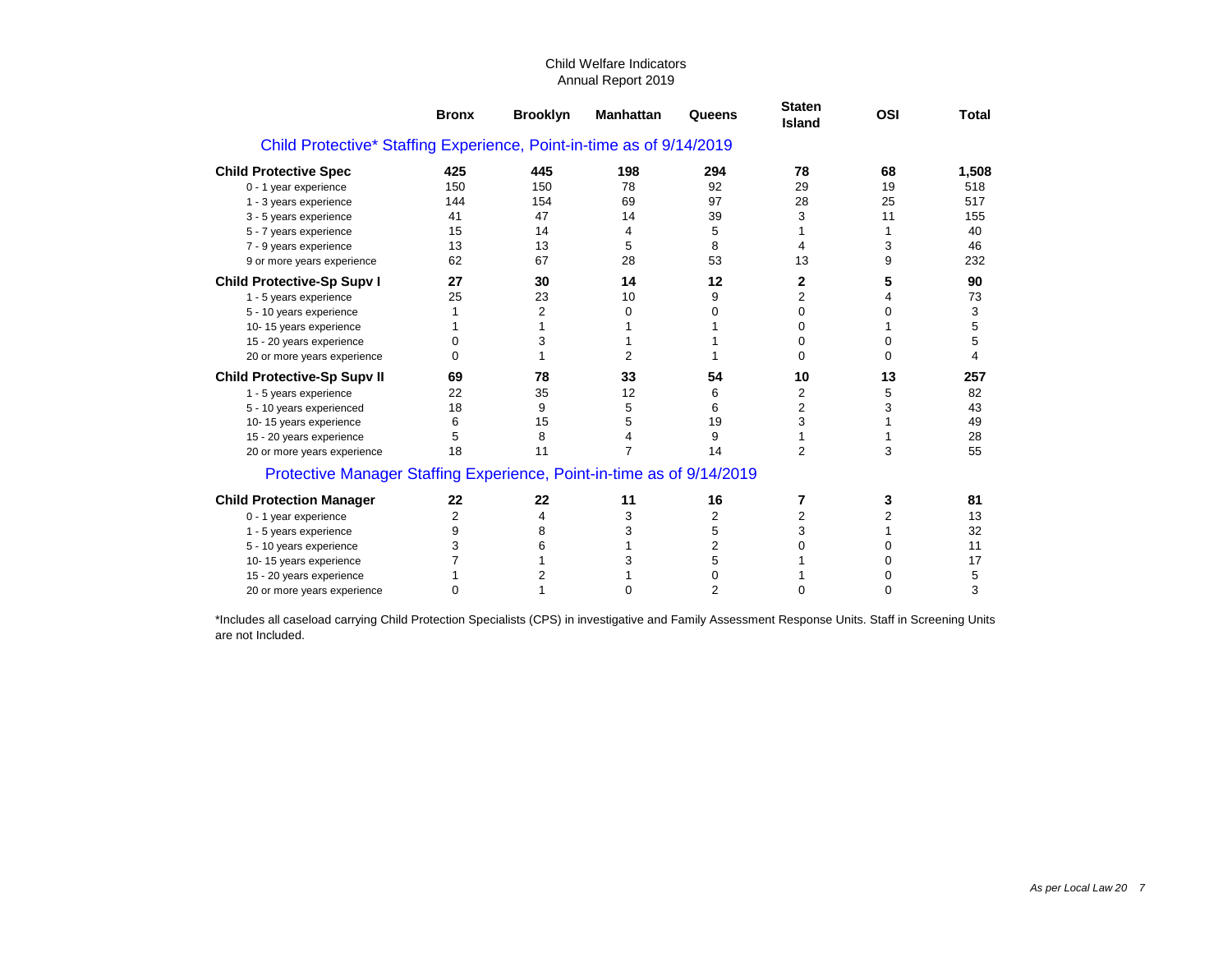|                                                                        | <b>Bronx</b> | <b>Brooklyn</b> | <b>Manhattan</b> | Queens         | <b>Staten</b><br>Island | <b>OSI</b> | <b>Total</b> |
|------------------------------------------------------------------------|--------------|-----------------|------------------|----------------|-------------------------|------------|--------------|
| Child Protective* Staffing Experience, Point-in-time as of 12/21/2019  |              |                 |                  |                |                         |            |              |
| <b>Child Protective Spec</b>                                           | 430          | 450             | 205              | 304            | 79                      | 69         | 1,537        |
| 0 - 1 year experience                                                  | 132          | 143             | 74               | 94             | 28                      | 27         | 498          |
| 1 - 3 years experience                                                 | 151          | 152             | 70               | 98             | 29                      | 22         | 522          |
| 3 - 5 years experience                                                 | 59           | 60              | 20               | 46             | 3                       | 6          | 194          |
| 5 - 7 years experience                                                 | 19           | 16              | 6                | 6              | 2                       | 5          | 54           |
| 7 - 9 years experience                                                 | 11           | 14              | 5                | 9              | 5                       | 2          | 46           |
| 9 or more years experience                                             | 58           | 65              | 30               | 51             | 12                      | 7          | 223          |
| <b>Child Protective-Sp Supv I</b>                                      | 27           | 29              | 15               | 15             | 3                       | 5          | 94           |
| 1 - 5 years experience                                                 | 25           | 22              | 13               | 12             | 3                       | 4          | 79           |
| 5 - 10 years experience                                                |              | $\overline{2}$  | 0                | $\Omega$       | 0                       | 0          | 3            |
| 10-15 years experience                                                 |              |                 | 0                |                | 0                       |            | 4            |
| 15 - 20 years experience                                               | O            | 3               | 0                |                | 0                       | 0          | 4            |
| 20 or more years experience                                            | 0            |                 | $\overline{2}$   |                | U                       | 0          | 4            |
| <b>Child Protective-Sp Supv II</b>                                     | 70           | 76              | 35               | 52             | 10                      | 13         | 256          |
| 1 - 5 years experience                                                 | 24           | 34              | 13               | 6              | 2                       | 5          | 84           |
| 5 - 10 years experienced                                               | 17           | 9               | 5                | 5              | 2                       | 3          | 41           |
| 10-15 years experience                                                 | 6            | 16              | 6                | 17             | 3                       |            | 49           |
| 15 - 20 years experience                                               | 5            | $\overline{7}$  | 4                | 11             |                         |            | 29           |
| 20 or more years experience                                            | 18           | 10              | $\overline{7}$   | 13             | 2                       | 3          | 53           |
| Protective Manager Staffing Experience, Point-in-time as of 12/21/2019 |              |                 |                  |                |                         |            |              |
| <b>Child Protection Manager</b>                                        | 25           | 22              | 11               | 16             | 8                       |            | 86           |
| 0 - 1 year experience                                                  | 2            | 5               | 2                | 3              | 2                       | 3          | 17           |
| 1 - 5 years experience                                                 | 11           | 6               | 4                | 5              | 3                       |            | 30           |
| 5 - 10 years experience                                                | 3            |                 |                  | $\overline{2}$ |                         | 0          | 14           |
| 10-15 years experience                                                 |              |                 | 3                | 5              |                         | O          | 18           |
| 15 - 20 years experience                                               |              | 2               |                  | 0              |                         | 0          | 5            |
| 20 or more years experience                                            | O            |                 | O                |                | 0                       | O.         | 2            |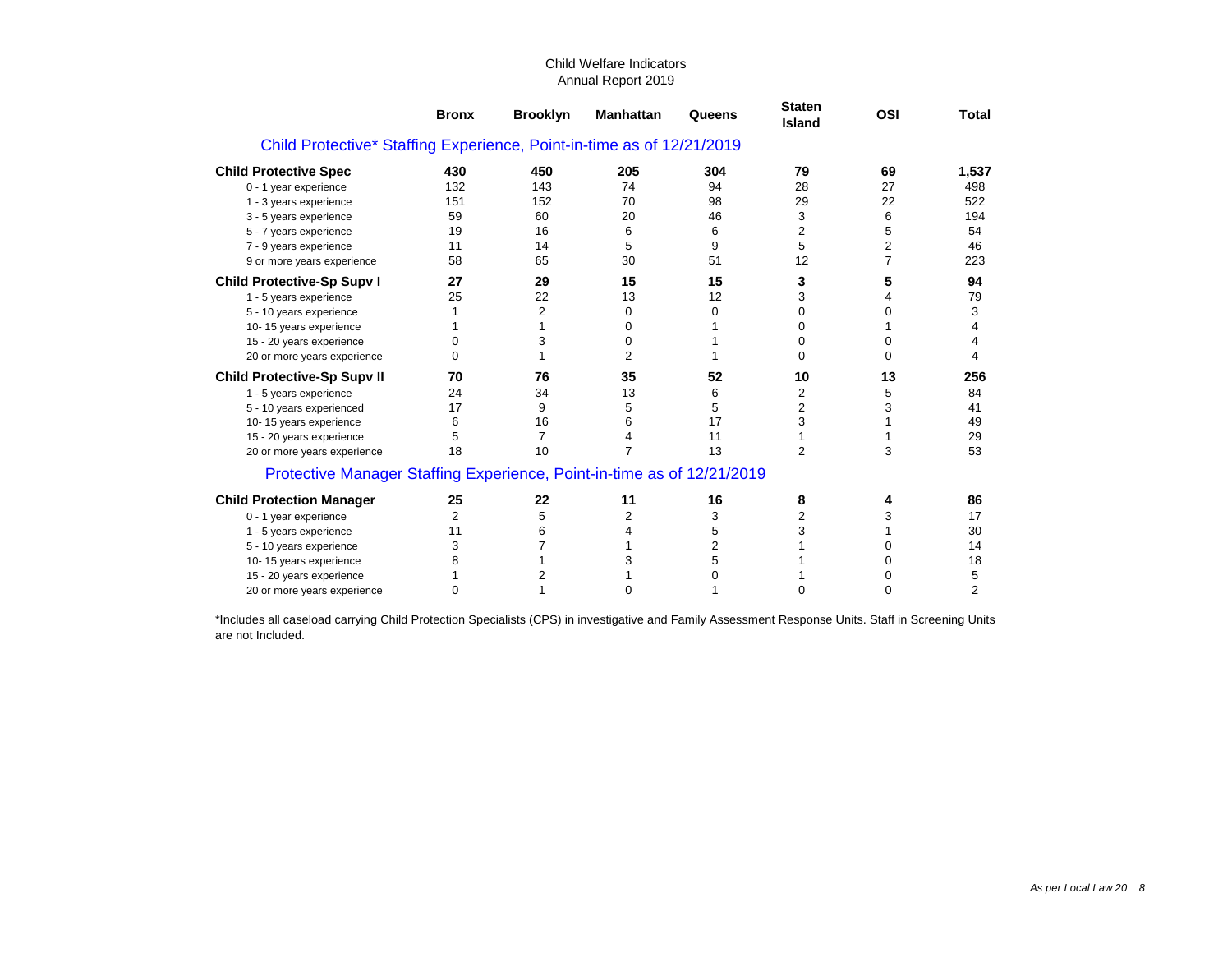## Number of SCR Reports\* by Type of Case\*\*

Cumulative Jan - Dec 2019

|                                | <b>Abuse</b> | <b>Neglect</b> | <b>Abuse and</b><br><b>Neglect</b> | <b>Total Reports</b> |
|--------------------------------|--------------|----------------|------------------------------------|----------------------|
| <b>Citywide</b>                | 688          | 37,266         | 12,615                             | 50,569               |
| <b>Bronx</b>                   | 196          | 11,840         | 3,781                              | 15,817               |
| Zone A                         | 42           | 2,797          | 831                                | 3,670                |
| Zone B                         | 34           | 2,491          | 729                                | 3,254                |
| Zone C                         | 25           | 1,942          | 613                                | 2,580                |
| Zone D                         | 67           | 2,168          | 1,029                              | 3,264                |
| Zone E                         | 28           | 2,401          | 575                                | 3,004                |
| Zone F                         |              | 26             | 3                                  | 29                   |
| Zone Z                         |              | 15             | 1                                  | 16                   |
| <b>Brooklyn</b>                | 186          | 9,860          | 3,627                              | 13,673               |
| Zone A                         | 14           | 1,529          | 496                                | 2,039                |
| Zone B                         | 25           | 1,384          | 489                                | 1,898                |
| Zone C                         | 23           | 1,571          | 535                                | 2,129                |
| Zone D                         | 32           | 1,684          | 549                                | 2,265                |
| Zone E                         | 30           | 1,949          | 674                                | 2,653                |
| Zone F                         | 62           | 1,743          | 884                                | 2,689                |
| <b>Manhattan</b>               | 73           | 5,487          | 1,583                              | 7,143                |
| Zone A                         | 43           | 1,540          | 600                                | 2,183                |
| Zone B                         | 15           | 1,745          | 446                                | 2,206                |
| Zone C                         | 15           | 2,200          | 535                                | 2,750                |
| Zone Z                         |              |                | 1                                  | $\overline{2}$       |
| Zone Unknown                   |              |                | 1                                  | $\overline{2}$       |
| Queens                         | 197          | 7,885          | 2,957                              | 11,039               |
| Zone A                         | 47           | 2,025          | 740                                | 2,812                |
| Zone B                         | 55           | 2,015          | 779                                | 2,849                |
| Zone C                         | 38           | 1,939          | 703                                | 2,680                |
| Zone D<br><b>Staten Island</b> | 57<br>36     | 1,906<br>2,194 | 735<br>667                         | 2,698<br>2,897       |

*\* SCR investigations started during the months being reported. Excludes OSI and investigations not assigned to a borough.*

*Abuse Only - reports that include at least one of the following allegations and no other allegations: burns, scalding, choking/twisting/shaking, excessive corporal punishment, DOA/fatality, fractures, internal injuries, lacerations/bruises/welts, poisoning/noxious substances and sexual abuse. Neglect Only - reports that include at least one of the following allegations and no other allegations: educational neglect, lack of medical care,* 

*inadequate food/clothing/shelter, inadequate guardianship, lack of supervision, malnutrition, failure to thrive, emotional neglect, inappropriate isolation/restraint swelling/discoloration/sprains, abandonment, child's drug/alcohol use, parent's drug/alcohol misuse, inappropriate custodial conduct, and other.*

*Abuse & Neglect -reports that include both abuse and neglect allegations.*

*<sup>\*\*</sup> Type of case:*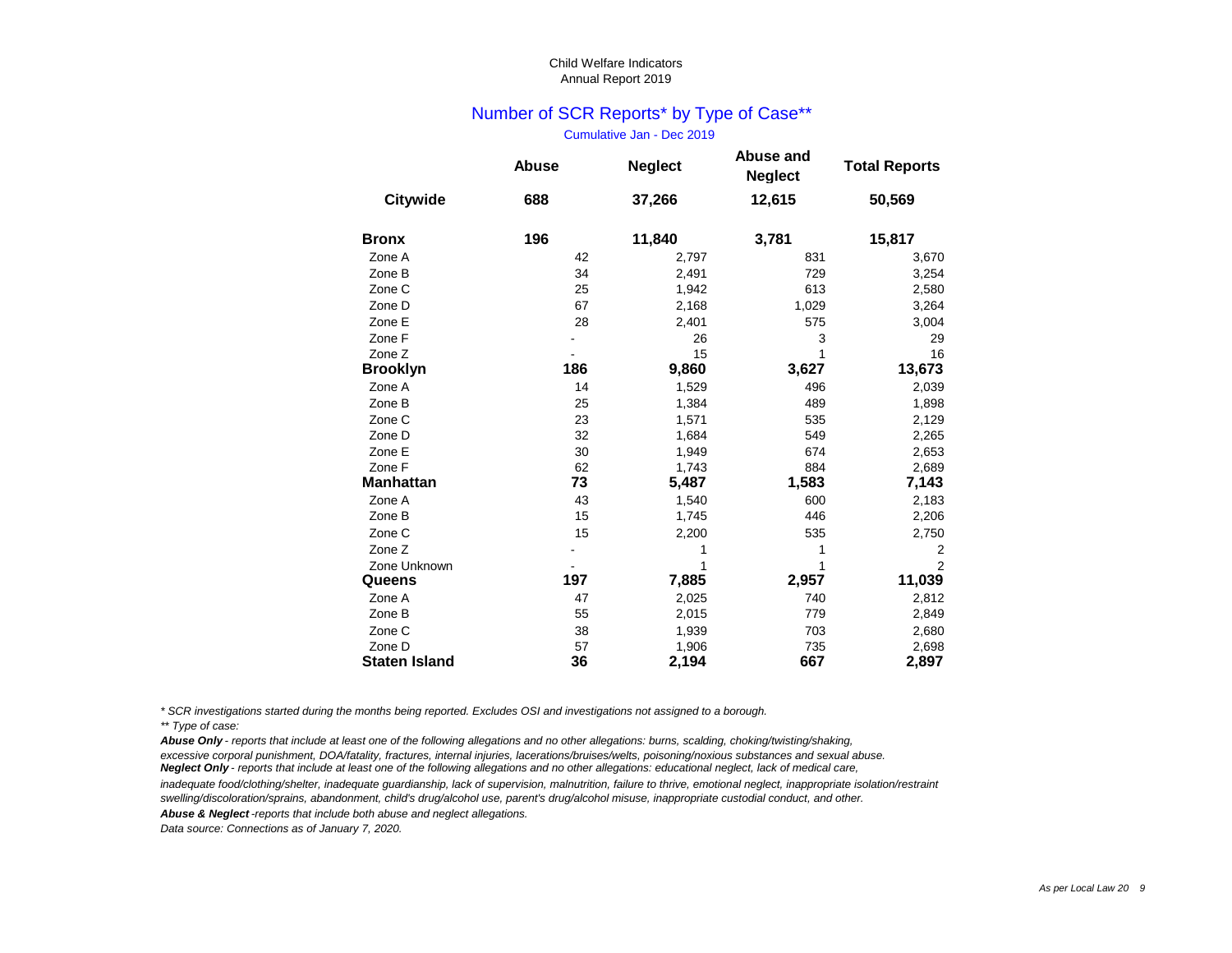#### SCR Reports\* with At Least One Prior Report\*\* by Type of Case\*\*\* Cumulative Jan - Dec 2019

|                      |                                                    | <b>Abuse Only</b>                                    |                                                    | <b>Neglect Only</b>                                  |                                                    | <b>Abuse and Neglect</b><br><b>Total</b>             |                                                                                                                                                                                                                                         |                                                      |  |
|----------------------|----------------------------------------------------|------------------------------------------------------|----------------------------------------------------|------------------------------------------------------|----------------------------------------------------|------------------------------------------------------|-----------------------------------------------------------------------------------------------------------------------------------------------------------------------------------------------------------------------------------------|------------------------------------------------------|--|
|                      | <b>Total</b><br><b>Number of</b><br><b>Reports</b> | % with At<br><b>Least One</b><br><b>Prior Report</b> | <b>Total</b><br><b>Number of</b><br><b>Reports</b> | % with At<br><b>Least One</b><br><b>Prior Report</b> | <b>Total</b><br><b>Number of</b><br><b>Reports</b> | % with At<br><b>Least One</b><br><b>Prior Report</b> | <b>Total</b><br><b>Number of</b><br><b>Reports</b>                                                                                                                                                                                      | % with At<br><b>Least One</b><br><b>Prior Report</b> |  |
| <b>Citywide</b>      | 617                                                | 38.4%                                                | 30,528                                             | 50.6%                                                | 10,414                                             | 46.9%                                                | 41,559<br>12,602<br>2860<br>2527<br>2116<br>2665<br>2393<br>27<br>14<br>11097<br>1,684<br>1539<br>1613<br>1858<br>2167<br>2236<br>5845<br>1,791<br>1803<br>2248<br>$\overline{2}$<br>1<br>9638<br>2477<br>2524<br>2270<br>2367<br>2,377 | 49.5%                                                |  |
| <b>Bronx</b>         | 172                                                | 40.7%                                                | 9,402                                              | 54.0%                                                | 3,028                                              | 51.5%                                                |                                                                                                                                                                                                                                         | 53.2%                                                |  |
| Zone A               | 35                                                 | 45.7%                                                | 2156                                               | 57.7%                                                | 669                                                | 54.9%                                                |                                                                                                                                                                                                                                         | 56.9%                                                |  |
| Zone B               | 29                                                 | 37.9%                                                | 1951                                               | 54.6%                                                | 547                                                | 52.8%                                                |                                                                                                                                                                                                                                         | 54.0%                                                |  |
| Zone C               | 22                                                 | 50.0%                                                | 1600                                               | 52.5%                                                | 494                                                | 52.0%                                                |                                                                                                                                                                                                                                         | 52.4%                                                |  |
| Zone D               | 60                                                 | 35.0%                                                | 1762                                               | 51.7%                                                | 843                                                | 49.1%                                                |                                                                                                                                                                                                                                         | 50.5%                                                |  |
| Zone E               | 26                                                 | 42.3%                                                | 1895                                               | 52.9%                                                | 472                                                | 48.9%                                                |                                                                                                                                                                                                                                         | 52.0%                                                |  |
| Zone F               |                                                    |                                                      | 24                                                 | 45.8%                                                | 3                                                  | 66.7%                                                |                                                                                                                                                                                                                                         | 48.1%                                                |  |
| Zone Z               |                                                    |                                                      | 14                                                 | 35.7%                                                |                                                    |                                                      |                                                                                                                                                                                                                                         | 35.7%                                                |  |
| Zone Unknown         | 168                                                | 38.7%                                                | 7994                                               | 50.7%                                                | 2935                                               | 47.2%                                                |                                                                                                                                                                                                                                         | 49.6%                                                |  |
| <b>Brooklyn</b>      | 13                                                 | 38.5%                                                | 1,258                                              | 50.2%                                                | 413                                                | 48.9%                                                |                                                                                                                                                                                                                                         | 49.8%                                                |  |
| Zone A               | 23                                                 | 52.2%                                                | 1115                                               | 56.0%                                                | 401                                                | 47.4%                                                |                                                                                                                                                                                                                                         | 53.7%                                                |  |
| Zone B               | 21                                                 | 47.6%                                                | 1185                                               | 57.7%                                                | 407                                                | 58.0%                                                |                                                                                                                                                                                                                                         | 57.7%                                                |  |
| Zone C               | 28                                                 | 39.3%                                                | 1378                                               | 56.6%                                                | 452                                                | 49.6%                                                |                                                                                                                                                                                                                                         | 54.6%                                                |  |
| Zone D               | 29                                                 | 24%                                                  | 1601                                               | 46.7%                                                | 537                                                | 43.9%                                                |                                                                                                                                                                                                                                         | 45.7%                                                |  |
| Zone E               | 54                                                 | 37.0%                                                | 1457                                               | 40.0%                                                | 725                                                | 40.8%                                                |                                                                                                                                                                                                                                         | 40.2%                                                |  |
| Zone F               | 64                                                 | 37.5%                                                | 4454                                               | 52.9%                                                | 1327                                               | 47.1%                                                |                                                                                                                                                                                                                                         | 51.4%                                                |  |
| <b>Manhattan</b>     | 37                                                 | 40.5%                                                | 1,249                                              | 55.3%                                                | 505                                                | 50.3%                                                |                                                                                                                                                                                                                                         | 53.6%                                                |  |
| Zone A               | 13                                                 | 38.5%                                                | 1432                                               | 58.9%                                                | 358                                                | 49.4%                                                |                                                                                                                                                                                                                                         | 56.8%                                                |  |
| Zone B               | 14                                                 | 28.6%                                                | 1772                                               | 46.4%                                                | 462                                                | 41.6%                                                |                                                                                                                                                                                                                                         | 45.3%                                                |  |
| Zone C               |                                                    |                                                      | 1                                                  | 100.0%                                               | $\mathbf{1}$                                       | 100.0%                                               |                                                                                                                                                                                                                                         | 100.0%                                               |  |
| Queens               |                                                    |                                                      |                                                    |                                                      | 1                                                  | 100.0%                                               |                                                                                                                                                                                                                                         | 100.0%                                               |  |
| Zone A               | 181                                                | 32.6%                                                | 6872                                               | 43.8%                                                | 2585                                               | 39.8%                                                |                                                                                                                                                                                                                                         | 42.6%                                                |  |
| Zone B               | 42                                                 | 35.7%                                                | 1789                                               | 42.9%                                                | 646                                                | 40.1%                                                |                                                                                                                                                                                                                                         | 42.0%                                                |  |
| Zone C               | 53                                                 | 22.6%                                                | 1775                                               | 39.6%                                                | 696                                                | 37.8%                                                |                                                                                                                                                                                                                                         | 38.7%                                                |  |
| Zone D               | 37                                                 | 29.7%                                                | 1640                                               | 49.7%                                                | 593                                                | 42.8%                                                |                                                                                                                                                                                                                                         | 47.6%                                                |  |
| Zone Unknown         | 49                                                 | 42.9%                                                | 1668                                               | 43.6%                                                | 650                                                | 38.9%                                                |                                                                                                                                                                                                                                         | 42.3%                                                |  |
| <b>Staten Island</b> | 32                                                 | 59.4%                                                | 1806                                               | 52.9%                                                | 539                                                | 53.8%                                                |                                                                                                                                                                                                                                         | 53.2%                                                |  |

*\* SCR Initial investigations started during the months being reported. Excludes OSI and investigations not assigned to a borough.*

*\*\* Prior reports are reports that include any of the people in the current investigation during the past 24 months.* 

*\*\*\* Type of case:*

*Abuse Only - reports that include at least one of the following allegations and no other allegations: burns, scalding, choking/twisting/shaking, excessive corporal* 

*punishment, DOA/fatality, fractures, internal injuries, lacerations/bruises/welts, poisoning/noxious substances and sexual abuse.*

*Neglect Only - reports that include at least one of the following allegations and no other allegations: educational neglect, lack of medical care, inadequate food/clothing/shelter, inadequate guardianship, lack of supervision, malnutrition, failure to thrive, emotional neglect, inappropriate isolation/restraint, swelling/discoloration/sprains, abandonment, child's drug/alcohol use, parent's drug/alcohol misuse, inappropriate custodial conduct, and other.*

*Abuse & Neglect -reports that include both abuse and neglect allegations.*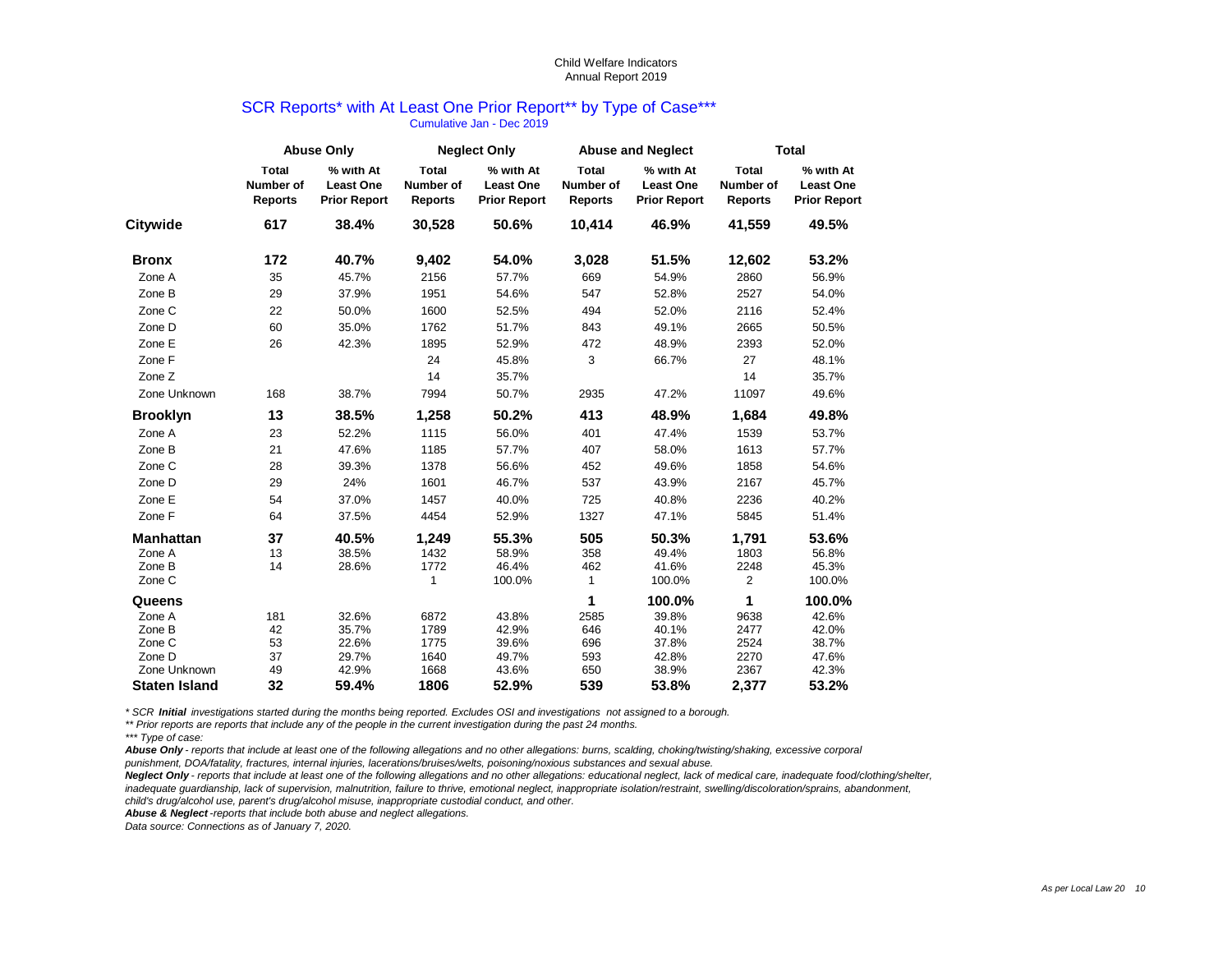## Indicated SCR Reports\* by Service Status by Type of Case\*\* Cumulative Jan - Dec 2019

|                      |                                                       |                                                     | <b>Abuse Only</b>                      |                                                        |                                                       | <b>Neglect Only</b>                              |                                           |                                                        | <b>Abuse and Neglect</b>                              |                                                     |                                           |                                                        |  |
|----------------------|-------------------------------------------------------|-----------------------------------------------------|----------------------------------------|--------------------------------------------------------|-------------------------------------------------------|--------------------------------------------------|-------------------------------------------|--------------------------------------------------------|-------------------------------------------------------|-----------------------------------------------------|-------------------------------------------|--------------------------------------------------------|--|
|                      | <b>Total</b><br><b>Number</b><br>of<br><b>Reports</b> | $\%$<br><b>Completed</b><br>with<br><b>Services</b> | %<br><b>Referred</b><br>to CBS<br>Only | $\%$<br><b>Completed</b><br>with<br><b>No Services</b> | <b>Total</b><br><b>Number</b><br>of<br><b>Reports</b> | %<br><b>Completed</b><br>with<br><b>Services</b> | $\%$<br><b>Referred</b><br>to CBS<br>Only | $\%$<br><b>Completed</b><br>with<br><b>No Services</b> | <b>Total</b><br><b>Number</b><br>of<br><b>Reports</b> | $\%$<br><b>Completed</b><br>with<br><b>Services</b> | $\%$<br><b>Referred</b><br>to CBS<br>Only | $\%$<br><b>Completed</b><br>with<br><b>No Services</b> |  |
| Citywide             | 434                                                   | 64.7%                                               | 26.5%                                  | 8.8%                                                   | 15,467                                                | 75.2%                                            | 15.9%                                     | 8.9%                                                   | 3,016                                                 | 81.3%                                               | 11.7%                                     | 7.0%                                                   |  |
| <b>Bronx</b>         | 116                                                   | 73.3%                                               | 17.2%                                  | 9.5%                                                   | 4,661                                                 | 85.4%                                            | 7.5%                                      | 7.1%                                                   | 907                                                   | 86.8%                                               | 5.6%                                      | 7.6%                                                   |  |
| Zone A               | 26                                                    | 80.8%                                               | 11.5%                                  | 7.7%                                                   | 1257                                                  | 91.7%                                            | 2.2%                                      | 6.0%                                                   | 220                                                   | 89.5%                                               | 3.2%                                      | 7.3%                                                   |  |
| Zone B               | 27                                                    | 63.0%                                               | 29.6%                                  | 7.4%                                                   | 1038                                                  | 85.8%                                            | 6.3%                                      | 7.9%                                                   | 192                                                   | 84.4%                                               | 5.2%                                      | 10.4%                                                  |  |
| Zone C               | 15                                                    | 53.3%                                               | 26.7%                                  | 20.0%                                                  | 662                                                   | 80.4%                                            | 12.4%                                     | 7.3%                                                   | 136                                                   | 83.8%                                               | 11.0%                                     | 5.1%                                                   |  |
| Zone D               | 24                                                    | 83.3%                                               | 4.2%                                   | 12.5%                                                  | 871                                                   | 83.6%                                            | 8.0%                                      | 8.4%                                                   | 247                                                   | 86.6%                                               | 4.5%                                      | 8.9%                                                   |  |
| Zone E               | 24                                                    | 79.2%                                               | 16.7%                                  | 4.2%                                                   | 819                                                   | 80.8%                                            | 12.6%                                     | 6.6%                                                   | 111                                                   | 89.2%                                               | 7.2%                                      | 3.6%                                                   |  |
| Zone F               | $\pmb{0}$                                             |                                                     |                                        |                                                        | 10                                                    | 100.0%                                           | 0.0%                                      | 0.0%                                                   | $\mathbf{1}$                                          | 100.0%                                              | 0.0%                                      | 0.0%                                                   |  |
| Zone Z               | 0                                                     |                                                     |                                        |                                                        | 4                                                     | 100.0%                                           | 0.0%                                      | 0.0%                                                   | $\mathbf 0$                                           |                                                     |                                           |                                                        |  |
| <b>Brooklyn</b>      | 149                                                   | 74.5%                                               | 20.1%                                  | 5.4%                                                   | 4,799                                                 | 74.8%                                            | 15.4%                                     | 9.8%                                                   | 972                                                   | 85.7%                                               | 9.7%                                      | 4.6%                                                   |  |
| Zone A               | 19                                                    | 89.5%                                               | 10.5%                                  | 0.0%                                                   | 683                                                   | 79.8%                                            | 11.6%                                     | 8.6%                                                   | 109                                                   | 82.6%                                               | 11.9%                                     | 5.5%                                                   |  |
| Zone B               | 9                                                     | 66.7%                                               | 33.3%                                  | 0.0%                                                   | 661                                                   | 75.9%                                            | 18.5%                                     | 5.6%                                                   | 145                                                   | 88.3%                                               | 9.0%                                      | 2.8%                                                   |  |
| Zone C               | 18                                                    | 77.8%                                               | 16.7%                                  | 5.6%                                                   | 839                                                   | 76.2%                                            | 12.0%                                     | 11.8%                                                  | 155                                                   | 87.7%                                               | 7.1%                                      | 5.2%                                                   |  |
| Zone D               | 35                                                    | 74.3%                                               | 22.9%                                  | 2.9%                                                   | 727                                                   | 66.2%                                            | 23.7%                                     | 10.2%                                                  | 126                                                   | 83.3%                                               | 10.3%                                     | 6.3%                                                   |  |
| Zone E               | 30                                                    | 70.0%                                               | 26.7%                                  | 3.3%                                                   | 954                                                   | 70.6%                                            | 17.6%                                     | 11.7%                                                  | 224                                                   | 80.8%                                               | 14.3%                                     | 4.9%                                                   |  |
| Zone F               | 38                                                    | 71.1%                                               | 15.8%                                  | 13.2%                                                  | 935                                                   | 80.3%                                            | 10.2%                                     | 9.5%                                                   | 213                                                   | 90.6%                                               | 5.6%                                      | 3.8%                                                   |  |
| <b>Manhattan</b>     | 28                                                    | 75.0%                                               | 10.7%                                  | 14.3%                                                  | 2,071                                                 | 80.7%                                            | 9.8%                                      | 9.5%                                                   | 357                                                   | 84.6%                                               | 8.1%                                      | 7.3%                                                   |  |
| Zone A               | 19                                                    | 68.4%                                               | 16%                                    | 15.8%                                                  | 519                                                   | 90.8%                                            | 2.7%                                      | 6.6%                                                   | 170                                                   | 89.4%                                               | 5.3%                                      | 5.3%                                                   |  |
| Zone B               | 4                                                     | 75.0%                                               | 0.0%                                   | 25.0%                                                  | 633                                                   | 78.2%                                            | 12.8%                                     | 9.0%                                                   | 78                                                    | 85.9%                                               | 6.4%                                      | 7.7%                                                   |  |
| Zone C               | 5                                                     | 100.0%                                              | 0.0%                                   | 0.0%                                                   | 917                                                   | 76.7%                                            | 11.8%                                     | 11.6%                                                  | 109                                                   | 76.1%                                               | 13.8%                                     | 10.1%                                                  |  |
| Zone Z               | 0                                                     |                                                     |                                        |                                                        | 1                                                     | 100.0%                                           | 0.0%                                      | 0.0%                                                   | 0                                                     |                                                     |                                           |                                                        |  |
| Queens               | 131                                                   | 42.7%                                               | 46.6%                                  | 10.7%                                                  | 3,099                                                 | 55.5%                                            | 34.4%                                     | 10.1%                                                  | 644                                                   | 64.4%                                               | 26.2%                                     | 9.3%                                                   |  |
| Zone A               | 26                                                    | 42.3%                                               | 50.0%                                  | 7.7%                                                   | 805                                                   | 51.8%                                            | 36.8%                                     | 11.4%                                                  | 164                                                   | 61.6%                                               | 28.0%                                     | 10.4%                                                  |  |
| Zone B               | 38                                                    | 36.8%                                               | 57.9%                                  | 5.3%                                                   | 858                                                   | 53.6%                                            | 40.3%                                     | 6.1%                                                   | 172                                                   | 62.8%                                               | 31.4%                                     | 5.8%                                                   |  |
| Zone C               | 32                                                    | 43.8%                                               | 34.4%                                  | 21.9%                                                  | 688                                                   | 67.6%                                            | 23.7%                                     | 8.7%                                                   | 148                                                   | 72.3%                                               | 18.9%                                     | 8.8%                                                   |  |
| Zone D               | 35                                                    | 48.6%                                               | 42.9%                                  | 8.6%                                                   | 748                                                   | 50.7%                                            | 34.9%                                     | 14.4%                                                  | 160                                                   | 61.9%                                               | 25.6%                                     | 12.5%                                                  |  |
| <b>Staten Island</b> | 10                                                    | 80.0%                                               | 10.0%                                  | 10.0%                                                  | 837                                                   | 79.8%                                            | 13.0%                                     | 7.2%                                                   | 136                                                   | 83.8%                                               | 8.1%                                      | 8.1%                                                   |  |

*\* Investigations were closed during the months being reported. Excludes OSI and investigations not assigned to a borough.*

*\*\* Type of case:*

*Abuse Only - reports that include at least one of the following allegations and no other allegations: burns, scalding, choking/twisting/shaking,* 

*excessive corporal punishment, DOA/fatality, fractures, internal injuries, lacerations/bruises/welts, poisoning/noxious substances and sexual abuse.*

*Neglect Only - reports that include at least one of the following allegations and no other allegations: educational neglect, lack of medical care, inadequate food/clothing/*

*shelter, inadequate guardianship, lack of supervision, malnutrition, failure to thrive, emotional neglect, inappropriate isolation/restraint, swelling/discoloration/sprains,*

*abandonment, child's drug/alcohol use, parent's drug/alcohol misuse, inappropriate custodial conduct, and other.*

*Abuse & Neglect-reports that include both abuse and neglect allegations.*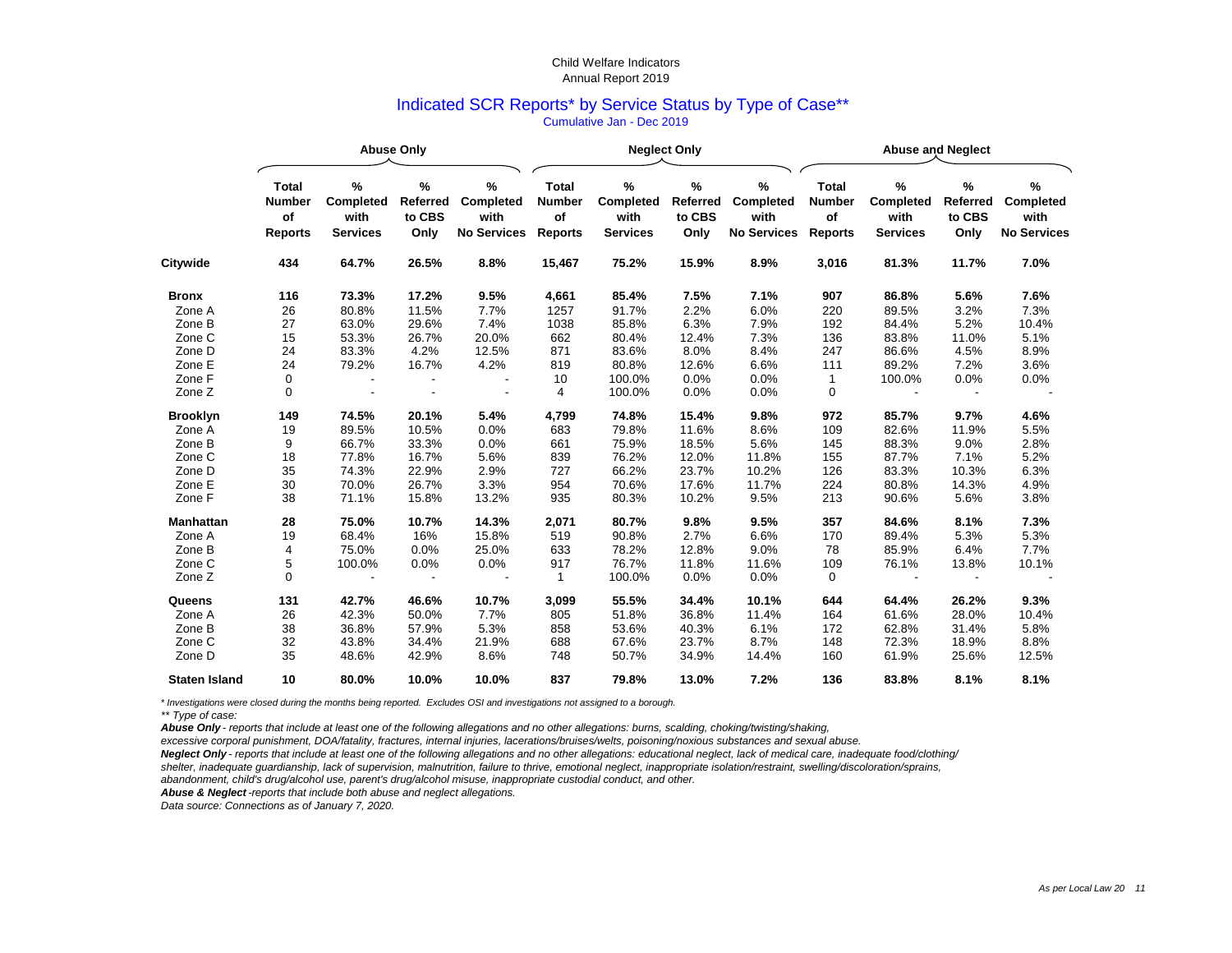## Unfounded SCR Reports\* by Services Referred by Type of Case\*\* Cumulative Jan - Dec 2019

|                      |                                             | <b>Abuse Only</b>                      |                                           |                                                     |                                             |                                           | <b>Neglect Only</b>                           |                                                        | <b>Abuse and Negelct</b>                           |                                           |                                            |                                                     |  |
|----------------------|---------------------------------------------|----------------------------------------|-------------------------------------------|-----------------------------------------------------|---------------------------------------------|-------------------------------------------|-----------------------------------------------|--------------------------------------------------------|----------------------------------------------------|-------------------------------------------|--------------------------------------------|-----------------------------------------------------|--|
|                      | <b>Total</b><br>Number of<br><b>Reports</b> | ℅<br><b>Completed</b><br>with Services | $\%$<br><b>Referred</b><br>to CBS<br>Only | %<br><b>Completed</b><br>with<br><b>No Services</b> | <b>Total</b><br>Number of<br><b>Reports</b> | $\%$<br><b>Completed</b><br>with Services | $\%$<br><b>Referred to</b><br><b>CBS Only</b> | $\%$<br><b>Completed</b><br>with<br><b>No Services</b> | <b>Total</b><br><b>Number of</b><br><b>Reports</b> | $\%$<br><b>Completed</b><br>with Services | ℅<br><b>Referred to</b><br><b>CBS Only</b> | %<br><b>Completed</b><br>with<br><b>No Services</b> |  |
| <b>Citywide</b>      | 493                                         | 22.7%                                  | 37.1%                                     | 40.2%                                               | 23,632                                      | 27.4%                                     | 28.0%                                         | 44.6%                                                  | 8,149                                              | 28.9%                                     | 30.9%                                      | 40.3%                                               |  |
| <b>Bronx</b>         | 147                                         | 27.9%                                  | 27.9%                                     | 44.2%                                               | 7,693                                       | 31.9%                                     | 22.7%                                         | 45.4%                                                  | 2,459                                              | 33.4%                                     | 24.0%                                      | 42.6%                                               |  |
| Zone A               | 31                                          | 32.3%                                  | 25.8%                                     | 41.9%                                               | 1660                                        | 36.0%                                     | 20.8%                                         | 43.3%                                                  | 508                                                | 36.4%                                     | 27.2%                                      | 36.4%                                               |  |
| Zone B               | 23                                          | 21.7%                                  | 34.8%                                     | 43.5%                                               | 1517                                        | 36.9%                                     | 19.0%                                         | 44.1%                                                  | 447                                                | 36.0%                                     | 18.8%                                      | 45.2%                                               |  |
| Zone C               | 22                                          | 13.6%                                  | 36.4%                                     | 50.0%                                               | 1390                                        | 28.2%                                     | 23.1%                                         | 48.7%                                                  | 412                                                | 28.9%                                     | 26.0%                                      | 45.1%                                               |  |
| Zone D               | 54                                          | 35.2%                                  | 24.1%                                     | 40.7%                                               | 1485                                        | 29.5%                                     | 28.5%                                         | 42.0%                                                  | 662                                                | 36.0%                                     | 25.7%                                      | 38.4%                                               |  |
| Zone E               | 17                                          | 23.5%                                  | 24%                                       | 52.9%                                               | 1619                                        | 28.2%                                     | 22.9%                                         | 48.9%                                                  | 427                                                | 27.6%                                     | 21.1%                                      | 51.3%                                               |  |
| Zone F               | $\pmb{0}$                                   |                                        |                                           |                                                     | 11                                          | 36.4%                                     | 0.0%                                          | 63.6%                                                  | $\mathbf{2}$                                       | 0.0%                                      | 50.0%                                      | 50.0%                                               |  |
| Zone Z               | $\mathbf 0$                                 |                                        |                                           |                                                     | 11                                          | 63.6%                                     | 9.1%                                          | 27.3%                                                  | $\mathbf{1}$                                       | 100.0%                                    | 0.0%                                       | 0.0%                                                |  |
| <b>Brooklyn</b>      | 121                                         | 24.8%                                  | 35.5%                                     | 39.7%                                               | 5,697                                       | 29.6%                                     | 27.8%                                         | 42.5%                                                  | 2,107                                              | 32.5%                                     | 30.4%                                      | 37.2%                                               |  |
| Zone A               | 13                                          | 23.1%                                  | 30.8%                                     | 46.2%                                               | 929                                         | 32.1%                                     | 24.1%                                         | 43.8%                                                  | 301                                                | 32.6%                                     | 31.2%                                      | 36.2%                                               |  |
| Zone B               | 19                                          | 26.3%                                  | 42.1%                                     | 31.6%                                               | 790                                         | 29.7%                                     | 40.5%                                         | 29.7%                                                  | 263                                                | 38.8%                                     | 39.2%                                      | 22.1%                                               |  |
| Zone C               | 10                                          | 10.0%                                  | 40.0%                                     | 50.0%                                               | 813                                         | 31.1%                                     | 25.3%                                         | 43.5%                                                  | 286                                                | 31.5%                                     | 28.3%                                      | 40.2%                                               |  |
| Zone D               | 18                                          | 22.2%                                  | 22.2%                                     | 55.6%                                               | 1057                                        | 26.8%                                     | 25.0%                                         | 48.2%                                                  | 343                                                | 29.4%                                     | 33.2%                                      | 37.3%                                               |  |
| Zone E               | 17                                          | 11.8%                                  | 41.2%                                     | 47.1%                                               | 1086                                        | 23.9%                                     | 27.4%                                         | 48.6%                                                  | 370                                                | 26.8%                                     | 25.4%                                      | 47.8%                                               |  |
| Zone F               | 44                                          | 34.1%                                  | 36.4%                                     | 29.5%                                               | 1022                                        | 35.0%                                     | 26.8%                                         | 38.2%                                                  | 544                                                | 35.7%                                     | 28.3%                                      | 36.0%                                               |  |
| <b>Manhattan</b>     | 49                                          | 28.6%                                  | 38.8%                                     | 32.7%                                               | 3,616                                       | 29.3%                                     | 24.9%                                         | 45.9%                                                  | 1,112                                              | 28.8%                                     | 31.3%                                      | 39.9%                                               |  |
| Zone A               | 29                                          | 34.5%                                  | 31.0%                                     | 34.5%                                               | 1052                                        | 33.5%                                     | 19.4%                                         | 47.1%                                                  | 402                                                | 29.6%                                     | 28.1%                                      | 42.3%                                               |  |
| Zone B               | 12                                          | 25.0%                                  | 58.3%                                     | 16.7%                                               | 1190                                        | 28.6%                                     | 28.2%                                         | 43.3%                                                  | 334                                                | 31.7%                                     | 31.7%                                      | 36.5%                                               |  |
| Zone C               | 8                                           | 12.5%                                  | 37.5%                                     | 50.0%                                               | 1374                                        | 26.7%                                     | 26.2%                                         | 47.1%                                                  | 374                                                | 25.1%                                     | 34.2%                                      | 40.6%                                               |  |
| Zone Z               | $\mathbf 0$                                 |                                        |                                           |                                                     | 0                                           |                                           |                                               |                                                        | $\mathbf{1}$                                       | 100.0%                                    | 0.0%                                       | 0.0%                                                |  |
| Queens               | 143                                         | 10.5%                                  | 50.3%                                     | 39.2%                                               | 5,162                                       | 17.3%                                     | 38.9%                                         | 43.8%                                                  | 1,981                                              | 19.4%                                     | 40.5%                                      | 40.1%                                               |  |
| Zone A               | 40                                          | 10.0%                                  | 60.0%                                     | 30.0%                                               | 1323                                        | 12.5%                                     | 50.2%                                         | 37.3%                                                  | 478                                                | 15.3%                                     | 49.2%                                      | 35.6%                                               |  |
| Zone B               | 37                                          | 2.7%                                   | 62.2%                                     | 35.1%                                               | 1268                                        | 17.5%                                     | 40.8%                                         | 41.7%                                                  | 504                                                | 19.2%                                     | 43.8%                                      | 36.9%                                               |  |
| Zone C               | 30                                          | 16.7%                                  | 36.7%                                     | 46.7%                                               | 1363                                        | 21.7%                                     | 28.7%                                         | 49.6%                                                  | 490                                                | 23.3%                                     | 31.4%                                      | 45.3%                                               |  |
| Zone D               | 36                                          | 13.9%                                  | 38.9%                                     | 47.2%                                               | 1208                                        | 17.2%                                     | 36.3%                                         | 46.5%                                                  | 509                                                | 19.6%                                     | 37.9%                                      | 42.4%                                               |  |
| <b>Staten Island</b> | 33                                          | 36.4%                                  | 24.2%                                     | 39.4%                                               | 1464                                        | 25.8%                                     | 26.3%                                         | 47.9%                                                  | 490                                                | 29.2%                                     | 27.3%                                      | 43.5%                                               |  |

*\* Investigations closed during the months being reported. Excludes OSI and investigations not assigned to a borough.*

*\*\* Type of case:*

*Abuse Only - reports that include at least one of the following allegations and no other allegations: burns, scalding, choking/twisting/shaking,* 

*excessive corporal punishment, DOA/fatality, fractures, internal injuries, lacerations/bruises/welts, poisoning/noxious substances and sexual abuse.*

*Neglect Only - reports that include at least one of the following allegations and no other allegations: educational neglect, lack of medical care, inadequate food/clothing/*

*shelter, inadequate guardianship, lack of supervision, malnutrition, failure to thrive, emotional neglect, inappropriate isolation/restraint, swelling/*

*discoloration, sprains/abandonment/child's drug/alcohol use, parent's drug/alcohol misuse, inappropriate custodial conduct, and other.*

*Abuse & Neglect -reports that include both abuse and neglect allegations.*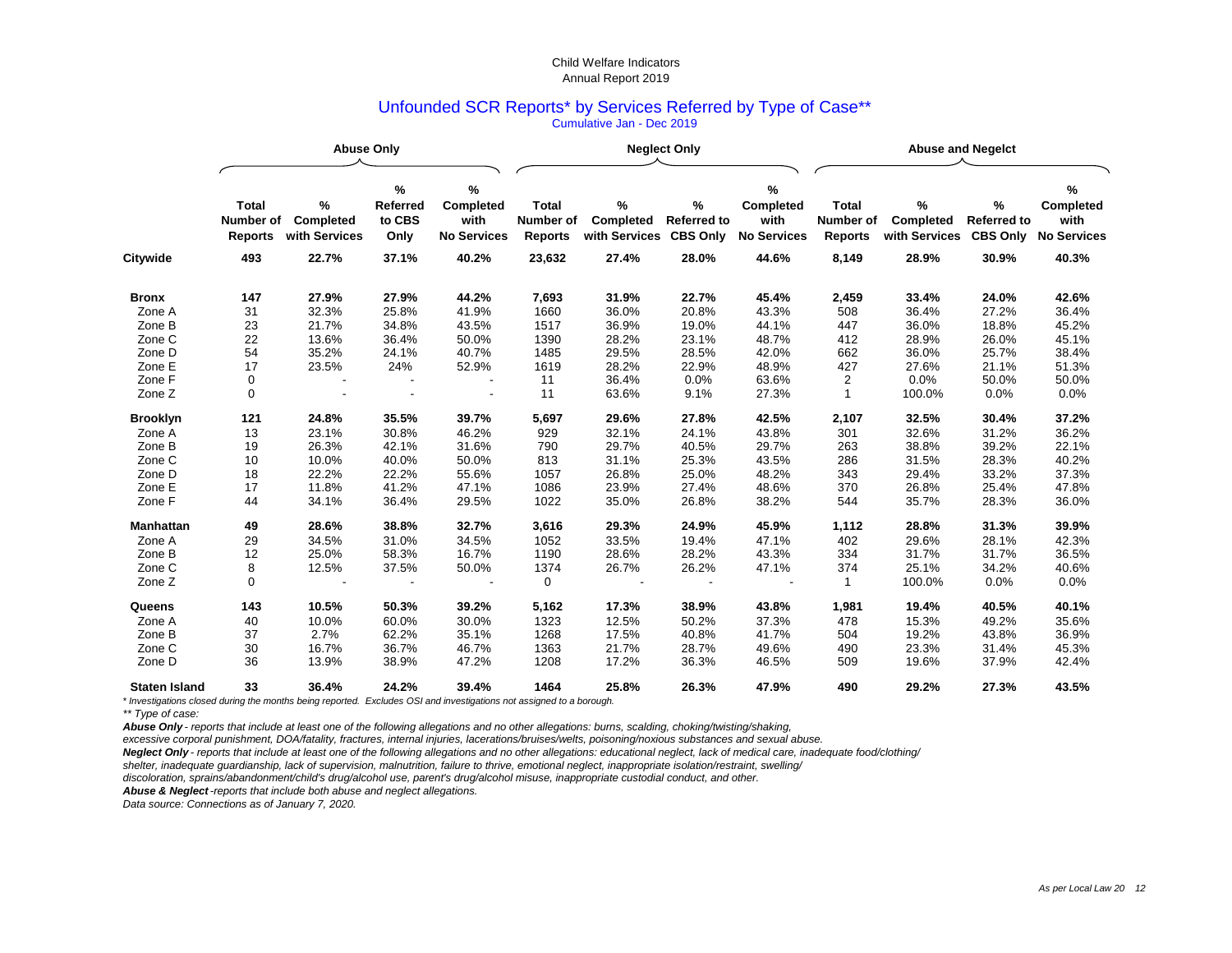### Indicated SCR Reports\* that were Referred to Services by Type of Services Referred & by Type of Case\*\* Cumulative Jan - Dec 2019

|                                                                                    |                                                 |                                                              |                                                                          | <b>Abuse Only</b>                                           |                                                        | <b>Neglect Only</b>                                  |                                                      |                                                                      |                                                               |                                                                      |                                                                | <b>Abuse and Neglect</b>                                     |                                                           |                                                              |                                                           |                                                             |                                                             |                                                      |
|------------------------------------------------------------------------------------|-------------------------------------------------|--------------------------------------------------------------|--------------------------------------------------------------------------|-------------------------------------------------------------|--------------------------------------------------------|------------------------------------------------------|------------------------------------------------------|----------------------------------------------------------------------|---------------------------------------------------------------|----------------------------------------------------------------------|----------------------------------------------------------------|--------------------------------------------------------------|-----------------------------------------------------------|--------------------------------------------------------------|-----------------------------------------------------------|-------------------------------------------------------------|-------------------------------------------------------------|------------------------------------------------------|
|                                                                                    | Services<br>Reports<br>Total<br>with 3<br>Refer | Protective<br>Services<br>న్                                 | Care<br>% Foster Ca<br>Placement                                         | Preventive<br>Services<br>న్                                | య<br>Preventive<br>ment<br>Services<br>Place<br>ပ      | % Pending<br>Services***                             | I Reports<br>Services<br>Referred<br>Total<br>with   | Protective<br>% Protec<br>Services                                   | Foster Care<br>Placement<br>℅                                 | Preventive<br>Services<br>℅                                          | ఱ<br>Preventive<br>Placement<br>Services<br>FC<br>$\mathbf{x}$ | % Pending<br>Services***                                     | Reports<br>Services<br>rred<br>Total<br>Refer<br>with     | Protective<br>rvices<br>్హ శ్రీ                              | Foster Care<br>Placement<br>వ్                            | Preventive<br>% Preven<br>Services                          | ಟ<br>acement<br>Φ<br>Preventiv<br>Services<br>ပူ<br>న్<br>ᇍ | % Pending<br>Services***                             |
| <b>Citywide</b>                                                                    | 281                                             | 19.6%                                                        | 2.5%                                                                     | 73.3%                                                       | 4.3%                                                   | 0.4%                                                 | 11,632                                               | 14.5%                                                                | 9.5%                                                          | 70.8%                                                                | 4.2%                                                           | 1.1%                                                         | 2,451                                                     | 13.0%                                                        | 11.7%                                                     | 69.2%                                                       | 5.1%                                                        | 1.0%                                                 |
| <b>Bronx</b><br>Zone A<br>Zone B<br>Zone C<br>Zone D<br>Zone E<br>Zone F<br>Zone Z | 85<br>21<br>17<br>8<br>20<br>19<br>0<br>0       | 24.7%<br>14.3%<br>52.9%<br>37.5%<br>30.0%<br>0.0%            | 1.2%<br>0.0%<br>0.0%<br>0.0%<br>5.0%<br>0.0%<br>$\overline{\phantom{a}}$ | 68.2%<br>81.0%<br>35.3%<br>62.5%<br>60.0%<br>94.7%          | 5.9%<br>4.8%<br>11.8%<br>0.0%<br>5.0%<br>5.3%          | 0.0%<br>0.0%<br>0.0%<br>0.0%<br>0.0%<br>0.0%         | 3,980<br>1153<br>891<br>532<br>728<br>662<br>10<br>4 | 17.6%<br>18.2%<br>19.4%<br>16.5%<br>16.9%<br>15.0%<br>40.0%<br>50.0% | 8.4%<br>9.0%<br>9.4%<br>9.2%<br>6.6%<br>7.1%<br>0.0%<br>25.0% | 69.0%<br>67.9%<br>64.8%<br>69.5%<br>71.4%<br>73.7%<br>60.0%<br>25.0% | 4.0%<br>4.0%<br>5.7%<br>2.8%<br>3.6%<br>3.2%<br>0.0%<br>0.0%   | 1.1%<br>0.9%<br>0.7%<br>1.9%<br>1.5%<br>1.1%<br>0.0%<br>0.0% | 787<br>197<br>162<br>114<br>214<br>99<br>$\mathbf 1$<br>0 | 16.6%<br>19.8%<br>12.3%<br>14.9%<br>16.8%<br>18.2%<br>100.0% | 10.4%<br>7.1%<br>13.6%<br>11.4%<br>10.3%<br>11.1%<br>0.0% | 65.9%<br>67.0%<br>65.4%<br>64.0%<br>66.8%<br>65.7%<br>0.0%  | 5.7%<br>4.6%<br>8.0%<br>6.1%<br>5.1%<br>5.1%<br>0.0%        | 1.3%<br>1.5%<br>0.6%<br>3.5%<br>0.9%<br>0.0%<br>0.0% |
| <b>Brooklyn</b><br>Zone A<br>Zone B<br>Zone C<br>Zone D<br>Zone E<br>Zone F        | 111<br>17<br>6<br>14<br>26<br>21<br>27          | 19.8%<br>23.5%<br>0.0%<br>7.1%<br>23.1%<br>23.8%<br>22.2%    | 1.8%<br>0.0%<br>16.7%<br>7.1%<br>0.0%<br>0.0%<br>0.0%                    | 73.9%<br>76.5%<br>66.7%<br>85.7%<br>65.4%<br>76.2%<br>74.1% | 4.5%<br>0.0%<br>16.7%<br>0.0%<br>11.5%<br>0.0%<br>3.7% | 0.0%<br>0.0%<br>0.0%<br>0.0%<br>0.0%<br>0.0%<br>0.0% | 3,592<br>545<br>502<br>639<br>481<br>674<br>751      | 14.3%<br>13.4%<br>18.5%<br>20.3%<br>12.3%<br>12.9%<br>9.5%           | 8.0%<br>9.7%<br>10.2%<br>7.4%<br>7.7%<br>8.2%<br>5.7%         | 72.3%<br>71.7%<br>66.5%<br>66.4%<br>73.8%<br>73.4%<br>79.6%          | 3.9%<br>4.2%<br>2.4%<br>5.3%<br>4.6%<br>4.5%<br>2.7%           | 1.5%<br>1%<br>2.4%<br>0.6%<br>1.7%<br>1.0%<br>2.5%           | 833<br>90<br>128<br>136<br>105<br>181<br>193              | 12.4%<br>7.8%<br>18.8%<br>12.5%<br>13.3%<br>10.5%<br>11.4%   | 9.2%<br>14.4%<br>9.4%<br>10.3%<br>12.4%<br>8.3%<br>5.2%   | 71.8%<br>76.7%<br>67.2%<br>62.5%<br>62.9%<br>75.7%<br>80.3% | 5.6%<br>1.1%<br>3.1%<br>14.7%<br>9.5%<br>4.4%<br>2.1%       | 1.0%<br>0.0%<br>1.6%<br>0.0%<br>1.9%<br>1.1%<br>1.0% |
| <b>Manhattan</b><br>Zone A<br>Zone B<br>Zone C<br>Zone Z                           | 21<br>13<br>3<br>5<br>0                         | 28.6%<br>23.1%<br>33.3%<br>40.0%<br>$\overline{\phantom{a}}$ | 4.8%<br>0.0%<br>0.0%<br>20.0%                                            | 61.9%<br>76.9%<br>66.7%<br>20.0%                            | 4.8%<br>0.0%<br>0.0%<br>20.0%                          | 0.0%<br>0.0%<br>0.0%<br>0.0%                         | 1,671<br>471<br>495<br>703<br>-1                     | 13.4%<br>8.3%<br>15.4%<br>15.5%<br>0.0%                              | 11.4%<br>8.3%<br>12.7%<br>12.5%<br>0.0%                       | 70.4%<br>77.5%<br>66.1%<br>68.6%<br>100.0%                           | 4.2%<br>4.5%<br>5.5%<br>3.1%<br>0.0%                           | 0.7%<br>1.5%<br>0.4%<br>0%<br>0%                             | 302<br>152<br>67<br>83<br>$\mathbf 0$                     | 13.6%<br>11.8%<br>14.9%<br>15.7%                             | 11.6%<br>11.2%<br>7.5%<br>15.7%                           | 70.2%<br>71.7%<br>71.6%<br>66.3%                            | 3.0%<br>2.0%<br>6.0%<br>2.4%                                | 1.7%<br>3.3%<br>0.0%<br>0.0%                         |
| <b>Queens</b><br>Zone A<br>Zone B<br>Zone C<br>Zone D<br><b>Staten Island</b>      | 56<br>11<br>14<br>14<br>17<br>8                 | 8.9%<br>0.0%<br>0.0%<br>14.3%<br>17.6%<br>12.5%              | 5.4%<br>0.0%<br>7.1%<br>7.1%<br>5.9%<br>0.0%                             | 82.1%<br>90.9%<br>92.9%<br>71.4%<br>76.5%<br>87.5%          | 1.8%<br>9.1%<br>0.0%<br>0.0%<br>0.0%<br>0.0%           | 1.8%<br>0.0%<br>0.0%<br>7.1%<br>0.0%<br>0.0%         | 1,721<br>417<br>460<br>465<br>379<br>668             | 10.6%<br>9.1%<br>9.3%<br>13.3%<br>10.6%<br>9.4%                      | 13.0%<br>13.9%<br>9.6%<br>13.3%<br>15.6%<br>10.0%             | 70.8%<br>71.0%<br>77.6%<br>66.2%<br>68.1%<br>74.1%                   | 4.8%<br>6.0%<br>2.4%<br>6.7%<br>4.2%<br>5.7%                   | 0.8%<br>0.0%<br>1.1%<br>0.4%<br>1.6%<br>0.7%                 | 415<br>101<br>108<br>107<br>99<br>114                     | 8.4%<br>5.9%<br>2.8%<br>7.5%<br>18.2%<br>7.9%                | 18.1%<br>20.8%<br>16.7%<br>19.6%<br>15.2%<br>14.9%        | 69.2%<br>68.3%<br>74.1%<br>69.2%<br>64.6%<br>71.1%          | 4.3%<br>5.0%<br>6.5%<br>3.7%<br>2.0%<br>6.1%                | 0.0%<br>0.0%<br>0.0%<br>0.0%<br>0.0%<br>0.0%         |

*\* Investigations were closed during the months being reported. Excludes OSI and investigations not assigned to a borough. \*\* Type of case:*

*Abuse Only - reports that include at least one of the following allegations and no other allegations: burns, scalding, choking/twisting/shaking,* 

*excessive corporal punishment, DOA/fatality, fractures, internal injuries, lacerations/bruises/welts, poisoning/noxious substances and sexual abuse.*

*Neglect Only - reports that include at least one of the following allegations and no other allegations: educational neglect, lack of medical care, inadequate food/clothing/*

*shelter, inadequate guardianship, lack of supervision, malnutrition, failure to thrive, emotional neglect, inappropriate isolation/restraint, swelling/discoloration/sprains,*

*abandonment, child's drug/alcohol use, parent's drug/alcohol misuse, inappropriate custodial conduct, and other.*

*Abuse & Neglect -reports that include both abuse and neglect allegations.*

*\*\*\* Services have not been recorded in Connections as of date of data.*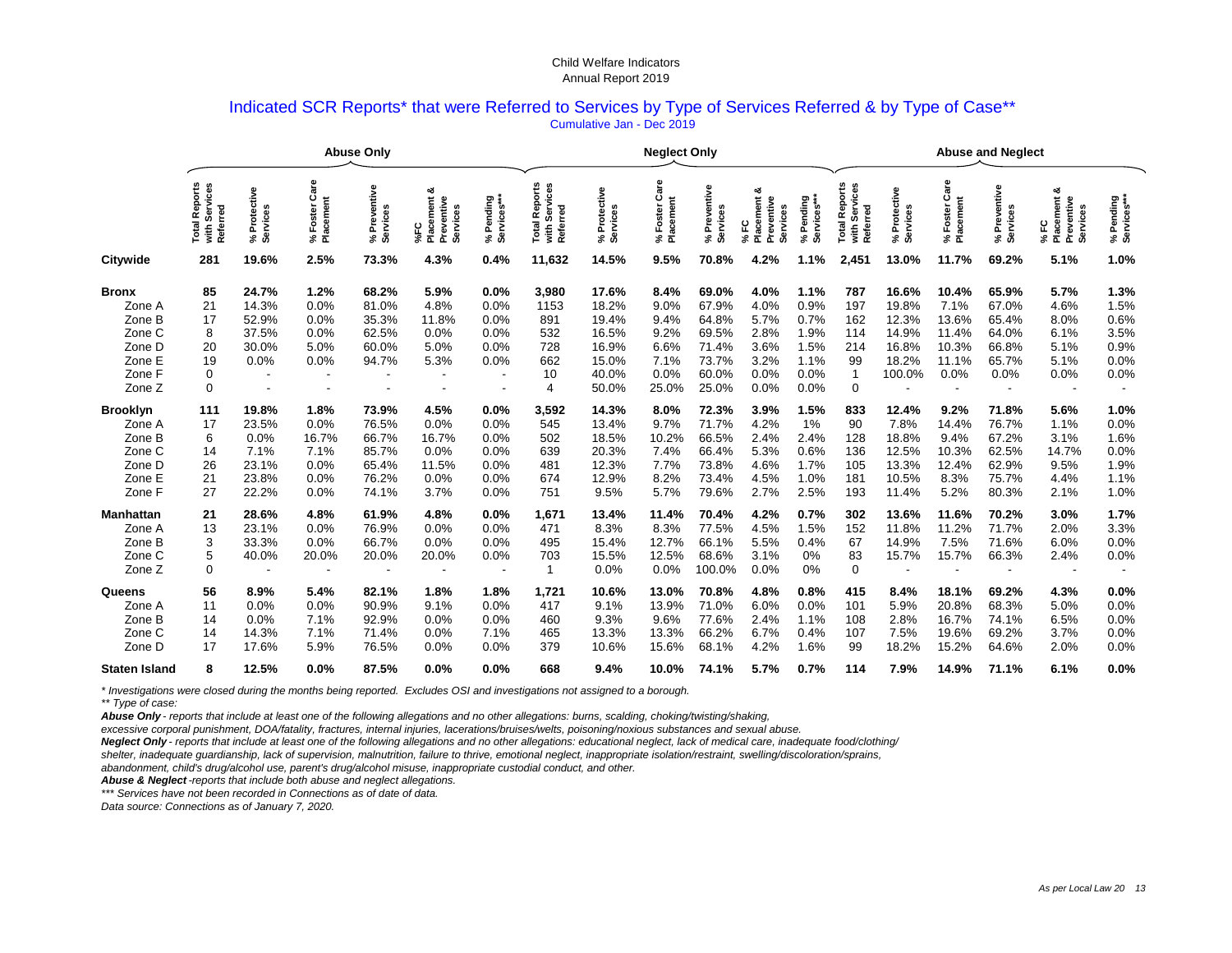#### Unfounded SCR Reports\* by Type of Services Referred by Type of Case\*\* Cumulative Jan - Dec 2019

|                                                                                                                                                                   | <b>Abuse Only</b>                                                       |                                                                                                                 |                                                                                                       |                                                                                                                  |                                                                                                    |                                                                                                               |                                                                                                               | <b>Neglect Only</b>                                                                                                                |                                                                                                                       |                                                                                                                                     |                                                                                                                    |                                                                                                                               | <b>Abuse and Neglect</b>                                                                                          |                                                                                                                            |                                                                                                                        |                                                                                                                           |                                                                                                                                |                                                                                                                    |
|-------------------------------------------------------------------------------------------------------------------------------------------------------------------|-------------------------------------------------------------------------|-----------------------------------------------------------------------------------------------------------------|-------------------------------------------------------------------------------------------------------|------------------------------------------------------------------------------------------------------------------|----------------------------------------------------------------------------------------------------|---------------------------------------------------------------------------------------------------------------|---------------------------------------------------------------------------------------------------------------|------------------------------------------------------------------------------------------------------------------------------------|-----------------------------------------------------------------------------------------------------------------------|-------------------------------------------------------------------------------------------------------------------------------------|--------------------------------------------------------------------------------------------------------------------|-------------------------------------------------------------------------------------------------------------------------------|-------------------------------------------------------------------------------------------------------------------|----------------------------------------------------------------------------------------------------------------------------|------------------------------------------------------------------------------------------------------------------------|---------------------------------------------------------------------------------------------------------------------------|--------------------------------------------------------------------------------------------------------------------------------|--------------------------------------------------------------------------------------------------------------------|
|                                                                                                                                                                   | <b>Total Reports<br/>with Services</b><br>Referred                      | Protective<br>Services<br>వ్                                                                                    | Care<br>Placement<br>Foster<br>వ్                                                                     | reventive<br>Services<br>≏<br>వి                                                                                 | ã<br>m<br>Se<br>Preventive<br><u>កិ</u><br>Services<br>ပူ<br>వ్<br>ಂಶ                              | ending<br>ဖိ<br>Service<br>Δ.<br>వి                                                                           | I Reports<br>Services<br>Referred<br>otal                                                                     | Protective<br>Services<br>న్                                                                                                       | Care<br>% Foster Care<br>Placement                                                                                    | Preventive<br>Services<br>వి                                                                                                        | ã<br>Placem<br>Preventive<br>ဥ<br>వ్<br>య                                                                          | % Pending<br>Services***<br>వి                                                                                                | orts<br>Services<br>Rep<br>Referred<br>Total<br>with                                                              | ctive<br>Services<br>rote<br>௨<br>వి                                                                                       | Care<br>% Foster Cannel<br>Placement                                                                                   | Preventive<br>% Prev<br>Service                                                                                           | Placement<br>Preventive<br>ပူ<br>వ్<br>ంర<br>m                                                                                 | % Pending<br>Services***                                                                                           |
| <b>Citywide</b>                                                                                                                                                   | 112                                                                     | 16.1%                                                                                                           | 5.3%                                                                                                  | 54.5%                                                                                                            | 5.3%                                                                                               | 18.8%                                                                                                         | 6,470                                                                                                         | .2%<br>14.                                                                                                                         | 4.0%                                                                                                                  | 65.7%                                                                                                                               | 4.6%                                                                                                               | 11.6%                                                                                                                         | 2,353                                                                                                             | 13.9%                                                                                                                      | 4.2%                                                                                                                   | 68.0%                                                                                                                     | 3.6%                                                                                                                           | 10.3%                                                                                                              |
| <b>Bronx</b><br>Zone A<br>Zone B<br>Zone C<br>Zone D<br>Zone E<br>Zone F<br>Zone Z<br><b>Brooklyn</b><br>Zone A<br>Zone B<br>Zone C<br>Zone D<br>Zone E<br>Zone F | 41<br>10<br>5<br>3<br>19<br>4<br>0<br>0<br>30<br>3<br>5<br>4<br>2<br>15 | 26.8%<br>50.0%<br>40.0%<br>33.3%<br>15.8%<br>0.0%<br>13.3%<br>33.3%<br>20.0%<br>100.0%<br>25.0%<br>0.0%<br>0.0% | 2.4%<br>10.0%<br>0.0%<br>0.0%<br>0.0%<br>0.0%<br>3.3%<br>0.0%<br>0.0%<br>0.0%<br>0.0%<br>0.0%<br>6.7% | 53.7%<br>30.0%<br>60.0%<br>66.7%<br>57.9%<br>75.0%<br>50.0%<br>33.3%<br>20.0%<br>0.0%<br>75.0%<br>50.0%<br>60.0% | 0.0%<br>0.0%<br>0.0%<br>0.0%<br>0.0%<br>0.0%<br>3%<br>0.0%<br>0.0%<br>0.0%<br>0.0%<br>0.0%<br>6.7% | 17.1%<br>10.0%<br>0.0%<br>0.0%<br>26.3%<br>25.0%<br>30.0%<br>33.3%<br>60.0%<br>0.0%<br>0.0%<br>50.0%<br>26.7% | 2,455<br>597<br>560<br>392<br>438<br>457<br>$\overline{4}$<br>1,687<br>298<br>235<br>253<br>283<br>260<br>358 | 17.6%<br>15.7%<br>20.0%<br>21.9%<br>16.0%<br>13.8%<br>50.0%<br>57.1%<br>13.3%<br>11.7%<br>18.3%<br>17.4%<br>8.8%<br>14.6%<br>11.2% | 3.6%<br>3.5%<br>3.2%<br>3.6%<br>3.9%<br>3.9%<br>0.0%<br>14.3%<br>3.3%<br>4.0%<br>3.4%<br>4.7%<br>4.2%<br>3.1%<br>1.1% | 60.9%<br>63.0%<br>54.3%<br>56.6%<br>63.5%<br>68.3%<br>25.0%<br>28.6%<br>68.7%<br>72.1%<br>65.5%<br>65.6%<br>75.6%<br>62.3%<br>69.3% | 4.3%<br>4.7%<br>3.4%<br>5.6%<br>3.2%<br>5.0%<br>0.0%<br>0.0%<br>4.3%<br>2.3%<br>4.3%<br>4.7%<br>5.7%<br>5%<br>3.9% | 13.6%<br>13.1%<br>19.1%<br>12.2%<br>13.5%<br>9.0%<br>25.0%<br>0.0%<br>10.4%<br>9.7%<br>8.5%<br>7.5%<br>5.7%<br>15.0%<br>14.5% | 822<br>185<br>161<br>119<br>238<br>118<br>$\pmb{0}$<br>$\mathbf{1}$<br>684<br>98<br>102<br>90<br>101<br>99<br>194 | 19.5%<br>19.5%<br>25.5%<br>25.2%<br>12.6%<br>18.6%<br>100.0%<br>13.7%<br>15.3%<br>18.6%<br>12.2%<br>11.9%<br>7.1%<br>15.5% | 5.2%<br>2.2%<br>6.2%<br>6.7%<br>7.1%<br>3.4%<br>$\sim$<br>0.0%<br>3.8%<br>3.1%<br>3.9%<br>4.4%<br>5.0%<br>3.0%<br>3.6% | 57.2%<br>61.1%<br>53.4%<br>52.1%<br>56.7%<br>62.7%<br>0.0%<br>72.8%<br>69.4%<br>72.5%<br>75.6%<br>78.2%<br>70.7%<br>71.6% | 4.1%<br>4.9%<br>3.1%<br>2.5%<br>3.8%<br>6.8%<br>$\overline{a}$<br>0.0%<br>3.1%<br>6.1%<br>0.0%<br>2.2%<br>2.0%<br>7.1%<br>2.1% | 14.0%<br>12.4%<br>11.8%<br>13.4%<br>19.7%<br>8.5%<br>0.0%<br>6.6%<br>6.1%<br>4.9%<br>5.6%<br>3.0%<br>12.1%<br>7.2% |
| <b>Manhattan</b><br>Zone A<br>Zone B<br>Zone C<br>Zone Z<br><b>Queens</b><br>Zone A<br>Zone B                                                                     | 14<br>10<br>3<br>0<br>15<br>4                                           | 14.3%<br>20.0%<br>0.0%<br>0.0%<br>0.0%<br>0.0%<br>0.0%                                                          | 0.0%<br>0.0%<br>0.0%<br>0.0%<br>20.0%<br>25.0%<br>0.0%                                                | 64.3%<br>70.0%<br>66.7%<br>0.0%<br>60.0%<br>50.0%<br>100.0%                                                      | 7.1%<br>0.0%<br>0.0%<br>100.0%<br>13.3%<br>25.0%<br>0.0%                                           | 14.3%<br>10.0%<br>33.3%<br>0.0%<br>6.7%<br>0.0%<br>0.0%                                                       | 1,059<br>352<br>340<br>367<br>$\mathbf 0$<br>891<br>165<br>222                                                | 14.1%<br>13.1%<br>12.6%<br>16.3%<br>7.4%<br>4.8%<br>5.9%                                                                           | 4.0%<br>3.7%<br>4.7%<br>3.5%<br>6.6%<br>7.3%<br>5%                                                                    | 66.6%<br>69.9%<br>67.1%<br>62.9%<br>69.4%<br>66.7%<br>68.0%                                                                         | 5.2%<br>4.3%<br>4.4%<br>6.8%<br>5.7%<br>6.1%<br>5.0%                                                               | 10.2%<br>9.1%<br>11.2%<br>10.4%<br>10.9%<br>15.2%<br>16.7%                                                                    | 320<br>119<br>106<br>94<br>$\overline{\mathbf{1}}$<br>384<br>73<br>97                                             | 10.9%<br>11.8%<br>5.7%<br>16.0%<br>0.0%<br>6.8%<br>1%<br>6.2%                                                              | 2.2%<br>1.7%<br>2.8%<br>2.1%<br>0.0%<br>5.2%<br>8.2%<br>2.1%                                                           | 74.1%<br>74.8%<br>75.5%<br>72.3%<br>0.0%<br>75.8%<br>75.3%<br>75.3%                                                       | 0.9%<br>0.8%<br>1.9%<br>0.0%<br>0.0%<br>6.0%<br>8.2%<br>7.2%                                                                   | 11.9%<br>10.9%<br>14.2%<br>9.6%<br>100.0%<br>6.3%<br>6.8%<br>9.3%                                                  |
| Zone C<br>Zone D<br><b>Staten Island</b>                                                                                                                          | 5<br>5<br>12                                                            | 0.0%<br>0.0%<br>8.3%                                                                                            | 0.0%<br>40.0%<br>8.3%                                                                                 | 60.0%<br>60.0%<br>50.0%                                                                                          | 20.0%<br>0.0%<br>16.7%                                                                             | 20.0%<br>0.0%<br>16.7%                                                                                        | 296<br>208<br>378                                                                                             | 7.1%<br>11.5%<br>12.2%                                                                                                             | 8.1%<br>6.3%<br>4.0%                                                                                                  | 71.6%<br>69.7%<br>72.0%                                                                                                             | 8.4%<br>2%<br>3.2%                                                                                                 | 4.7%<br>10.1%<br>8.7%                                                                                                         | 114<br>100<br>143                                                                                                 | 7.9%<br>10.0%<br>9.1%                                                                                                      | 6.1%<br>5.0%<br>2.1%                                                                                                   | 75.4%<br>77.0%<br>72.7%                                                                                                   | 7.0%<br>2.0%<br>2.1%                                                                                                           | 3.5%<br>6.0%<br>14.0%                                                                                              |

*\* Investigations closed during the months being reported. Excludes OSI and investigations not assigned to a borough.*

*Abuse Only - reports that include at least one of the following allegations and no other allegations: burns, scalding, choking/twisting/shaking,* 

*excessive corporal punishment, DOA/fatality, fractures, internal injuries, lacerations/bruises/welts, poisoning/noxious substances and sexual abuse.*

*Neglect Only - reports that include at least one of the following allegations and no other allegations: educational neglect, lack of medical care, inadequate food/clothing/*

*shelter, inadequate guardianship, lack of supervision, malnutrition, failure to thrive, emotional neglect, inappropriate isolation/restraint, swelling/discoloration/sprains,*

*abandonment, child's drug/alcohol use, parent's drug/alcohol misuse, inappropriate custodial conduct, and other.*

*Abuse & Neglect -reports that include both abuse and neglect allegations.*

*\*\*\* Services have not been recorded in Connections as of date of data.* 

*<sup>\*\*</sup> Type of case:*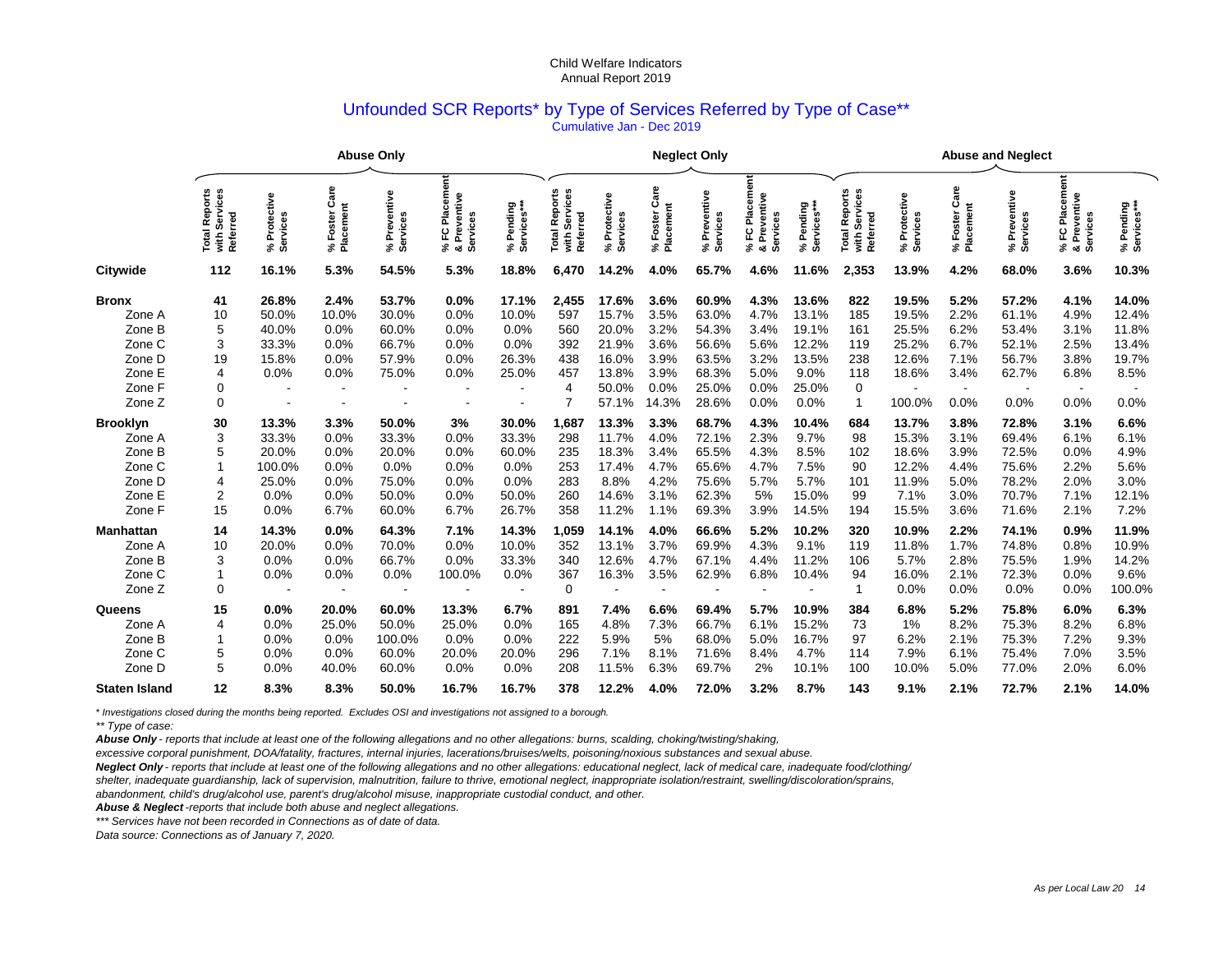## IRT Investigations Commenced

### Cumulative Jan - Dec 2019

| <b>Citywide</b> | 5,239 |
|-----------------|-------|
| Bronx           | 766   |
| <b>Brooklyn</b> | 785   |
| Manhattan       | 260   |
| Queens          | 687   |
| Staten Island   | 143   |
| OSI             | 176   |
| <b>ECS</b>      | 2.422 |
|                 |       |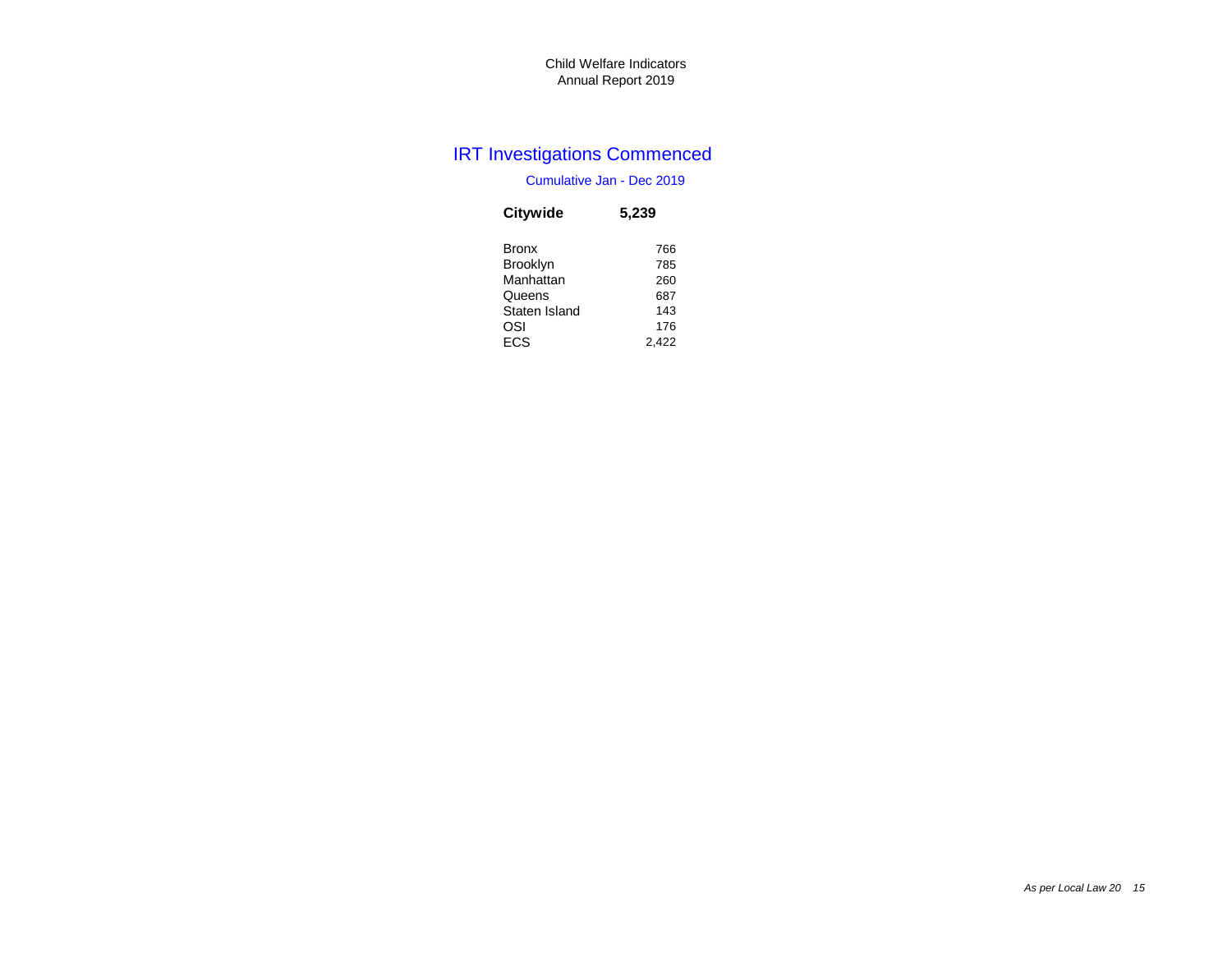**.**

## **Sought and Obtained Child Protection Entry Orders**

Cumulative Jan - Dec 2019

|                 | Sought | Obtained |
|-----------------|--------|----------|
| <b>Citywide</b> | 203    | 188      |
| Bronx           | 52     | 49       |
| <b>Brooklyn</b> | 85     | 77       |
| Manhattan       | 15     | 14       |
| Queens          | 37     | 35       |
| Staten Island   | 14     | 13       |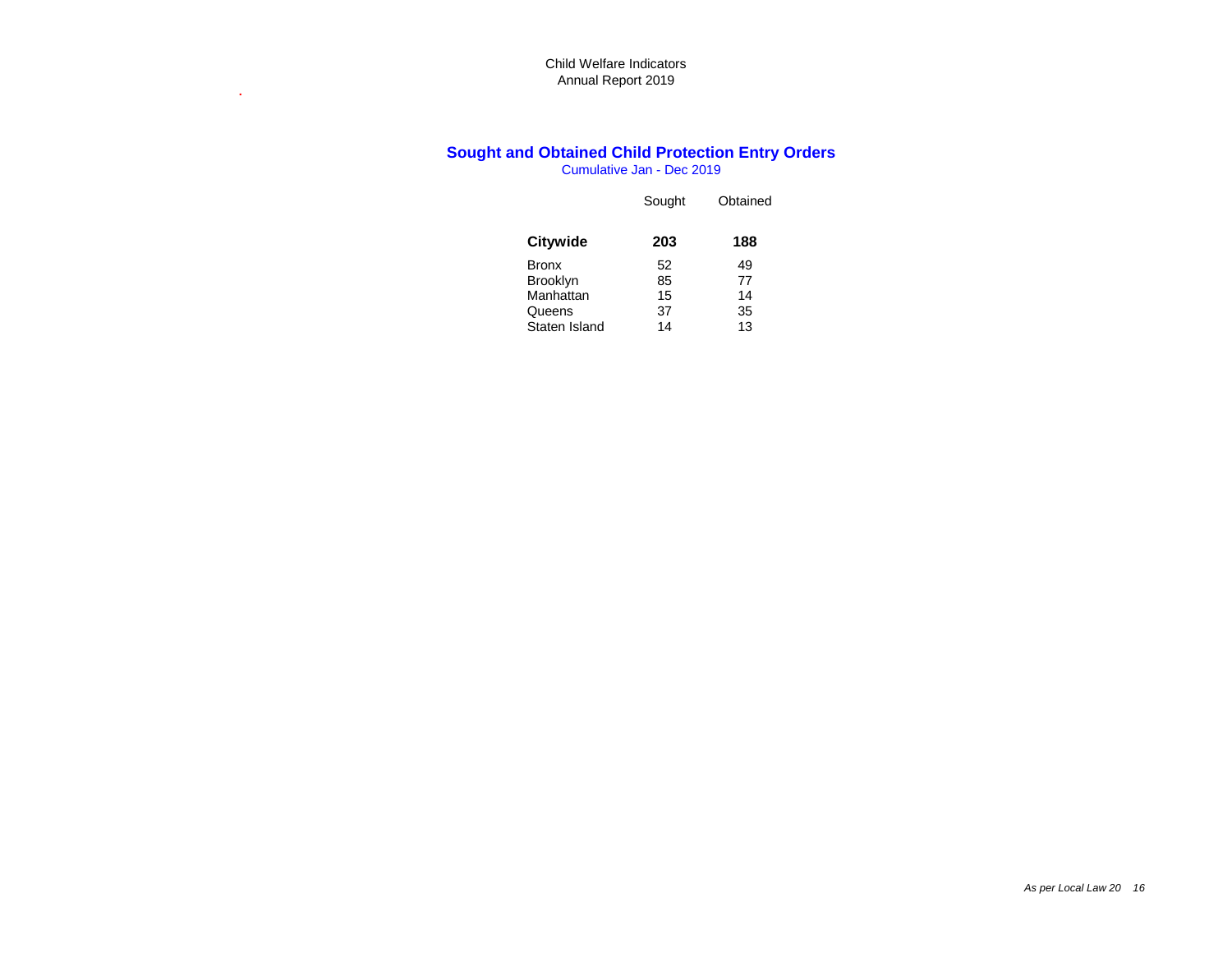#### Foster Care Placements of Children Who Had Been in Foster Care Within 36 Months of Placement Preliminary Counts, Cumulative Jan - Dec 2019

|                                                                                                                                                                                                                                                                                                                                                                                                                                                                                                                                                                                                                                                                                                                                                                                                                                                                                                                                                                                                                                                                                                                                                                                                                                                                                                                                                                                                      |            |       |                         | Placements w/in          |
|------------------------------------------------------------------------------------------------------------------------------------------------------------------------------------------------------------------------------------------------------------------------------------------------------------------------------------------------------------------------------------------------------------------------------------------------------------------------------------------------------------------------------------------------------------------------------------------------------------------------------------------------------------------------------------------------------------------------------------------------------------------------------------------------------------------------------------------------------------------------------------------------------------------------------------------------------------------------------------------------------------------------------------------------------------------------------------------------------------------------------------------------------------------------------------------------------------------------------------------------------------------------------------------------------------------------------------------------------------------------------------------------------|------------|-------|-------------------------|--------------------------|
|                                                                                                                                                                                                                                                                                                                                                                                                                                                                                                                                                                                                                                                                                                                                                                                                                                                                                                                                                                                                                                                                                                                                                                                                                                                                                                                                                                                                      |            | Total |                         | 36 mos of a prior foster |
| Borough/ Community District of Origin<br><b>NYC Total</b><br><b>Bronx</b><br><b>BX01</b><br>Mott Haven/Melrose<br><b>BX02</b><br>Hunts Point/Longwood<br><b>BX03</b><br>Morrisania/Crotona<br><b>BX04</b><br>Highbridge/Concourse<br><b>BX05</b><br>Fordham/University Heights<br><b>BX06</b><br><b>Belmont/East Tremont</b><br><b>BX07</b><br>Kingsbridge Heights/Bedford Park<br><b>BX08</b><br>Riverdale/Fieldstone<br><b>BX09</b><br>Parkchester/Soundview<br><b>BX10</b><br>Throgs Neck/Co-op City<br><b>BX11</b><br>Morris Park/Bronxdale<br><b>BX12</b><br>Williamsbridge/Baychester<br>Unspecified CD<br><b>Bronx Total</b><br><b>Brooklyn</b><br><b>BK01</b><br>Greenpoint/Williamsburg<br><b>BK02</b><br>Fort Greene/Brooklyn Heights<br><b>BK03</b><br><b>Bedford Stuyvesant</b><br>BK04<br><b>Bushwick</b><br><b>BK05</b><br>East New York/Starrett City<br><b>BK06</b><br>Park Slope/Carroll Gardens<br>BK07<br><b>Sunset Park</b><br><b>BK08</b><br>Crown Heights<br><b>BK09</b><br>South Crown Heights/Prospect<br><b>BK10</b><br>Bay Ridge/Dyker Heights<br><b>BK11</b><br>Bensonhurst<br><b>BK12</b><br><b>Borough Park</b><br><b>BK13</b><br>Coney Island<br><b>BK14</b><br>Flatbush/Midwood<br><b>BK15</b><br>Sheepshead Bay<br><b>BK16</b><br><b>Brownsville</b><br><b>BK17</b><br>East Flatbush<br><b>BK18</b><br>Flatlands/Canarsie<br>Unspecified CD<br><b>Brooklyn Total</b> | Placements |       | care placement          |                          |
|                                                                                                                                                                                                                                                                                                                                                                                                                                                                                                                                                                                                                                                                                                                                                                                                                                                                                                                                                                                                                                                                                                                                                                                                                                                                                                                                                                                                      |            | n     | n                       | % total                  |
|                                                                                                                                                                                                                                                                                                                                                                                                                                                                                                                                                                                                                                                                                                                                                                                                                                                                                                                                                                                                                                                                                                                                                                                                                                                                                                                                                                                                      |            | 3,017 | 379                     | 12.6%                    |
|                                                                                                                                                                                                                                                                                                                                                                                                                                                                                                                                                                                                                                                                                                                                                                                                                                                                                                                                                                                                                                                                                                                                                                                                                                                                                                                                                                                                      |            |       |                         |                          |
|                                                                                                                                                                                                                                                                                                                                                                                                                                                                                                                                                                                                                                                                                                                                                                                                                                                                                                                                                                                                                                                                                                                                                                                                                                                                                                                                                                                                      |            | 105   | 16                      | 15.2%                    |
|                                                                                                                                                                                                                                                                                                                                                                                                                                                                                                                                                                                                                                                                                                                                                                                                                                                                                                                                                                                                                                                                                                                                                                                                                                                                                                                                                                                                      |            | 37    | 6                       | 16.2%                    |
|                                                                                                                                                                                                                                                                                                                                                                                                                                                                                                                                                                                                                                                                                                                                                                                                                                                                                                                                                                                                                                                                                                                                                                                                                                                                                                                                                                                                      |            | 123   | 15                      | 12.2%                    |
|                                                                                                                                                                                                                                                                                                                                                                                                                                                                                                                                                                                                                                                                                                                                                                                                                                                                                                                                                                                                                                                                                                                                                                                                                                                                                                                                                                                                      |            | 93    | $\overline{7}$          | 7.5%                     |
|                                                                                                                                                                                                                                                                                                                                                                                                                                                                                                                                                                                                                                                                                                                                                                                                                                                                                                                                                                                                                                                                                                                                                                                                                                                                                                                                                                                                      |            | 100   | 14                      | 14.0%                    |
|                                                                                                                                                                                                                                                                                                                                                                                                                                                                                                                                                                                                                                                                                                                                                                                                                                                                                                                                                                                                                                                                                                                                                                                                                                                                                                                                                                                                      |            | 141   | 25                      | 17.7%                    |
|                                                                                                                                                                                                                                                                                                                                                                                                                                                                                                                                                                                                                                                                                                                                                                                                                                                                                                                                                                                                                                                                                                                                                                                                                                                                                                                                                                                                      |            | 57    | $\overline{2}$          | 3.5%                     |
|                                                                                                                                                                                                                                                                                                                                                                                                                                                                                                                                                                                                                                                                                                                                                                                                                                                                                                                                                                                                                                                                                                                                                                                                                                                                                                                                                                                                      |            | 32    | $\overline{4}$          | 12.5%                    |
|                                                                                                                                                                                                                                                                                                                                                                                                                                                                                                                                                                                                                                                                                                                                                                                                                                                                                                                                                                                                                                                                                                                                                                                                                                                                                                                                                                                                      |            | 92    | 23                      | 25.0%                    |
|                                                                                                                                                                                                                                                                                                                                                                                                                                                                                                                                                                                                                                                                                                                                                                                                                                                                                                                                                                                                                                                                                                                                                                                                                                                                                                                                                                                                      |            | 39    | $\overline{7}$          | 17.9%                    |
|                                                                                                                                                                                                                                                                                                                                                                                                                                                                                                                                                                                                                                                                                                                                                                                                                                                                                                                                                                                                                                                                                                                                                                                                                                                                                                                                                                                                      |            | 39    | $\overline{2}$          | 5.1%                     |
|                                                                                                                                                                                                                                                                                                                                                                                                                                                                                                                                                                                                                                                                                                                                                                                                                                                                                                                                                                                                                                                                                                                                                                                                                                                                                                                                                                                                      |            | 81    | 11                      | 13.6%                    |
|                                                                                                                                                                                                                                                                                                                                                                                                                                                                                                                                                                                                                                                                                                                                                                                                                                                                                                                                                                                                                                                                                                                                                                                                                                                                                                                                                                                                      |            | 10    | $\mathbf 0$             | $0.0\%$                  |
|                                                                                                                                                                                                                                                                                                                                                                                                                                                                                                                                                                                                                                                                                                                                                                                                                                                                                                                                                                                                                                                                                                                                                                                                                                                                                                                                                                                                      |            | 949   | 132                     | 13.9%                    |
|                                                                                                                                                                                                                                                                                                                                                                                                                                                                                                                                                                                                                                                                                                                                                                                                                                                                                                                                                                                                                                                                                                                                                                                                                                                                                                                                                                                                      |            |       |                         |                          |
|                                                                                                                                                                                                                                                                                                                                                                                                                                                                                                                                                                                                                                                                                                                                                                                                                                                                                                                                                                                                                                                                                                                                                                                                                                                                                                                                                                                                      |            | 34    | 6                       | 17.6%                    |
|                                                                                                                                                                                                                                                                                                                                                                                                                                                                                                                                                                                                                                                                                                                                                                                                                                                                                                                                                                                                                                                                                                                                                                                                                                                                                                                                                                                                      |            | 41    | 6                       | 14.6%                    |
|                                                                                                                                                                                                                                                                                                                                                                                                                                                                                                                                                                                                                                                                                                                                                                                                                                                                                                                                                                                                                                                                                                                                                                                                                                                                                                                                                                                                      |            | 62    | 3                       | 4.8%                     |
|                                                                                                                                                                                                                                                                                                                                                                                                                                                                                                                                                                                                                                                                                                                                                                                                                                                                                                                                                                                                                                                                                                                                                                                                                                                                                                                                                                                                      |            | 21    | 3                       | 14.3%                    |
|                                                                                                                                                                                                                                                                                                                                                                                                                                                                                                                                                                                                                                                                                                                                                                                                                                                                                                                                                                                                                                                                                                                                                                                                                                                                                                                                                                                                      |            | 118   | 16                      | 13.6%                    |
|                                                                                                                                                                                                                                                                                                                                                                                                                                                                                                                                                                                                                                                                                                                                                                                                                                                                                                                                                                                                                                                                                                                                                                                                                                                                                                                                                                                                      |            | 8     | $\pmb{0}$               | 0.0%                     |
|                                                                                                                                                                                                                                                                                                                                                                                                                                                                                                                                                                                                                                                                                                                                                                                                                                                                                                                                                                                                                                                                                                                                                                                                                                                                                                                                                                                                      |            | 22    | 1                       | 4.5%                     |
|                                                                                                                                                                                                                                                                                                                                                                                                                                                                                                                                                                                                                                                                                                                                                                                                                                                                                                                                                                                                                                                                                                                                                                                                                                                                                                                                                                                                      |            | 54    | 6                       | 11.1%                    |
|                                                                                                                                                                                                                                                                                                                                                                                                                                                                                                                                                                                                                                                                                                                                                                                                                                                                                                                                                                                                                                                                                                                                                                                                                                                                                                                                                                                                      |            | 27    | $\overline{\mathbf{4}}$ | 14.8%                    |
|                                                                                                                                                                                                                                                                                                                                                                                                                                                                                                                                                                                                                                                                                                                                                                                                                                                                                                                                                                                                                                                                                                                                                                                                                                                                                                                                                                                                      |            | 10    | 3                       | 30.0%                    |
|                                                                                                                                                                                                                                                                                                                                                                                                                                                                                                                                                                                                                                                                                                                                                                                                                                                                                                                                                                                                                                                                                                                                                                                                                                                                                                                                                                                                      |            | 11    | $\overline{\mathbf{4}}$ | 36.4%                    |
|                                                                                                                                                                                                                                                                                                                                                                                                                                                                                                                                                                                                                                                                                                                                                                                                                                                                                                                                                                                                                                                                                                                                                                                                                                                                                                                                                                                                      |            | 19    | $\,6$                   | 31.6%                    |
|                                                                                                                                                                                                                                                                                                                                                                                                                                                                                                                                                                                                                                                                                                                                                                                                                                                                                                                                                                                                                                                                                                                                                                                                                                                                                                                                                                                                      |            | 44    | 5                       | 11.4%                    |
|                                                                                                                                                                                                                                                                                                                                                                                                                                                                                                                                                                                                                                                                                                                                                                                                                                                                                                                                                                                                                                                                                                                                                                                                                                                                                                                                                                                                      |            | 28    | $\mathsf 0$             | 0.0%                     |
|                                                                                                                                                                                                                                                                                                                                                                                                                                                                                                                                                                                                                                                                                                                                                                                                                                                                                                                                                                                                                                                                                                                                                                                                                                                                                                                                                                                                      |            | 17    | 3                       | 17.6%                    |
|                                                                                                                                                                                                                                                                                                                                                                                                                                                                                                                                                                                                                                                                                                                                                                                                                                                                                                                                                                                                                                                                                                                                                                                                                                                                                                                                                                                                      |            | 141   | 21                      | 14.9%                    |
|                                                                                                                                                                                                                                                                                                                                                                                                                                                                                                                                                                                                                                                                                                                                                                                                                                                                                                                                                                                                                                                                                                                                                                                                                                                                                                                                                                                                      |            | 66    | 10                      | 15.2%                    |
|                                                                                                                                                                                                                                                                                                                                                                                                                                                                                                                                                                                                                                                                                                                                                                                                                                                                                                                                                                                                                                                                                                                                                                                                                                                                                                                                                                                                      |            | 58    | 12                      | 20.7%                    |
|                                                                                                                                                                                                                                                                                                                                                                                                                                                                                                                                                                                                                                                                                                                                                                                                                                                                                                                                                                                                                                                                                                                                                                                                                                                                                                                                                                                                      |            | 20    | $\overline{2}$          | 10.0%                    |
|                                                                                                                                                                                                                                                                                                                                                                                                                                                                                                                                                                                                                                                                                                                                                                                                                                                                                                                                                                                                                                                                                                                                                                                                                                                                                                                                                                                                      |            | 801   | 111                     | 13.9%                    |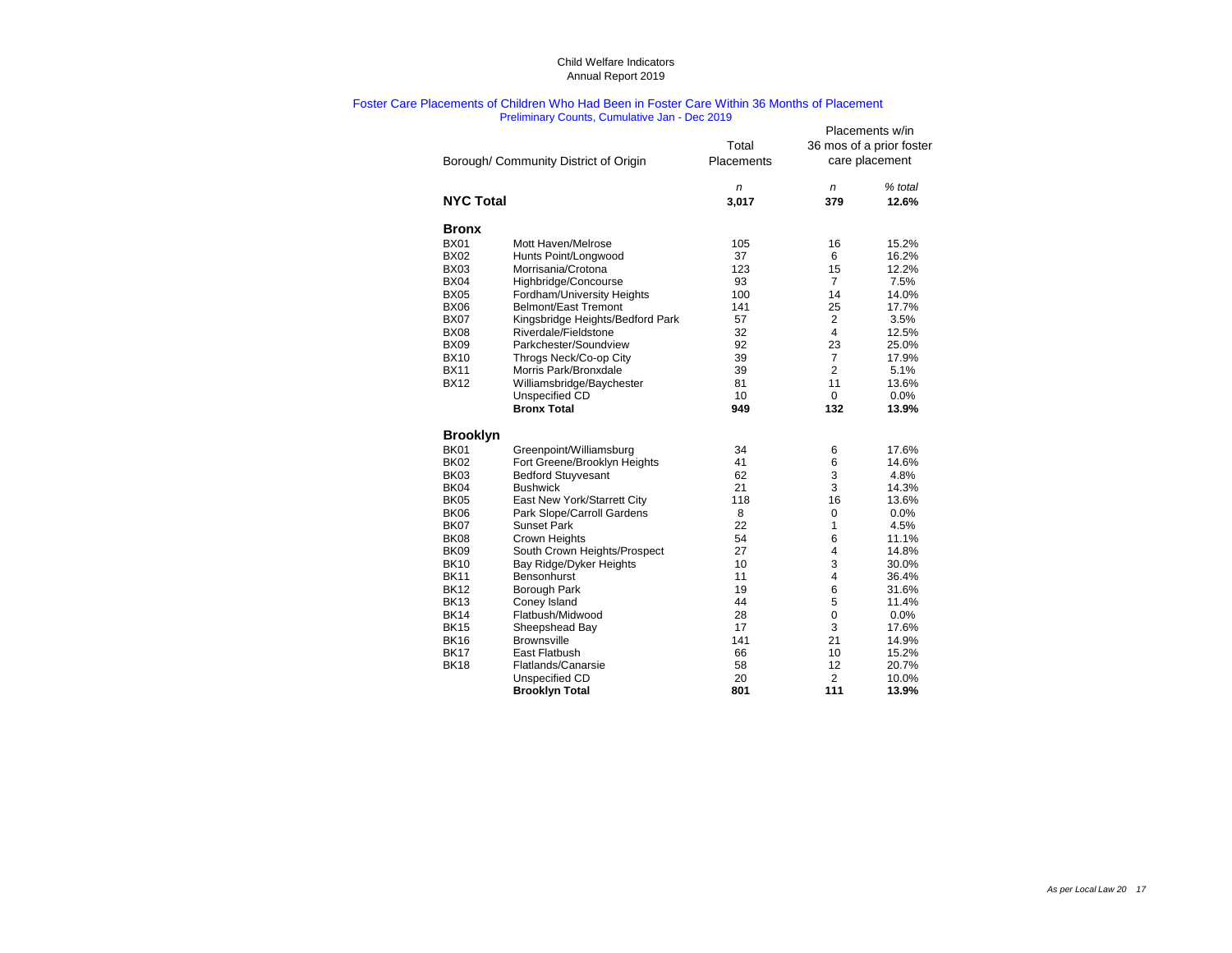#### Foster Care Placements of Children Who Had Been in Foster Care Within 36 Months of Placement Preliminary Counts, Cumulative Jan - Dec 2019

|                      |                                      | Total          |                         | Placements w/in<br>36 mos of a prior foster |
|----------------------|--------------------------------------|----------------|-------------------------|---------------------------------------------|
|                      | Borough/Community District of Origin | Placements     |                         | care placement                              |
|                      |                                      |                |                         |                                             |
| <b>Manhattan</b>     |                                      | n              | n                       | % total                                     |
| MN <sub>01</sub>     | <b>Financial District</b>            | 3              | $\pmb{0}$               | 0.0%                                        |
| MN <sub>02</sub>     | Greenwich Village/Soho               | 1              | $\pmb{0}$               | 0.0%                                        |
| MN <sub>03</sub>     | Lower East Side/Chinatown            | 45             | 9                       | 20.0%                                       |
| MN <sub>04</sub>     | Clinton/Chelsea                      | 27             | 3                       | 11.1%                                       |
| <b>MN05</b>          | Midtown                              | 31             | $\overline{c}$          | 6.5%                                        |
| MN <sub>06</sub>     | Stuyvesant Town/Turtle Bay           | 5              | $\boldsymbol{0}$        | 0.0%                                        |
| MN07                 | <b>Upper West Side</b>               | 34             | $\,6$                   | 17.6%                                       |
| <b>MN08</b>          | <b>Upper East Side</b>               | 10             | $\mathbf 0$             | 0.0%                                        |
| <b>MN09</b>          | Morningside Height./Hamilton         | 44             | 3                       | 6.8%                                        |
| <b>MN10</b>          | <b>Central Harlem</b>                | 99             | 13                      | 13.1%                                       |
| <b>MN11</b>          | East Harlem                          | 107            | 15                      | 14.0%                                       |
| <b>MN12</b>          | Washington Heights/Inwood            | 25             | 8                       | 32.0%                                       |
|                      | Unspecified CD                       | 9              | 1                       | 11.1%                                       |
|                      | <b>Manhattan Total</b>               | 440            | 60                      | 13.6%                                       |
| Queens               |                                      |                |                         |                                             |
| QN <sub>01</sub>     | Astoria                              | 56             | 7                       | 12.5%                                       |
| QN <sub>02</sub>     | Woodside/Sunnyside                   | 13             | $\overline{c}$          | 15.4%                                       |
| QN <sub>03</sub>     | Jackson Heights                      | 46             | 1                       | 2.2%                                        |
| QN <sub>04</sub>     | Elmhurst/Corona                      | 28             | $\boldsymbol{0}$        | 0.0%                                        |
| QN <sub>05</sub>     | Ridgewood/Maspeth                    | 13             | 1                       | 7.7%                                        |
| QN <sub>06</sub>     | Rego Park/Forest Hills               | 13             | $\mathbf 0$             | 0.0%                                        |
| QN07                 | Flushing/Whitestone                  | 26             | $\overline{\mathbf{4}}$ | 15.4%                                       |
| QN <sub>08</sub>     | <b>Hillcrest/Fresh Meadows</b>       | 25             | $\overline{\mathbf{c}}$ | 8.0%                                        |
| QN <sub>09</sub>     | Ozone Park/Woodhaven                 | 40             | 6                       | 15.0%                                       |
| QN10                 | South. Ozone Park/Howard Beach       | 27             | $\overline{2}$          | 7.4%                                        |
| <b>QN11</b>          | Bayside/Little Neck                  | $\overline{2}$ | $\boldsymbol{0}$        | 0.0%                                        |
| QN <sub>12</sub>     | Jamaica/Hollis                       | 102            | 4                       | 3.9%                                        |
| QN <sub>13</sub>     | Queens Village                       | 56             | $\overline{2}$          | 3.6%                                        |
| QN <sub>14</sub>     | Rockaway/Broad Channel               | 120            | 19                      | 15.8%                                       |
|                      | Unspecified CD                       | 8              | $\overline{2}$          | 25.0%                                       |
|                      | <b>Queens Total</b>                  | 575            | 52                      | 9.0%                                        |
| <b>Staten Island</b> |                                      |                |                         |                                             |
| <b>SI01</b>          | Saint George/Stapleton               | 131            | 8                       | 6.1%                                        |
| <b>SI02</b>          | South Beach/Willowbrook              | 23             | 5                       | 21.7%                                       |
| <b>SI03</b>          | <b>Tottenville/Great Kills</b>       | 20             | 1                       | 5.0%                                        |
|                      | Unspecified CD                       | 5              | $\overline{0}$          | 0.0%                                        |
|                      | <b>Staten Island Total</b>           | 179            | 14                      | 7.8%                                        |
|                      | <b>Outside of NYC / Unknown</b>      | 73             | 10                      | 13.7%                                       |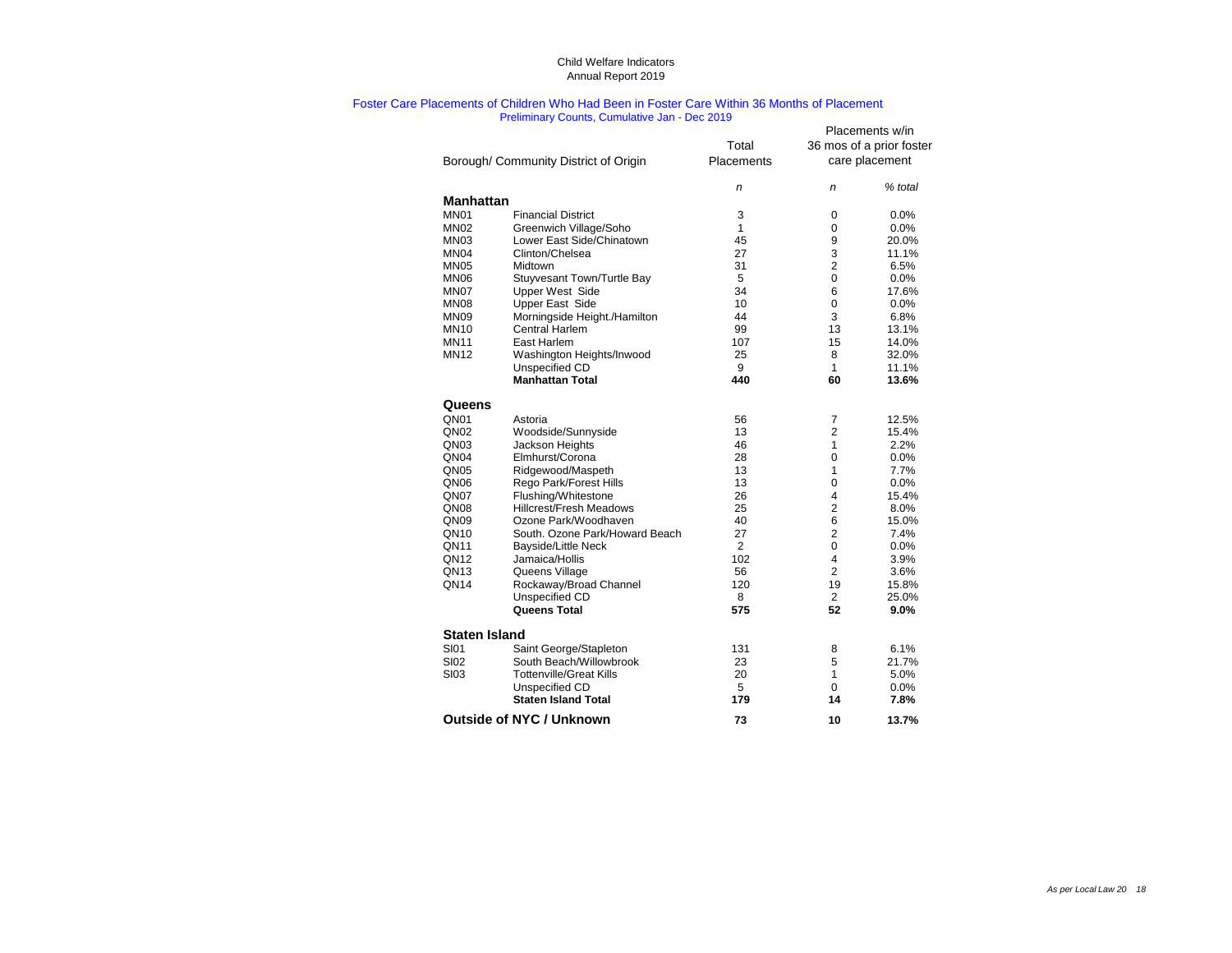#### Child Welfare Indicators Annual Report 2019 **Children Discharged to Reunification by Length of Stay, Citywide**

Preliminary Counts, Cumulative Jan - Dec 2019

| <b>Citywide</b> |     | 6 months - |     |     |    |    |     |    |     |    |     | 1 year - 1.5 years - 2 years - 2.5 years - 3 years - 3.5 years - 4 years - 4.5 years - 5 years - 5.5 years -                                                                                                                  | 6 years - 6.5 years - 7 years - |    |                |
|-----------------|-----|------------|-----|-----|----|----|-----|----|-----|----|-----|-------------------------------------------------------------------------------------------------------------------------------------------------------------------------------------------------------------------------------|---------------------------------|----|----------------|
|                 |     |            |     |     |    |    |     |    |     |    |     | <6 months <1 year <1.5 years <2 years <2.5 years <3 years <3.5 years <4 years <4.5 years <5.5 years <6 years <6 years <6.5 years <7 years <7.5 years <7.5 years <7.5 years <7.5 years <4.5 years <6 years <6 years <6.5 years |                                 |    |                |
|                 | 726 | 385        | 243 | 187 | 96 | 84 | -41 | 33 | -35 | 17 | -20 | 17                                                                                                                                                                                                                            | 10                              |    | $\overline{4}$ |
|                 |     |            |     |     |    |    |     |    |     |    |     | 7.5 years - 8 years - 8.5 years - 9 years - 9.5 years - 10 years - 10.5 years - 11 years - 11.5 years - 12 years - 13 years - 14.5 years - 16 years - Unknown NYC                                                             |                                 |    |                |
|                 |     |            |     |     |    |    |     |    |     |    |     | <8 years <8.5 years <9 years <9.5 years <10 years <10.5 years <10.5 years <11 years <11.5 years <12 years <12.5 years <13.5 years <15 years <16.5 years                                                                       |                                 |    | <b>Total</b>   |
|                 |     |            |     |     |    |    |     |    |     |    |     | 6 6 5 4 2 1 2 1 1 1 1 1 1 1                                                                                                                                                                                                   |                                 | 13 | 1950           |

#### **Children Discharged to Reunification by Length of Stay, Bronx**

Preliminary Counts, Cumulative Jan - Dec 2019

## Borough/ Community District of Origin

| <b>Bronx</b> |                               |           | 6 months - | year -        | 1.5 years - | 2 years -     | $2.5$ years - | 3 years -     | $3.5$ years - | 4 years -  | $4.5$ years - | 5 years -     | $5.5$ years - | 6 years -  | $6.5$ years - | 7 years -  |
|--------------|-------------------------------|-----------|------------|---------------|-------------|---------------|---------------|---------------|---------------|------------|---------------|---------------|---------------|------------|---------------|------------|
|              |                               | <6 months | <1 year    | $<$ 1.5 years | <2 years    | $<$ 2.5 years | <3 years      | $<$ 3.5 years | <4 years      | <4.5 years | <5 years      | $<$ 5.5 years | <6 years      | <6.5 years | <7 years      | <7.5 years |
| <b>BX01</b>  | Mott Haven/Melrose            | 38        | 12         |               |             |               |               |               |               |            |               |               |               |            |               |            |
| <b>BX02</b>  | Hunts Point/Longwood          |           |            |               |             |               |               |               |               |            |               |               |               |            |               |            |
| <b>BX03</b>  | Morrisania/Crotona            |           | 19         |               |             |               |               |               |               |            |               |               |               |            |               |            |
| <b>BX04</b>  | Highbridge/Concourse          | 30        |            |               |             |               |               |               |               |            |               |               |               |            |               |            |
| <b>BX05</b>  | Fordham/University Heights    | 19        | 14         |               |             |               |               |               |               |            |               |               |               |            |               |            |
| <b>BX06</b>  | <b>Belmont/East Tremont</b>   | 34        | 12         |               |             |               |               |               |               |            |               |               |               |            |               |            |
| <b>BX07</b>  | Kingsbridge Heights/Bedford I | 20        |            |               |             |               |               |               |               |            |               |               |               |            |               |            |
| <b>BX08</b>  | Riverdale/Fieldstone          | 12        |            |               |             |               |               |               |               |            |               |               |               |            |               |            |
| <b>BX09</b>  | Parkchester/Soundview         | 18        | 23         | 10            |             |               |               |               |               |            |               |               |               |            |               |            |
| <b>BX10</b>  | Throgs Neck/Co-op City        |           |            |               |             |               |               |               |               |            |               |               |               |            |               |            |
| <b>BX11</b>  | Morris Park/Bronxdale         | 12        |            |               |             |               |               |               |               |            |               |               |               |            |               |            |
| <b>BX12</b>  | Williamsbridge/Baychester     | 26        |            |               |             |               |               |               |               |            |               |               |               |            |               |            |
|              | Unspecified CD                |           |            |               |             |               |               |               |               |            |               |               |               |            |               |            |
|              | <b>Total</b>                  | 265       | 131        | 72            | 61          | 38            | 19            | 16            |               |            |               |               |               |            |               |            |

#### Preliminary Counts, Cumulative Jan - Dec 2019 **Children Discharged to Reunification by Length of Stay, Bronx**

|                  | Borough/ Community District of Origin | $7.5$ years - | 8 years -  | 8.5 years - | 9 years - | 9.5 years - |  | 10 years - 10.5 years - 11 years - 11.5 years - 12 years - | 13 years - | 14.5 years -                                                                                                   | 16 years - | Unknown | <b>Boro</b>  |     |
|------------------|---------------------------------------|---------------|------------|-------------|-----------|-------------|--|------------------------------------------------------------|------------|----------------------------------------------------------------------------------------------------------------|------------|---------|--------------|-----|
|                  | <b>Bronx-Continued</b>                | <8 years      | <8.5 years | <9 years    |           |             |  |                                                            |            | <9.5 years <10 years <10.5 years <11 years <11.5 years <12 years <12.5 years <13.5 years <15 years <16.5 years |            |         | <b>Total</b> |     |
| <b>BX01</b>      | Mott Haven/Melrose                    |               |            |             |           |             |  |                                                            |            |                                                                                                                |            |         |              |     |
| <b>BX02</b>      | Hunts Point/Longwood                  |               |            |             |           |             |  |                                                            |            |                                                                                                                |            |         |              |     |
| <b>BX03</b>      | Morrisania/Crotona                    |               |            |             |           |             |  |                                                            |            |                                                                                                                |            |         |              |     |
| BX04             | Highbridge/Concourse                  |               |            |             |           |             |  |                                                            |            |                                                                                                                |            |         |              |     |
| <b>BX05</b>      | Fordham/University Heights            |               |            |             |           |             |  |                                                            |            |                                                                                                                |            |         |              |     |
| <b>BX06</b>      | <b>Belmont/East Tremont</b>           |               |            |             |           |             |  |                                                            |            |                                                                                                                |            |         |              |     |
| BX07             | Kingsbridge Heights/Bedford I         |               |            |             |           |             |  |                                                            |            |                                                                                                                |            |         |              |     |
| BX <sub>08</sub> | Riverdale/Fieldstone                  |               |            |             |           |             |  |                                                            |            |                                                                                                                |            |         |              |     |
| <b>BX09</b>      | Parkchester/Soundview                 |               |            |             |           |             |  |                                                            |            |                                                                                                                |            |         |              |     |
| <b>BX10</b>      | Throgs Neck/Co-op City                |               |            |             |           |             |  |                                                            |            |                                                                                                                |            |         |              |     |
| <b>BX11</b>      | Morris Park/Bronxdale                 |               |            |             |           |             |  |                                                            |            |                                                                                                                |            |         |              |     |
| <b>BX12</b>      | Williamsbridge/Baychester             |               |            |             |           |             |  |                                                            |            |                                                                                                                |            |         |              | 69  |
|                  | Unspecified CD                        |               |            |             |           |             |  |                                                            |            |                                                                                                                |            |         |              |     |
|                  | l otal                                |               |            |             |           |             |  |                                                            |            |                                                                                                                |            |         |              | 650 |
|                  |                                       |               |            |             |           |             |  |                                                            |            |                                                                                                                |            |         |              |     |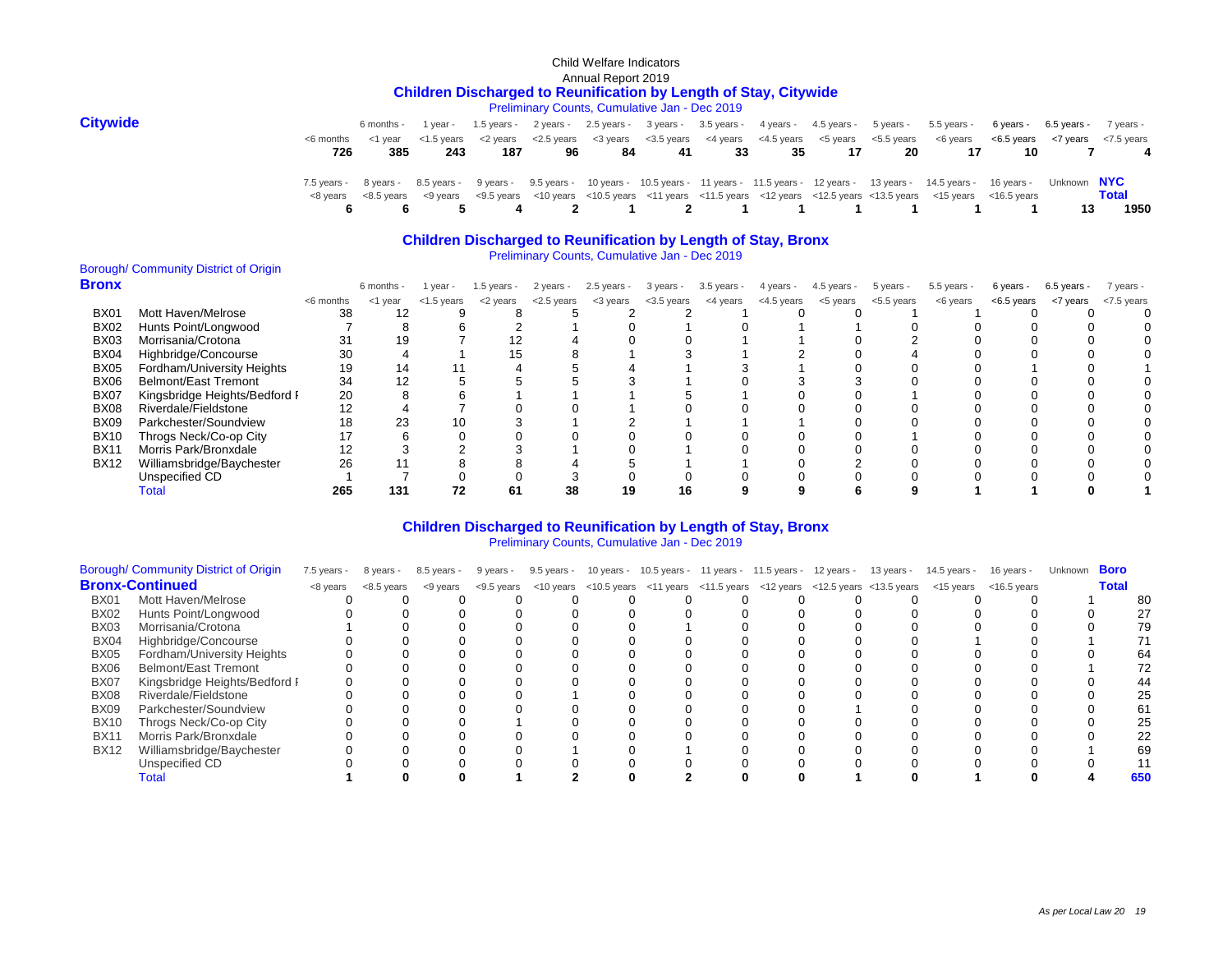#### **Children Discharged to Reunification by Length of Stay, Brooklyn** Preliminary Counts, Cumulative Jan - Dec 2019

## Borough/ Community District of Origin

| <b>Brooklyn</b> |                              |           | 6 months - | 1 year -   | $1.5$ years - | 2 years -  | $2.5$ years - | 3 years -  | $3.5$ years - | 4 years -  | $4.5$ years - | 5 years -  | 5.5 years - | 6 years -  | $6.5$ years - | 7 years -  |
|-----------------|------------------------------|-----------|------------|------------|---------------|------------|---------------|------------|---------------|------------|---------------|------------|-------------|------------|---------------|------------|
|                 |                              | <6 months | <1 year    | <1.5 years | <2 years      | <2.5 years | <3 years      | <3.5 years | <4 years      | <4.5 years | <5 years      | <5.5 years | <6 years    | <6.5 years | <7 years      | <7.5 years |
| <b>BK01</b>     | Greenpoint/Williamsburg      |           |            |            |               |            |               |            |               |            |               |            |             |            |               |            |
| <b>BK02</b>     | Fort Greene/Brooklyn Heights |           |            |            |               |            |               |            |               |            |               |            |             |            |               |            |
| <b>BK03</b>     | <b>Bedford Stuyvesant</b>    | 10        |            |            |               |            |               |            |               |            |               |            |             |            |               |            |
| BK04            | <b>Bushwick</b>              |           |            |            |               |            |               |            |               |            |               |            |             |            |               |            |
| <b>BK05</b>     | East New York/Starrett City  | 20        | 16         |            |               |            |               |            |               |            |               |            |             |            |               |            |
| BK06            | Park Slope/Carroll Gardens   |           |            |            |               |            |               |            |               |            |               |            |             |            |               |            |
| <b>BK07</b>     | <b>Sunset Park</b>           |           |            |            |               |            |               |            |               |            |               |            |             |            |               |            |
| <b>BK08</b>     | Crown Heights                |           |            |            |               |            |               |            |               |            |               |            |             |            |               |            |
| BK09            | South Crown Heights/Prospec  | 10        |            |            |               |            |               |            |               |            |               |            |             |            |               |            |
| <b>BK10</b>     | Bay Ridge/Dyker Heights      |           |            |            |               |            |               |            |               |            |               |            |             |            |               |            |
| <b>BK11</b>     | Bensonhurst                  |           |            |            |               |            |               |            |               |            |               |            |             |            |               |            |
| <b>BK12</b>     | <b>Borough Park</b>          |           |            |            |               |            |               |            |               |            |               |            |             |            |               |            |
| <b>BK13</b>     | Coney Island                 |           |            |            |               |            |               |            |               |            |               |            |             |            |               |            |
| <b>BK14</b>     | Flatbush/Midwood             |           |            |            |               |            |               |            |               |            |               |            |             |            |               |            |
| <b>BK15</b>     | Sheepshead Bay               |           |            |            |               |            |               |            |               |            |               |            |             |            |               |            |
| <b>BK16</b>     | <b>Brownsville</b>           | 33        | 18         |            |               |            |               |            |               |            |               |            |             |            |               |            |
| <b>BK17</b>     | East Flatbush                | 13        |            |            |               |            |               |            |               |            |               |            |             |            |               |            |
| <b>BK18</b>     | Flatlands/Canarsie           |           |            |            |               |            |               |            |               |            |               |            |             |            |               |            |
|                 | Unspecified CD               |           |            |            |               |            |               |            |               |            |               |            |             |            |               |            |
|                 | <b>Total</b>                 | 185       | 93         | 66         | 42            |            |               |            |               |            |               |            |             |            |               |            |
|                 |                              |           |            |            |               |            |               |            |               |            |               |            |             |            |               |            |

## **Children Discharged to Reunification by Length of Stay, Brooklyn**

Preliminary Counts, Cumulative Jan - Dec 2019

# Borough/ Community District of Origin<br> **Brooklyn - Continued**

|             | <b>Brooklyn - Continued</b>  | $7.5$ years - | 8 years -  | 8.5 years - | 9 years -  | 9.5 years - | 10 years - 10.5 years - 11 years - 11.5 years - 12 years - 13 years - |  |  | 14.5 years -                                                                                        | 16 years - | Unknown | <b>Boro</b>  |
|-------------|------------------------------|---------------|------------|-------------|------------|-------------|-----------------------------------------------------------------------|--|--|-----------------------------------------------------------------------------------------------------|------------|---------|--------------|
|             |                              | <8 years      | <8.5 years | <9 years    | <9.5 years |             |                                                                       |  |  | <10 years <10.5 years <11 years <11.5 years <12 years <12.5 years <13.5 years <15 years <16.5 years |            |         | <b>Total</b> |
| <b>BK01</b> | Greenpoint/Williamsburg      |               |            |             |            |             |                                                                       |  |  |                                                                                                     |            |         |              |
| <b>BK02</b> | Fort Greene/Brooklyn Heights |               |            |             |            |             |                                                                       |  |  |                                                                                                     |            |         |              |
| <b>BK03</b> | <b>Bedford Stuyvesant</b>    |               |            |             |            |             |                                                                       |  |  |                                                                                                     |            |         |              |
| BK04        | <b>Bushwick</b>              |               |            |             |            |             |                                                                       |  |  |                                                                                                     |            |         |              |
| BK05        | East New York/Starrett City  |               |            |             |            |             |                                                                       |  |  |                                                                                                     |            |         |              |
| <b>BK06</b> | Park Slope/Carroll Gardens   |               |            |             |            |             |                                                                       |  |  |                                                                                                     |            |         |              |
| BK07        | <b>Sunset Park</b>           |               |            |             |            |             |                                                                       |  |  |                                                                                                     |            |         |              |
| BK08        | Crown Heights                |               |            |             |            |             |                                                                       |  |  |                                                                                                     |            |         |              |
| BK09        | South Crown Heights/Prospec  |               |            |             |            |             |                                                                       |  |  |                                                                                                     |            |         |              |
| <b>BK10</b> | Bay Ridge/Dyker Heights      |               |            |             |            |             |                                                                       |  |  |                                                                                                     |            |         |              |
| BK 11       | Bensonhurst                  |               |            |             |            |             |                                                                       |  |  |                                                                                                     |            |         |              |
| <b>BK12</b> | <b>Borough Park</b>          |               |            |             |            |             |                                                                       |  |  |                                                                                                     |            |         |              |
| <b>BK13</b> | Coney Island                 |               |            |             |            |             |                                                                       |  |  |                                                                                                     |            |         |              |
| <b>BK14</b> | Flatbush/Midwood             |               |            |             |            |             |                                                                       |  |  |                                                                                                     |            |         |              |
| <b>BK15</b> | Sheepshead Bay               |               |            |             |            |             |                                                                       |  |  |                                                                                                     |            |         |              |
| <b>BK16</b> | <b>Brownsville</b>           |               |            |             |            |             |                                                                       |  |  |                                                                                                     |            |         |              |
| BK17        | East Flatbush                |               |            |             |            |             |                                                                       |  |  |                                                                                                     |            |         |              |
| <b>BK18</b> | Flatlands/Canarsie           |               |            |             |            |             |                                                                       |  |  |                                                                                                     |            |         |              |
|             | Unspecified CD               |               |            |             |            |             |                                                                       |  |  |                                                                                                     |            |         |              |
|             | Total                        |               |            |             |            |             |                                                                       |  |  |                                                                                                     |            |         | 486          |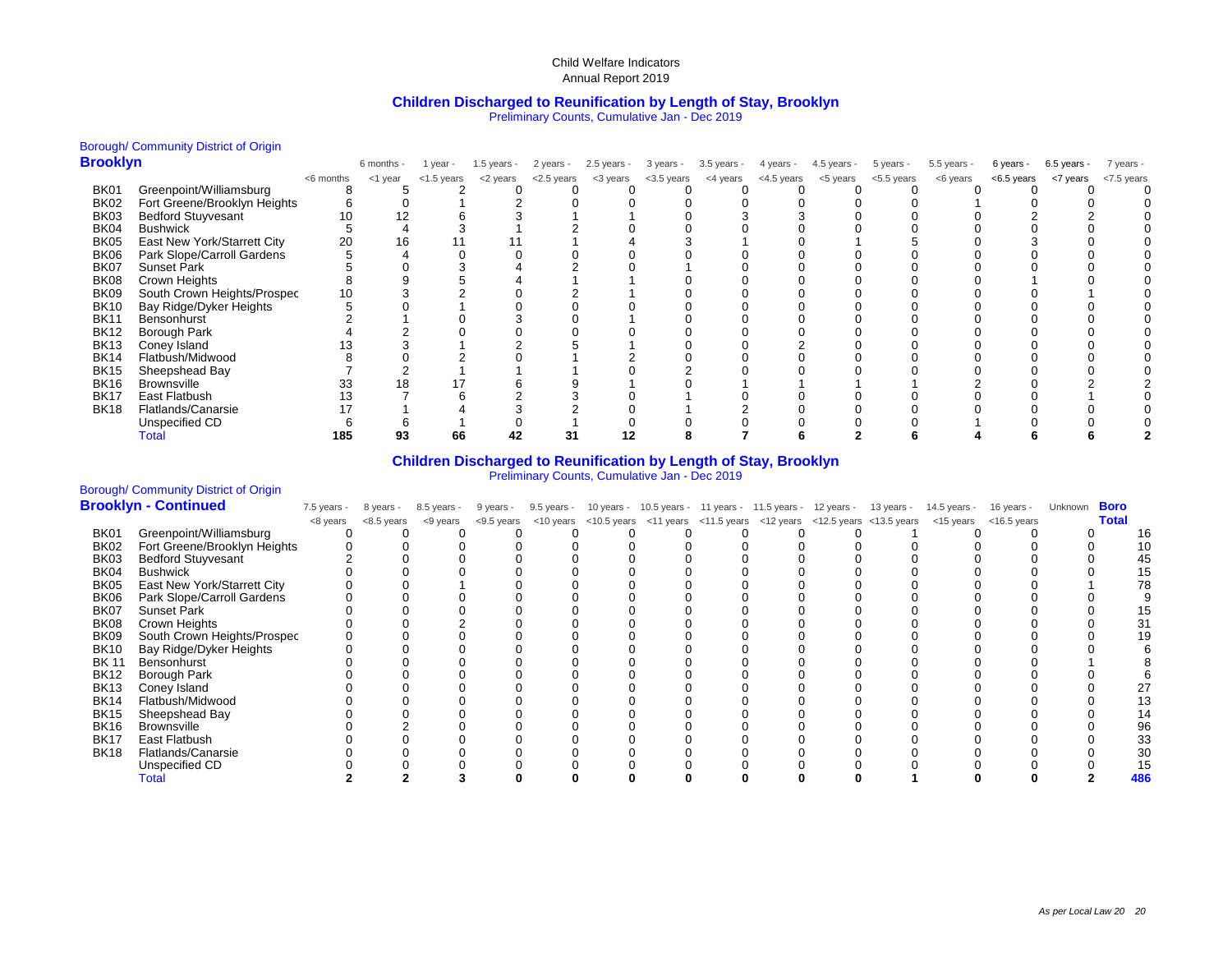#### **Children Discharged to Reunification by Length of Stay, Manhattan**

Preliminary Counts, Cumulative Jan - Dec 2019

|                  | <b>Borough/ Community District of Origin</b> |           |            |               |               |               |             |           |                     |            |             |            |               |               |               |            |
|------------------|----------------------------------------------|-----------|------------|---------------|---------------|---------------|-------------|-----------|---------------------|------------|-------------|------------|---------------|---------------|---------------|------------|
| <b>Manhattan</b> |                                              |           | 6 months - | year -        | $1.5$ years - | 2 years -     | 2.5 years - | 3 years - | 3.5 years -         | 4 years -  | 4.5 years - | 5 years -  | $5.5$ years - | 6 years -     | $6.5$ years - | 7 years -  |
|                  |                                              | <6 months | <1 year    | $<$ 1.5 years | <2 years      | $<$ 2.5 years | <3 years    |           | <3.5 years <4 years | <4.5 years | <5 years    | <5.5 years | <6 years      | $<$ 6.5 years | <7 years      | <7.5 years |
| MN <sub>01</sub> | <b>Financial District</b>                    |           |            |               |               |               |             |           |                     |            |             |            |               |               |               |            |
| MN <sub>02</sub> | Greenwich Village/Soho                       |           |            |               |               |               |             |           |                     |            |             |            |               |               |               |            |
| MN <sub>03</sub> | Lower East Side/Chinatown                    | 15        |            |               |               |               |             |           |                     |            |             |            |               |               |               |            |
| MN <sub>04</sub> | Clinton/Chelsea                              | 10        |            |               |               |               |             |           |                     |            |             |            |               |               |               |            |
| MN <sub>05</sub> | Midtown                                      |           |            |               |               |               |             |           |                     |            |             |            |               |               |               |            |
| MN06             | Stuyvesant Town/Turtle Bay                   |           |            |               |               |               |             |           |                     |            |             |            |               |               |               |            |
| MN07             | <b>Upper West Side</b>                       |           |            |               |               |               |             |           |                     |            |             |            |               |               |               |            |
| MN08             | <b>Upper East Side</b>                       |           |            |               |               |               |             |           |                     |            |             |            |               |               |               |            |
| MN09             | Morningside Height./Hamilton                 | 10        |            |               |               |               |             |           |                     |            |             |            |               |               |               |            |
| <b>MN10</b>      | Central Harlem                               | 28        |            | 10            | 10            |               |             |           |                     |            |             |            |               |               |               |            |
| <b>MN11</b>      | East Harlem                                  | 24        | 23         | 10            |               |               |             |           |                     |            |             |            |               |               |               |            |
| <b>MN12</b>      | Washington Heights/Inwood                    |           |            |               |               |               |             |           |                     |            |             |            |               |               |               |            |
|                  | Unspecified CD                               |           |            |               |               |               |             |           |                     |            |             |            |               |               |               |            |
|                  | Total                                        | 122       | 58         | 48            | 28            |               |             |           |                     |            |             |            |               |               |               |            |

#### **Children Discharged to Reunification by Length of Stay, Manhattan** Preliminary Counts, Cumulative Jan - Dec 2019

## Borough/ Community District of Origin

|                  | <b>Manhattan - Continued</b>  | $7.5$ years - | 8 years -  | 8.5 years - | 9 years - | 9.5 years - |  | 10 years - 10.5 years - 11 years - 11.5 years - 12 years - | 13 years - | 14.5 years -                                                                                                                                                                                                                                                | 16 years - | Unknown | <b>Boro</b>  |    |
|------------------|-------------------------------|---------------|------------|-------------|-----------|-------------|--|------------------------------------------------------------|------------|-------------------------------------------------------------------------------------------------------------------------------------------------------------------------------------------------------------------------------------------------------------|------------|---------|--------------|----|
|                  |                               | <8 years      | <8.5 years | <9 years    |           |             |  |                                                            |            | $\langle 9.5 \rangle$ years $\langle 10 \rangle$ years $\langle 10.5 \rangle$ years $\langle 11 \rangle$ years $\langle 12 \rangle$ years $\langle 12.5 \rangle$ years $\langle 13.5 \rangle$ years $\langle 15 \rangle$ years $\langle 16.5 \rangle$ years |            |         | <b>Total</b> |    |
| MN01             | <b>Financial District</b>     |               |            |             |           |             |  |                                                            |            |                                                                                                                                                                                                                                                             |            |         |              |    |
| MN <sub>02</sub> | <b>Greenwich Village/Soho</b> |               |            |             |           |             |  |                                                            |            |                                                                                                                                                                                                                                                             |            |         |              |    |
| MN <sub>03</sub> | Lower East Side/Chinatown     |               |            |             |           |             |  |                                                            |            |                                                                                                                                                                                                                                                             |            |         |              |    |
| MN04             | Clinton/Chelsea               |               |            |             |           |             |  |                                                            |            |                                                                                                                                                                                                                                                             |            |         |              |    |
| MN05             | Midtown                       |               |            |             |           |             |  |                                                            |            |                                                                                                                                                                                                                                                             |            |         |              |    |
| MN06             | Stuyvesant Town/Turtle Bay    |               |            |             |           |             |  |                                                            |            |                                                                                                                                                                                                                                                             |            |         |              |    |
| MN07             | <b>Upper West Side</b>        |               |            |             |           |             |  |                                                            |            |                                                                                                                                                                                                                                                             |            |         |              |    |
| MN08             | Upper East Side               |               |            |             |           |             |  |                                                            |            |                                                                                                                                                                                                                                                             |            |         |              |    |
| MN09             | Morningside Height./Hamilton  |               |            |             |           |             |  |                                                            |            |                                                                                                                                                                                                                                                             |            |         |              |    |
| MN <sub>10</sub> | Central Harlem                |               |            |             |           |             |  |                                                            |            |                                                                                                                                                                                                                                                             |            |         | 64           |    |
| <b>MN11</b>      | East Harlem                   |               |            |             |           |             |  |                                                            |            |                                                                                                                                                                                                                                                             |            |         |              | 76 |
| MN12             | Washington Heights/Inwood     |               |            |             |           |             |  |                                                            |            |                                                                                                                                                                                                                                                             |            |         |              |    |
|                  | Unspecified CD                |               |            |             |           |             |  |                                                            |            |                                                                                                                                                                                                                                                             |            |         |              |    |
|                  | <b>Total</b>                  |               |            |             |           |             |  |                                                            |            |                                                                                                                                                                                                                                                             |            |         |              |    |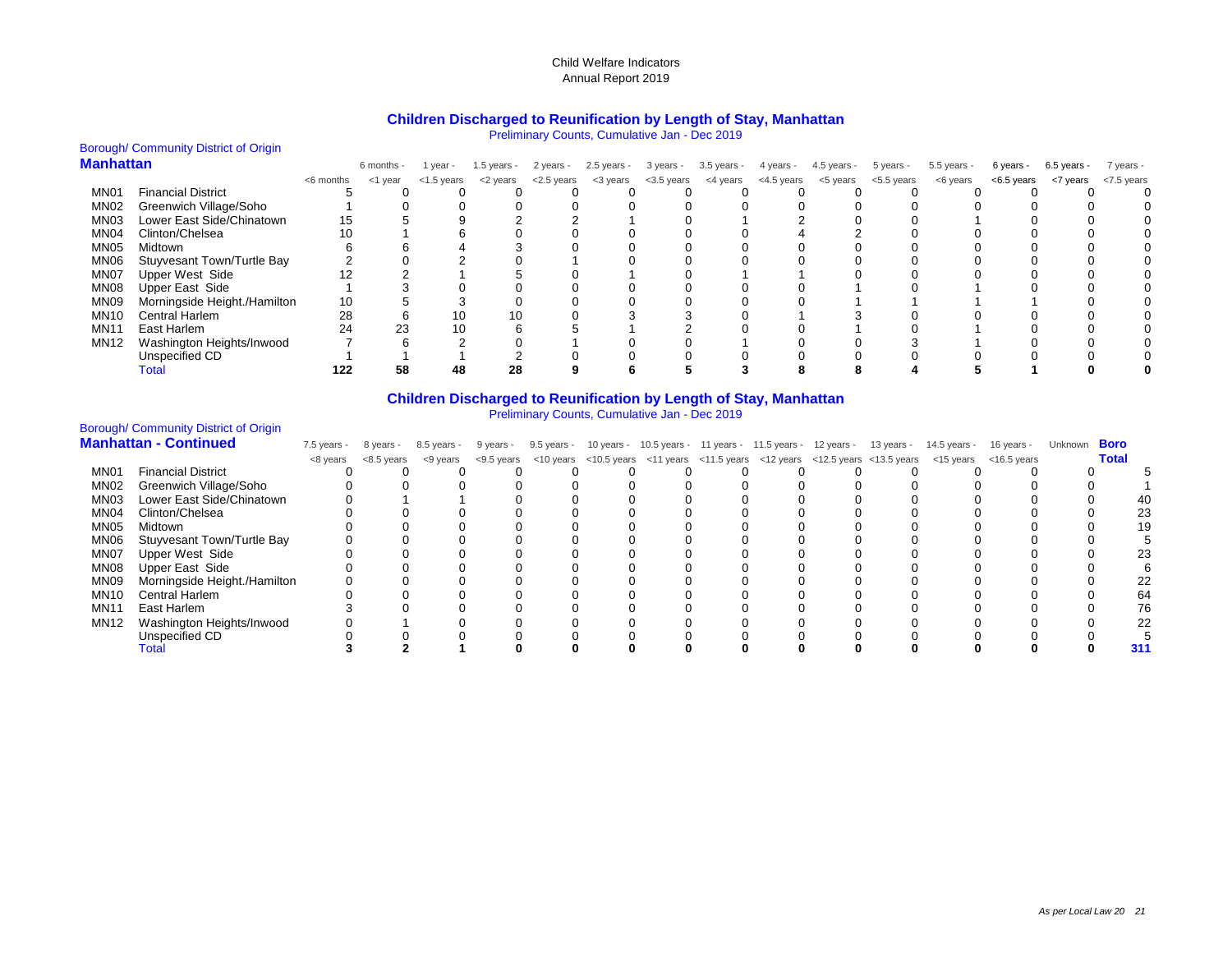#### **Children Discharged to Reunification by Length of Stay, Queens**

Preliminary Counts, Cumulative Jan - Dec 2019

#### Borough/ Community District of Origin

| <b>Queens</b>    |                                |           | 6 months - | 1 year -      | 1.5 years - | 2 years -     | $2.5$ years - | 3 years -  | $3.5$ years - | 4 years -  | $4.5$ years - | 5 years -     | $5.5$ years - | 6 years -  | $6.5$ years - | 7 years -     |
|------------------|--------------------------------|-----------|------------|---------------|-------------|---------------|---------------|------------|---------------|------------|---------------|---------------|---------------|------------|---------------|---------------|
|                  |                                | <6 months | <1 year    | $<$ 1.5 years | <2 years    | $<$ 2.5 years | <3 years      | <3.5 years | <4 years      | <4.5 years | <5 years      | $<$ 5.5 years | <6 years      | <6.5 years | <7 years      | $<$ 7.5 years |
| QN01             | Astoria                        |           |            |               |             |               |               |            |               |            |               |               |               |            |               |               |
| QN <sub>02</sub> | Woodside/Sunnyside             |           |            |               |             |               |               |            |               |            |               |               |               |            |               |               |
| QN <sub>03</sub> | Jackson Heights                |           |            |               |             |               |               |            |               |            |               |               |               |            |               |               |
| QN <sub>04</sub> | Elmhurst/Corona                |           |            |               |             |               |               |            |               |            |               |               |               |            |               |               |
| QN <sub>05</sub> | Ridgewood/Maspeth              |           |            |               |             |               |               |            |               |            |               |               |               |            |               |               |
| QN <sub>06</sub> | Rego Park/Forest Hills         |           |            |               |             |               |               |            |               |            |               |               |               |            |               |               |
| QN07             | Flushing/Whitestone            |           |            |               |             |               |               |            |               |            |               |               |               |            |               |               |
| QN <sub>08</sub> | <b>Hillcrest/Fresh Meadows</b> |           |            |               |             |               |               |            |               |            |               |               |               |            |               |               |
| QN <sub>09</sub> | Ozone Park/Woodhaven           |           |            |               |             |               |               |            |               |            |               |               |               |            |               |               |
| QN <sub>10</sub> | South. Ozone Park/Howard Br    |           |            |               |             |               |               |            |               |            |               |               |               |            |               |               |
| QN <sub>11</sub> | <b>Bayside/Little Neck</b>     |           |            |               |             |               |               |            |               |            |               |               |               |            |               |               |
| QN <sub>12</sub> | Jamaica/Hollis                 | 24        | 14         | 13            |             |               |               |            |               |            |               |               |               |            |               |               |
| QN <sub>13</sub> | Queens Village                 | 12        |            |               | 10          |               |               |            |               |            |               |               |               |            |               |               |
| QN <sub>14</sub> | Rockaway/Broad Channel         | 20        | 12         |               |             |               |               |            |               |            |               |               |               |            |               |               |
|                  | Unspecified CD                 |           |            |               |             |               |               |            |               |            |               |               |               |            |               |               |
|                  | Total                          |           | 81         | 42            | 34          |               | 25            |            |               |            |               |               |               |            |               |               |

#### **Children Discharged to Reunification by Length of Stay, Queens**

Preliminary Counts, Cumulative Jan - Dec 2019

# Borough/ Community District of Origin<br>**Queens - Continued**

|                  | <b>Queens - Continued</b>      | $7.5$ years - | 8 years -  | 8.5 years - | 9 years - | $9.5$ years - |  | 10 years - 10.5 years - 11 years - 11.5 years - 12 years - | 13 years - | 14.5 years -                                                                                       | 16 years -     | Unknown | <b>Boro</b>  |
|------------------|--------------------------------|---------------|------------|-------------|-----------|---------------|--|------------------------------------------------------------|------------|----------------------------------------------------------------------------------------------------|----------------|---------|--------------|
|                  |                                | <8 years      | <8.5 years | <9 years    |           |               |  |                                                            |            | <9.5 years <10 years <10.5 years <11 years <11.5 years <12 years <12.5 years <13.5 years <15 years | $<$ 16.5 years |         | <b>Total</b> |
| QN01             | Astoria                        |               |            |             |           |               |  |                                                            |            |                                                                                                    |                |         | 23           |
| QN <sub>02</sub> | Woodside/Sunnyside             |               |            |             |           |               |  |                                                            |            |                                                                                                    |                |         | 10           |
| QN <sub>03</sub> | Jackson Heights                |               |            |             |           |               |  |                                                            |            |                                                                                                    |                |         |              |
| QN <sub>04</sub> | Elmhurst/Corona                |               |            |             |           |               |  |                                                            |            |                                                                                                    |                |         |              |
| QN <sub>05</sub> | Ridgewood/Maspeth              |               |            |             |           |               |  |                                                            |            |                                                                                                    |                |         |              |
| QN <sub>06</sub> | Rego Park/Forest Hills         |               |            |             |           |               |  |                                                            |            |                                                                                                    |                |         |              |
| QN07             | Flushing/Whitestone            |               |            |             |           |               |  |                                                            |            |                                                                                                    |                |         |              |
| QN <sub>08</sub> | <b>Hillcrest/Fresh Meadows</b> |               |            |             |           |               |  |                                                            |            |                                                                                                    |                |         |              |
| QN <sub>09</sub> | Ozone Park/Woodhaven           |               |            |             |           |               |  |                                                            |            |                                                                                                    |                |         |              |
| QN <sub>10</sub> | South. Ozone Park/Howard Bo    |               |            |             |           |               |  |                                                            |            |                                                                                                    |                |         |              |
| QN <sub>11</sub> | <b>Bayside/Little Neck</b>     |               |            |             |           |               |  |                                                            |            |                                                                                                    |                |         |              |
| QN <sub>12</sub> | Jamaica/Hollis                 |               |            |             |           |               |  |                                                            |            |                                                                                                    |                |         |              |
| QN <sub>13</sub> | Queens Village                 |               |            |             |           |               |  |                                                            |            |                                                                                                    |                |         | 37           |
| QN <sub>14</sub> | Rockaway/Broad Channel         |               |            |             |           |               |  |                                                            |            |                                                                                                    |                |         | 58           |
|                  | Unspecified CD                 |               |            |             |           |               |  |                                                            |            |                                                                                                    |                |         |              |
|                  | <b>Total</b>                   |               |            |             |           |               |  |                                                            |            |                                                                                                    |                |         | 339          |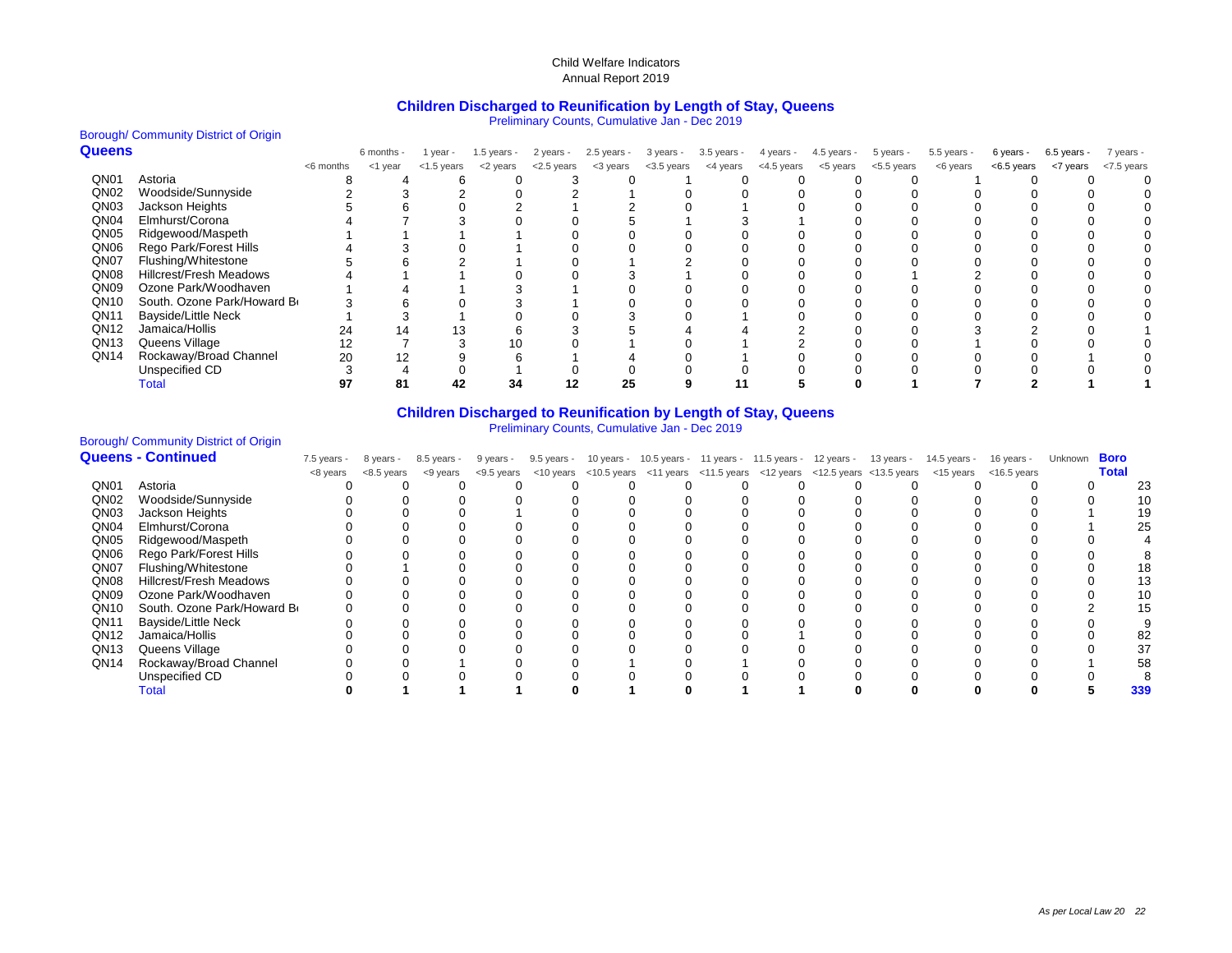### **Children Discharged to Reunification by Length of Stay, Staten Island**

Preliminary Counts, Cumulative Jan - Dec 2019

| <b>Staten Island</b><br>6 months -<br>1.5 years -<br>2 years -<br>$2.5$ years -<br>3 years -<br>$3.5$ years -<br>4 years -<br>$4.5$ years -<br>5 years -<br>$5.5$ years -<br>$6.5$ years -<br>1 year -<br>6 years -<br>7 years -<br>$<$ 1.5 years<br><2 years<br><2.5 years<br><3 years<br><3.5 years<br><4 years<br><4.5 years<br><5 years<br><5.5 years<br><6 years<br><7 years<br><6 months<br><1 year<br>$<$ 6.5 years<br><7.5 years<br>Saint George/Stapleton<br>SI01<br>29<br>16<br>10<br>17<br>10<br>3<br>3<br>0<br>0<br>0<br>O<br><b>SI02</b><br>South Beach/Willowbrook<br>$\overline{2}$<br>$\overline{c}$<br>0<br>0<br>$\Omega$<br>0<br><b>Tottenville/Great Kills</b><br><b>SI03</b><br>3<br>$\overline{2}$<br>$\mathbf 0$<br>0<br>0<br>0<br>$\Omega$<br>0<br>Unspecified CD<br>$\mathbf 0$<br>0<br>0<br>0<br>$\mathbf 0$<br>$\mathbf 0$<br>0<br>$\mathbf 0$<br>0<br>0<br>38<br>16<br>15<br>20<br>22<br>3<br>3<br>$\overline{7}$<br>$\bf{0}$<br>$\bf{0}$<br>$\Omega$<br>$\bf{0}$<br>$\bf{0}$<br>Total<br><b>Boro</b><br>$7.5$ years -<br>10 years - 10.5 years - 11 years - 11.5 years - 12 years - 13 years - 14.5 years -<br>16 years -<br>8 years -<br>8.5 years -<br>9 years -<br>$9.5$ years -<br>Unknown<br><b>Total</b><br>$\lt$ 10 years $\lt$ 10.5 years $\lt$ 11 years $\lt$ 11.5 years $\lt$ 12 years $\lt$ 12.5 years $\lt$ 13.5 years<br><8 years<br>$<8.5$ years<br><9 years<br>$<$ 9.5 years<br><15 years<br>$<$ 16.5 years<br>Saint George/Stapleton<br><b>SI01</b><br>97<br>$\Omega$<br>0<br>0<br>∩<br>0<br>0<br>0<br>0<br>0<br>O<br>0<br><b>SI02</b><br>South Beach/Willowbrook<br>0<br>17<br>0<br>0<br>0<br><b>Tottenville/Great Kills</b><br>SI03<br>$\overline{2}$<br>$\mathbf 0$<br>0<br>$\mathbf 0$<br>13<br>$\Omega$<br>0<br>0<br>0<br>$\Omega$<br>$\Omega$<br>0<br>Unspecified CD<br>$\mathbf 0$<br>$\Omega$<br>0<br>0<br>0<br>$\mathbf 0$<br>0<br>0<br>$\Omega$<br>ŋ<br>$\Omega$<br>$\bf{0}$<br>$\Omega$<br>$\bf{0}$<br>$\mathbf 0$<br>$\bf{0}$<br>$\Omega$<br>O<br>$\Omega$<br>$\bf{0}$<br>$\Omega$<br>$\mathbf{2}$<br>128<br><b>Total</b><br><b>Unspecified Borough</b><br>6 months -<br>$1$ year -<br>$1.5$ years -<br>2 years -<br>$2.5$ years -<br>3 years -<br>$3.5$ years -<br>4 years -<br>$4.5$ years -<br>5 years -<br>5.5 years -<br>6 years -<br>6.5 years<br>7 years -<br><4.5 years<br><5.5 years<br>$<$ 1.5 years<br><2 years<br>$<$ 2.5 years<br><3 years<br>$<$ 3.5 years<br><4 years<br><5 years<br><6 years<br>$<$ 6.5 years<br><7 years<br><7.5 years<br><6 months<br><1 year<br>0<br>7<br>0<br>0<br>$\bf{0}$<br>0<br>0<br>0<br>0<br>0<br>0<br>0<br>0<br>0<br>1<br><b>Unspecifi</b><br>9.5 years - 10 years - 10.5 years - 11 years - 11.5 years - 12 years - 13 years - 14.5 years -<br>16 years -<br>Unknown<br>8.5 years -<br>9 years -<br>$7.5$ years -<br>8 years -<br><b>Total</b><br>$<$ 9.5 years<br><10 years <10.5 years <11 years <11.5 years <12 years <12.5 years <13.5 years<br><8 years<br>$<8.5$ years<br><9 years<br><15 years<br>$<$ 16.5 years<br>$\bf{0}$<br>$\bf{0}$<br>0<br>$\mathbf{0}$<br>$\bf{0}$<br>0<br>0<br>0<br>0<br>0<br>0<br>O<br>$\bf{0}$<br>0<br>8<br><b>Outside of NYC</b><br>$2.5$ years -<br>3 years -<br>$3.5$ years -<br>4 years -<br>$4.5$ years -<br>5 years -<br>$5.5$ years -<br>$6.5$ years -<br>6 months -<br>1 year -<br>1.5 years -<br>2 years -<br>6 years -<br>7 years -<br><4.5 years<br><6 years<br><6 months<br>$<$ 1.5 years<br><2 years<br>$<$ 2.5 years<br><3 years<br>$<$ 3.5 years<br><4 years<br><5 years<br>$< 5.5$ years<br>$< 6.5$ years<br><7 years<br>$<$ 7.5 years<br>$<$ 1 year<br>$\mathbf 2$<br>12<br>5<br>5<br>$\bf{0}$<br>$\bf{0}$<br>$\bf{0}$<br>$\bf{0}$<br>0<br>$\bf{0}$<br>0<br>0<br>0<br>0<br>0<br><b>Outside N</b><br>9.5 years - 10 years - 10.5 years - 11 years - 11.5 years - 12 years - 13 years - 14.5 years - 16 years -<br>8.5 years -<br>9 years -<br>Unknown<br>$7.5$ years -<br>8 years -<br><b>Total</b><br>$\lt$ 10 years $\lt$ 10.5 years $\lt$ 11 years $\lt$ 11.5 years $\lt$ 12 years $\lt$ 12.5 years $\lt$ 13.5 years<br>$<8.5$ years<br><9 years<br>$<$ 9.5 years<br><15 years<br>$<$ 16.5 years<br><8 years<br>2<br>28<br>0<br>0<br>0<br>0<br>0<br>0<br>1<br>0<br>0<br>0<br>0<br>0 | Borough/Community District of Origin |  |  |  |  |  |  |  |  |
|---------------------------------------------------------------------------------------------------------------------------------------------------------------------------------------------------------------------------------------------------------------------------------------------------------------------------------------------------------------------------------------------------------------------------------------------------------------------------------------------------------------------------------------------------------------------------------------------------------------------------------------------------------------------------------------------------------------------------------------------------------------------------------------------------------------------------------------------------------------------------------------------------------------------------------------------------------------------------------------------------------------------------------------------------------------------------------------------------------------------------------------------------------------------------------------------------------------------------------------------------------------------------------------------------------------------------------------------------------------------------------------------------------------------------------------------------------------------------------------------------------------------------------------------------------------------------------------------------------------------------------------------------------------------------------------------------------------------------------------------------------------------------------------------------------------------------------------------------------------------------------------------------------------------------------------------------------------------------------------------------------------------------------------------------------------------------------------------------------------------------------------------------------------------------------------------------------------------------------------------------------------------------------------------------------------------------------------------------------------------------------------------------------------------------------------------------------------------------------------------------------------------------------------------------------------------------------------------------------------------------------------------------------------------------------------------------------------------------------------------------------------------------------------------------------------------------------------------------------------------------------------------------------------------------------------------------------------------------------------------------------------------------------------------------------------------------------------------------------------------------------------------------------------------------------------------------------------------------------------------------------------------------------------------------------------------------------------------------------------------------------------------------------------------------------------------------------------------------------------------------------------------------------------------------------------------------------------------------------------------------------------------------------------------------------------------------------------------------------------------------------------------------------------------------------------------------------------------------------------------------------------------------------------------------------------------------------------------------------------------------------------------------------------------------------------------------------------------------------------------------------------------------------------------------------------------------------------------------------------------|--------------------------------------|--|--|--|--|--|--|--|--|
|                                                                                                                                                                                                                                                                                                                                                                                                                                                                                                                                                                                                                                                                                                                                                                                                                                                                                                                                                                                                                                                                                                                                                                                                                                                                                                                                                                                                                                                                                                                                                                                                                                                                                                                                                                                                                                                                                                                                                                                                                                                                                                                                                                                                                                                                                                                                                                                                                                                                                                                                                                                                                                                                                                                                                                                                                                                                                                                                                                                                                                                                                                                                                                                                                                                                                                                                                                                                                                                                                                                                                                                                                                                                                                                                                                                                                                                                                                                                                                                                                                                                                                                                                                                                                                             |                                      |  |  |  |  |  |  |  |  |
|                                                                                                                                                                                                                                                                                                                                                                                                                                                                                                                                                                                                                                                                                                                                                                                                                                                                                                                                                                                                                                                                                                                                                                                                                                                                                                                                                                                                                                                                                                                                                                                                                                                                                                                                                                                                                                                                                                                                                                                                                                                                                                                                                                                                                                                                                                                                                                                                                                                                                                                                                                                                                                                                                                                                                                                                                                                                                                                                                                                                                                                                                                                                                                                                                                                                                                                                                                                                                                                                                                                                                                                                                                                                                                                                                                                                                                                                                                                                                                                                                                                                                                                                                                                                                                             |                                      |  |  |  |  |  |  |  |  |
| Borough/ Community District of Origin<br><b>Staten Island - Continued</b>                                                                                                                                                                                                                                                                                                                                                                                                                                                                                                                                                                                                                                                                                                                                                                                                                                                                                                                                                                                                                                                                                                                                                                                                                                                                                                                                                                                                                                                                                                                                                                                                                                                                                                                                                                                                                                                                                                                                                                                                                                                                                                                                                                                                                                                                                                                                                                                                                                                                                                                                                                                                                                                                                                                                                                                                                                                                                                                                                                                                                                                                                                                                                                                                                                                                                                                                                                                                                                                                                                                                                                                                                                                                                                                                                                                                                                                                                                                                                                                                                                                                                                                                                                   |                                      |  |  |  |  |  |  |  |  |
|                                                                                                                                                                                                                                                                                                                                                                                                                                                                                                                                                                                                                                                                                                                                                                                                                                                                                                                                                                                                                                                                                                                                                                                                                                                                                                                                                                                                                                                                                                                                                                                                                                                                                                                                                                                                                                                                                                                                                                                                                                                                                                                                                                                                                                                                                                                                                                                                                                                                                                                                                                                                                                                                                                                                                                                                                                                                                                                                                                                                                                                                                                                                                                                                                                                                                                                                                                                                                                                                                                                                                                                                                                                                                                                                                                                                                                                                                                                                                                                                                                                                                                                                                                                                                                             |                                      |  |  |  |  |  |  |  |  |
|                                                                                                                                                                                                                                                                                                                                                                                                                                                                                                                                                                                                                                                                                                                                                                                                                                                                                                                                                                                                                                                                                                                                                                                                                                                                                                                                                                                                                                                                                                                                                                                                                                                                                                                                                                                                                                                                                                                                                                                                                                                                                                                                                                                                                                                                                                                                                                                                                                                                                                                                                                                                                                                                                                                                                                                                                                                                                                                                                                                                                                                                                                                                                                                                                                                                                                                                                                                                                                                                                                                                                                                                                                                                                                                                                                                                                                                                                                                                                                                                                                                                                                                                                                                                                                             |                                      |  |  |  |  |  |  |  |  |
|                                                                                                                                                                                                                                                                                                                                                                                                                                                                                                                                                                                                                                                                                                                                                                                                                                                                                                                                                                                                                                                                                                                                                                                                                                                                                                                                                                                                                                                                                                                                                                                                                                                                                                                                                                                                                                                                                                                                                                                                                                                                                                                                                                                                                                                                                                                                                                                                                                                                                                                                                                                                                                                                                                                                                                                                                                                                                                                                                                                                                                                                                                                                                                                                                                                                                                                                                                                                                                                                                                                                                                                                                                                                                                                                                                                                                                                                                                                                                                                                                                                                                                                                                                                                                                             |                                      |  |  |  |  |  |  |  |  |
|                                                                                                                                                                                                                                                                                                                                                                                                                                                                                                                                                                                                                                                                                                                                                                                                                                                                                                                                                                                                                                                                                                                                                                                                                                                                                                                                                                                                                                                                                                                                                                                                                                                                                                                                                                                                                                                                                                                                                                                                                                                                                                                                                                                                                                                                                                                                                                                                                                                                                                                                                                                                                                                                                                                                                                                                                                                                                                                                                                                                                                                                                                                                                                                                                                                                                                                                                                                                                                                                                                                                                                                                                                                                                                                                                                                                                                                                                                                                                                                                                                                                                                                                                                                                                                             |                                      |  |  |  |  |  |  |  |  |
|                                                                                                                                                                                                                                                                                                                                                                                                                                                                                                                                                                                                                                                                                                                                                                                                                                                                                                                                                                                                                                                                                                                                                                                                                                                                                                                                                                                                                                                                                                                                                                                                                                                                                                                                                                                                                                                                                                                                                                                                                                                                                                                                                                                                                                                                                                                                                                                                                                                                                                                                                                                                                                                                                                                                                                                                                                                                                                                                                                                                                                                                                                                                                                                                                                                                                                                                                                                                                                                                                                                                                                                                                                                                                                                                                                                                                                                                                                                                                                                                                                                                                                                                                                                                                                             |                                      |  |  |  |  |  |  |  |  |
|                                                                                                                                                                                                                                                                                                                                                                                                                                                                                                                                                                                                                                                                                                                                                                                                                                                                                                                                                                                                                                                                                                                                                                                                                                                                                                                                                                                                                                                                                                                                                                                                                                                                                                                                                                                                                                                                                                                                                                                                                                                                                                                                                                                                                                                                                                                                                                                                                                                                                                                                                                                                                                                                                                                                                                                                                                                                                                                                                                                                                                                                                                                                                                                                                                                                                                                                                                                                                                                                                                                                                                                                                                                                                                                                                                                                                                                                                                                                                                                                                                                                                                                                                                                                                                             |                                      |  |  |  |  |  |  |  |  |
|                                                                                                                                                                                                                                                                                                                                                                                                                                                                                                                                                                                                                                                                                                                                                                                                                                                                                                                                                                                                                                                                                                                                                                                                                                                                                                                                                                                                                                                                                                                                                                                                                                                                                                                                                                                                                                                                                                                                                                                                                                                                                                                                                                                                                                                                                                                                                                                                                                                                                                                                                                                                                                                                                                                                                                                                                                                                                                                                                                                                                                                                                                                                                                                                                                                                                                                                                                                                                                                                                                                                                                                                                                                                                                                                                                                                                                                                                                                                                                                                                                                                                                                                                                                                                                             |                                      |  |  |  |  |  |  |  |  |
|                                                                                                                                                                                                                                                                                                                                                                                                                                                                                                                                                                                                                                                                                                                                                                                                                                                                                                                                                                                                                                                                                                                                                                                                                                                                                                                                                                                                                                                                                                                                                                                                                                                                                                                                                                                                                                                                                                                                                                                                                                                                                                                                                                                                                                                                                                                                                                                                                                                                                                                                                                                                                                                                                                                                                                                                                                                                                                                                                                                                                                                                                                                                                                                                                                                                                                                                                                                                                                                                                                                                                                                                                                                                                                                                                                                                                                                                                                                                                                                                                                                                                                                                                                                                                                             |                                      |  |  |  |  |  |  |  |  |
|                                                                                                                                                                                                                                                                                                                                                                                                                                                                                                                                                                                                                                                                                                                                                                                                                                                                                                                                                                                                                                                                                                                                                                                                                                                                                                                                                                                                                                                                                                                                                                                                                                                                                                                                                                                                                                                                                                                                                                                                                                                                                                                                                                                                                                                                                                                                                                                                                                                                                                                                                                                                                                                                                                                                                                                                                                                                                                                                                                                                                                                                                                                                                                                                                                                                                                                                                                                                                                                                                                                                                                                                                                                                                                                                                                                                                                                                                                                                                                                                                                                                                                                                                                                                                                             |                                      |  |  |  |  |  |  |  |  |
|                                                                                                                                                                                                                                                                                                                                                                                                                                                                                                                                                                                                                                                                                                                                                                                                                                                                                                                                                                                                                                                                                                                                                                                                                                                                                                                                                                                                                                                                                                                                                                                                                                                                                                                                                                                                                                                                                                                                                                                                                                                                                                                                                                                                                                                                                                                                                                                                                                                                                                                                                                                                                                                                                                                                                                                                                                                                                                                                                                                                                                                                                                                                                                                                                                                                                                                                                                                                                                                                                                                                                                                                                                                                                                                                                                                                                                                                                                                                                                                                                                                                                                                                                                                                                                             |                                      |  |  |  |  |  |  |  |  |
|                                                                                                                                                                                                                                                                                                                                                                                                                                                                                                                                                                                                                                                                                                                                                                                                                                                                                                                                                                                                                                                                                                                                                                                                                                                                                                                                                                                                                                                                                                                                                                                                                                                                                                                                                                                                                                                                                                                                                                                                                                                                                                                                                                                                                                                                                                                                                                                                                                                                                                                                                                                                                                                                                                                                                                                                                                                                                                                                                                                                                                                                                                                                                                                                                                                                                                                                                                                                                                                                                                                                                                                                                                                                                                                                                                                                                                                                                                                                                                                                                                                                                                                                                                                                                                             |                                      |  |  |  |  |  |  |  |  |
|                                                                                                                                                                                                                                                                                                                                                                                                                                                                                                                                                                                                                                                                                                                                                                                                                                                                                                                                                                                                                                                                                                                                                                                                                                                                                                                                                                                                                                                                                                                                                                                                                                                                                                                                                                                                                                                                                                                                                                                                                                                                                                                                                                                                                                                                                                                                                                                                                                                                                                                                                                                                                                                                                                                                                                                                                                                                                                                                                                                                                                                                                                                                                                                                                                                                                                                                                                                                                                                                                                                                                                                                                                                                                                                                                                                                                                                                                                                                                                                                                                                                                                                                                                                                                                             |                                      |  |  |  |  |  |  |  |  |
|                                                                                                                                                                                                                                                                                                                                                                                                                                                                                                                                                                                                                                                                                                                                                                                                                                                                                                                                                                                                                                                                                                                                                                                                                                                                                                                                                                                                                                                                                                                                                                                                                                                                                                                                                                                                                                                                                                                                                                                                                                                                                                                                                                                                                                                                                                                                                                                                                                                                                                                                                                                                                                                                                                                                                                                                                                                                                                                                                                                                                                                                                                                                                                                                                                                                                                                                                                                                                                                                                                                                                                                                                                                                                                                                                                                                                                                                                                                                                                                                                                                                                                                                                                                                                                             |                                      |  |  |  |  |  |  |  |  |
|                                                                                                                                                                                                                                                                                                                                                                                                                                                                                                                                                                                                                                                                                                                                                                                                                                                                                                                                                                                                                                                                                                                                                                                                                                                                                                                                                                                                                                                                                                                                                                                                                                                                                                                                                                                                                                                                                                                                                                                                                                                                                                                                                                                                                                                                                                                                                                                                                                                                                                                                                                                                                                                                                                                                                                                                                                                                                                                                                                                                                                                                                                                                                                                                                                                                                                                                                                                                                                                                                                                                                                                                                                                                                                                                                                                                                                                                                                                                                                                                                                                                                                                                                                                                                                             |                                      |  |  |  |  |  |  |  |  |
|                                                                                                                                                                                                                                                                                                                                                                                                                                                                                                                                                                                                                                                                                                                                                                                                                                                                                                                                                                                                                                                                                                                                                                                                                                                                                                                                                                                                                                                                                                                                                                                                                                                                                                                                                                                                                                                                                                                                                                                                                                                                                                                                                                                                                                                                                                                                                                                                                                                                                                                                                                                                                                                                                                                                                                                                                                                                                                                                                                                                                                                                                                                                                                                                                                                                                                                                                                                                                                                                                                                                                                                                                                                                                                                                                                                                                                                                                                                                                                                                                                                                                                                                                                                                                                             |                                      |  |  |  |  |  |  |  |  |
|                                                                                                                                                                                                                                                                                                                                                                                                                                                                                                                                                                                                                                                                                                                                                                                                                                                                                                                                                                                                                                                                                                                                                                                                                                                                                                                                                                                                                                                                                                                                                                                                                                                                                                                                                                                                                                                                                                                                                                                                                                                                                                                                                                                                                                                                                                                                                                                                                                                                                                                                                                                                                                                                                                                                                                                                                                                                                                                                                                                                                                                                                                                                                                                                                                                                                                                                                                                                                                                                                                                                                                                                                                                                                                                                                                                                                                                                                                                                                                                                                                                                                                                                                                                                                                             |                                      |  |  |  |  |  |  |  |  |
|                                                                                                                                                                                                                                                                                                                                                                                                                                                                                                                                                                                                                                                                                                                                                                                                                                                                                                                                                                                                                                                                                                                                                                                                                                                                                                                                                                                                                                                                                                                                                                                                                                                                                                                                                                                                                                                                                                                                                                                                                                                                                                                                                                                                                                                                                                                                                                                                                                                                                                                                                                                                                                                                                                                                                                                                                                                                                                                                                                                                                                                                                                                                                                                                                                                                                                                                                                                                                                                                                                                                                                                                                                                                                                                                                                                                                                                                                                                                                                                                                                                                                                                                                                                                                                             |                                      |  |  |  |  |  |  |  |  |
|                                                                                                                                                                                                                                                                                                                                                                                                                                                                                                                                                                                                                                                                                                                                                                                                                                                                                                                                                                                                                                                                                                                                                                                                                                                                                                                                                                                                                                                                                                                                                                                                                                                                                                                                                                                                                                                                                                                                                                                                                                                                                                                                                                                                                                                                                                                                                                                                                                                                                                                                                                                                                                                                                                                                                                                                                                                                                                                                                                                                                                                                                                                                                                                                                                                                                                                                                                                                                                                                                                                                                                                                                                                                                                                                                                                                                                                                                                                                                                                                                                                                                                                                                                                                                                             |                                      |  |  |  |  |  |  |  |  |
|                                                                                                                                                                                                                                                                                                                                                                                                                                                                                                                                                                                                                                                                                                                                                                                                                                                                                                                                                                                                                                                                                                                                                                                                                                                                                                                                                                                                                                                                                                                                                                                                                                                                                                                                                                                                                                                                                                                                                                                                                                                                                                                                                                                                                                                                                                                                                                                                                                                                                                                                                                                                                                                                                                                                                                                                                                                                                                                                                                                                                                                                                                                                                                                                                                                                                                                                                                                                                                                                                                                                                                                                                                                                                                                                                                                                                                                                                                                                                                                                                                                                                                                                                                                                                                             |                                      |  |  |  |  |  |  |  |  |
|                                                                                                                                                                                                                                                                                                                                                                                                                                                                                                                                                                                                                                                                                                                                                                                                                                                                                                                                                                                                                                                                                                                                                                                                                                                                                                                                                                                                                                                                                                                                                                                                                                                                                                                                                                                                                                                                                                                                                                                                                                                                                                                                                                                                                                                                                                                                                                                                                                                                                                                                                                                                                                                                                                                                                                                                                                                                                                                                                                                                                                                                                                                                                                                                                                                                                                                                                                                                                                                                                                                                                                                                                                                                                                                                                                                                                                                                                                                                                                                                                                                                                                                                                                                                                                             |                                      |  |  |  |  |  |  |  |  |
|                                                                                                                                                                                                                                                                                                                                                                                                                                                                                                                                                                                                                                                                                                                                                                                                                                                                                                                                                                                                                                                                                                                                                                                                                                                                                                                                                                                                                                                                                                                                                                                                                                                                                                                                                                                                                                                                                                                                                                                                                                                                                                                                                                                                                                                                                                                                                                                                                                                                                                                                                                                                                                                                                                                                                                                                                                                                                                                                                                                                                                                                                                                                                                                                                                                                                                                                                                                                                                                                                                                                                                                                                                                                                                                                                                                                                                                                                                                                                                                                                                                                                                                                                                                                                                             |                                      |  |  |  |  |  |  |  |  |
|                                                                                                                                                                                                                                                                                                                                                                                                                                                                                                                                                                                                                                                                                                                                                                                                                                                                                                                                                                                                                                                                                                                                                                                                                                                                                                                                                                                                                                                                                                                                                                                                                                                                                                                                                                                                                                                                                                                                                                                                                                                                                                                                                                                                                                                                                                                                                                                                                                                                                                                                                                                                                                                                                                                                                                                                                                                                                                                                                                                                                                                                                                                                                                                                                                                                                                                                                                                                                                                                                                                                                                                                                                                                                                                                                                                                                                                                                                                                                                                                                                                                                                                                                                                                                                             |                                      |  |  |  |  |  |  |  |  |
|                                                                                                                                                                                                                                                                                                                                                                                                                                                                                                                                                                                                                                                                                                                                                                                                                                                                                                                                                                                                                                                                                                                                                                                                                                                                                                                                                                                                                                                                                                                                                                                                                                                                                                                                                                                                                                                                                                                                                                                                                                                                                                                                                                                                                                                                                                                                                                                                                                                                                                                                                                                                                                                                                                                                                                                                                                                                                                                                                                                                                                                                                                                                                                                                                                                                                                                                                                                                                                                                                                                                                                                                                                                                                                                                                                                                                                                                                                                                                                                                                                                                                                                                                                                                                                             |                                      |  |  |  |  |  |  |  |  |
|                                                                                                                                                                                                                                                                                                                                                                                                                                                                                                                                                                                                                                                                                                                                                                                                                                                                                                                                                                                                                                                                                                                                                                                                                                                                                                                                                                                                                                                                                                                                                                                                                                                                                                                                                                                                                                                                                                                                                                                                                                                                                                                                                                                                                                                                                                                                                                                                                                                                                                                                                                                                                                                                                                                                                                                                                                                                                                                                                                                                                                                                                                                                                                                                                                                                                                                                                                                                                                                                                                                                                                                                                                                                                                                                                                                                                                                                                                                                                                                                                                                                                                                                                                                                                                             |                                      |  |  |  |  |  |  |  |  |
|                                                                                                                                                                                                                                                                                                                                                                                                                                                                                                                                                                                                                                                                                                                                                                                                                                                                                                                                                                                                                                                                                                                                                                                                                                                                                                                                                                                                                                                                                                                                                                                                                                                                                                                                                                                                                                                                                                                                                                                                                                                                                                                                                                                                                                                                                                                                                                                                                                                                                                                                                                                                                                                                                                                                                                                                                                                                                                                                                                                                                                                                                                                                                                                                                                                                                                                                                                                                                                                                                                                                                                                                                                                                                                                                                                                                                                                                                                                                                                                                                                                                                                                                                                                                                                             |                                      |  |  |  |  |  |  |  |  |
|                                                                                                                                                                                                                                                                                                                                                                                                                                                                                                                                                                                                                                                                                                                                                                                                                                                                                                                                                                                                                                                                                                                                                                                                                                                                                                                                                                                                                                                                                                                                                                                                                                                                                                                                                                                                                                                                                                                                                                                                                                                                                                                                                                                                                                                                                                                                                                                                                                                                                                                                                                                                                                                                                                                                                                                                                                                                                                                                                                                                                                                                                                                                                                                                                                                                                                                                                                                                                                                                                                                                                                                                                                                                                                                                                                                                                                                                                                                                                                                                                                                                                                                                                                                                                                             |                                      |  |  |  |  |  |  |  |  |
|                                                                                                                                                                                                                                                                                                                                                                                                                                                                                                                                                                                                                                                                                                                                                                                                                                                                                                                                                                                                                                                                                                                                                                                                                                                                                                                                                                                                                                                                                                                                                                                                                                                                                                                                                                                                                                                                                                                                                                                                                                                                                                                                                                                                                                                                                                                                                                                                                                                                                                                                                                                                                                                                                                                                                                                                                                                                                                                                                                                                                                                                                                                                                                                                                                                                                                                                                                                                                                                                                                                                                                                                                                                                                                                                                                                                                                                                                                                                                                                                                                                                                                                                                                                                                                             |                                      |  |  |  |  |  |  |  |  |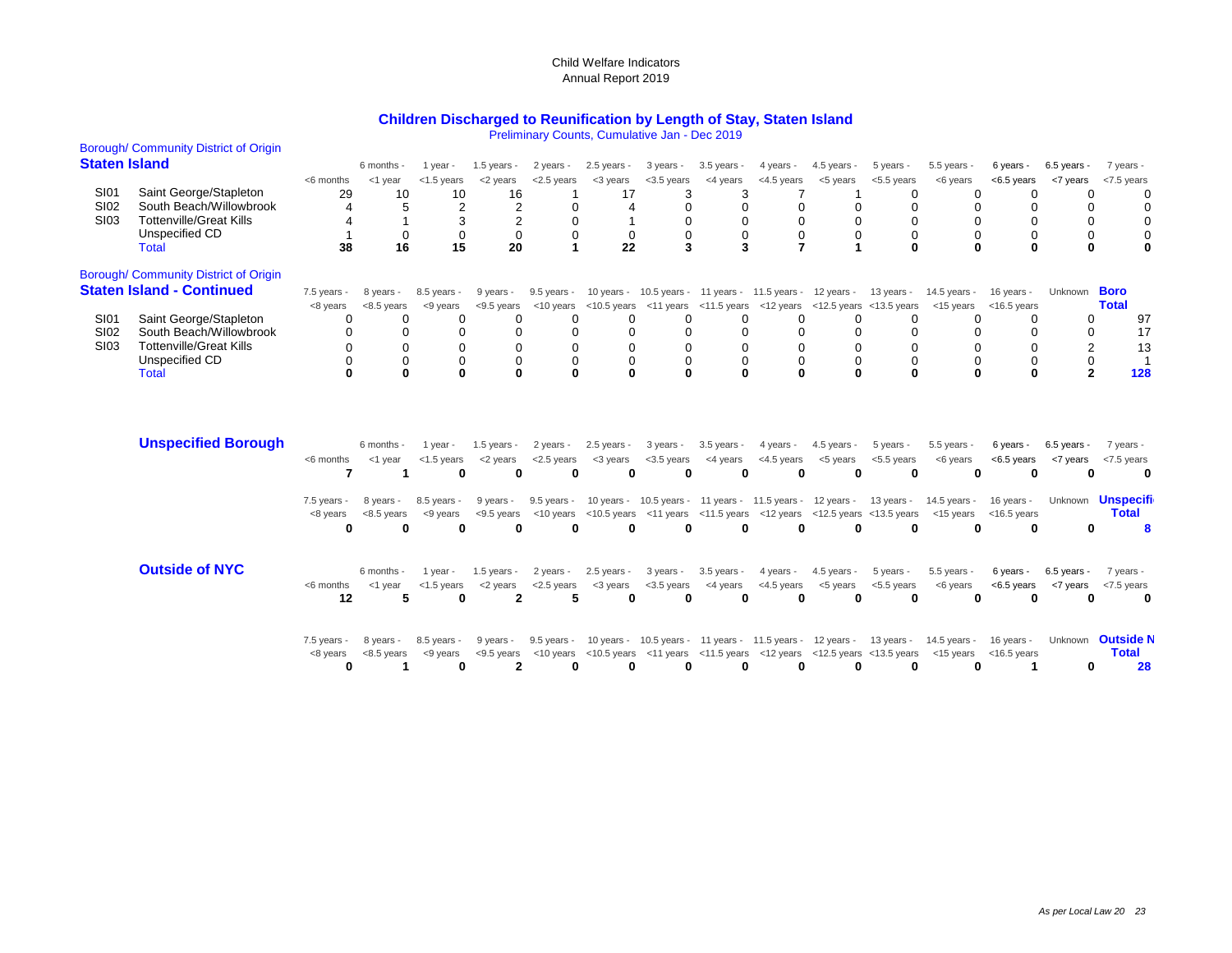#### Child Welfare Indicators Annual Report 2019  **72 Hour Case Conferences Held \***

| <b>Citywide</b> | NΑ |
|-----------------|----|
| <b>Bronx</b>    | ΝA |
| <b>Brooklyn</b> | ΝA |
| Manhattan       | ΝA |
| Queens          | NΑ |
| Staten Island   | NΑ |

\* The Division of Child Protection began the implementation of a new conference model in October 2006 which has replaced all 72-hour and Elevated Risks Conferences (ERC) as of November 2009.